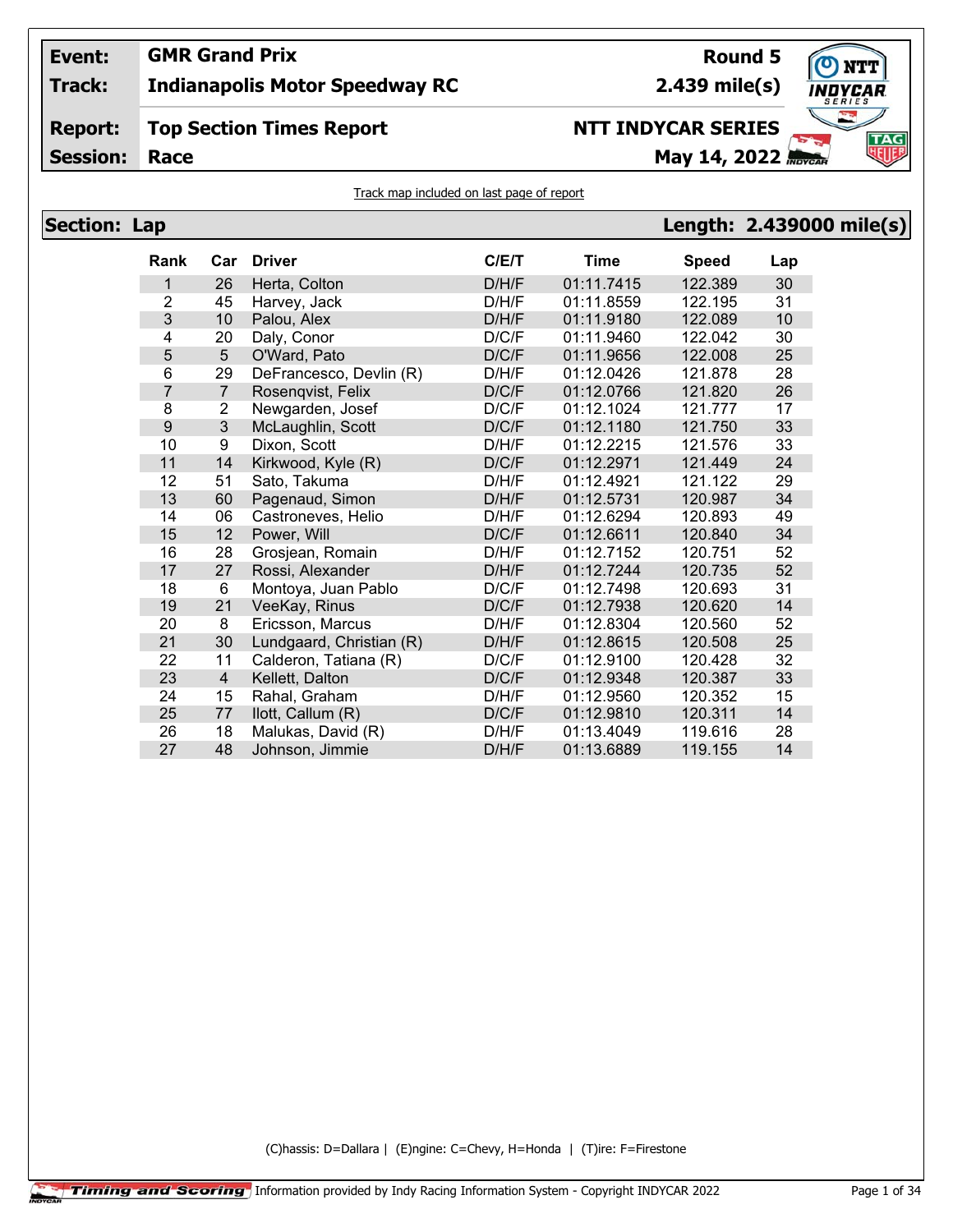## **Track: Indianapolis Motor Speedway RC**

#### **Report: Top Section Times Report**

**Session:**

# **NTT INDYCAR SERIES**

**Race May 14, 2022** *Race* 

## **Section: SF to I1 Length: 0.254167 mile(s)**

| <b>Rank</b>    | Car            | <b>Driver</b>            | C/ET  | <b>Time</b> | <b>Speed</b> | Lap |
|----------------|----------------|--------------------------|-------|-------------|--------------|-----|
| 1              | 30             | Lundgaard, Christian (R) | D/H/F | 00:04.8831  | 187.381      | 14  |
| $\overline{2}$ | 14             | Kirkwood, Kyle (R)       | D/C/F | 00:04.8926  | 187.017      | 30  |
| 3              | 15             | Rahal, Graham            | D/H/F | 00:04.8953  | 186.914      | 13  |
| 4              | 20             | Daly, Conor              | D/C/F | 00:04.8972  | 186.841      | 47  |
| 5              | 18             | Malukas, David (R)       | D/H/F | 00:04.8988  | 186.780      | 14  |
| 6              | 60             | Pagenaud, Simon          | D/H/F | 00:04.8995  | 186.754      | 29  |
| 7              | 29             | DeFrancesco, Devlin (R)  | D/H/F | 00:04.9056  | 186.522      | 13  |
| 8              | 45             | Harvey, Jack             | D/H/F | 00:04.9076  | 186.446      | 29  |
| 9              | $6\phantom{1}$ | Montoya, Juan Pablo      | D/C/F | 00:04.9093  | 186.381      | 30  |
| 10             | 21             | VeeKay, Rinus            | D/C/F | 00:04.9130  | 186.241      | 12  |
| 11             | 12             | Power, Will              | D/C/F | 00:04.9142  | 186.195      | 53  |
| 12             | $\overline{2}$ | Newgarden, Josef         | D/C/F | 00:04.9259  | 185.753      | 11  |
| 13             | 28             | Grosjean, Romain         | D/H/F | 00:04.9289  | 185.640      | 29  |
| 14             | 5              | O'Ward, Pato             | D/C/F | 00:04.9363  | 185.362      | 47  |
| 15             | 9              | Dixon, Scott             | D/H/F | 00:04.9384  | 185.283      | 12  |
| 16             | 11             | Calderon, Tatiana (R)    | D/C/F | 00:04.9481  | 184.919      | 25  |
| 17             | $\overline{4}$ | Kellett, Dalton          | D/C/F | 00:04.9730  | 183.994      | 26  |
| 18             | 77             | llott, Callum (R)        | D/C/F | 00:04.9799  | 183.739      | 13  |
| 19             | 8              | Ericsson, Marcus         | D/H/F | 00:04.9854  | 183.536      | 11  |
| 20             | 27             | Rossi, Alexander         | D/H/F | 00:04.9893  | 183.392      | 35  |
| 21             | 26             | Herta, Colton            | D/H/F | 00:04.9999  | 183.004      | 47  |
| 22             | 3              | McLaughlin, Scott        | D/C/F | 00:05.0030  | 182.890      | 31  |
| 23             | 48             | Johnson, Jimmie          | D/H/F | 00:05.0117  | 182.573      | 27  |
| 24             | 06             | Castroneves, Helio       | D/H/F | 00:05.0298  | 181.916      | 33  |
| 25             | 10             | Palou, Alex              | D/H/F | 00:05.0516  | 181.131      | 26  |
| 26             | 51             | Sato, Takuma             | D/H/F | 00:05.0666  | 180.594      | 10  |
| 27             | $\overline{7}$ | Rosenqvist, Felix        | D/C/F | 00:05.0790  | 180.154      | 33  |

(C)hassis: D=Dallara | (E)ngine: C=Chevy, H=Honda | (T)ire: F=Firestone

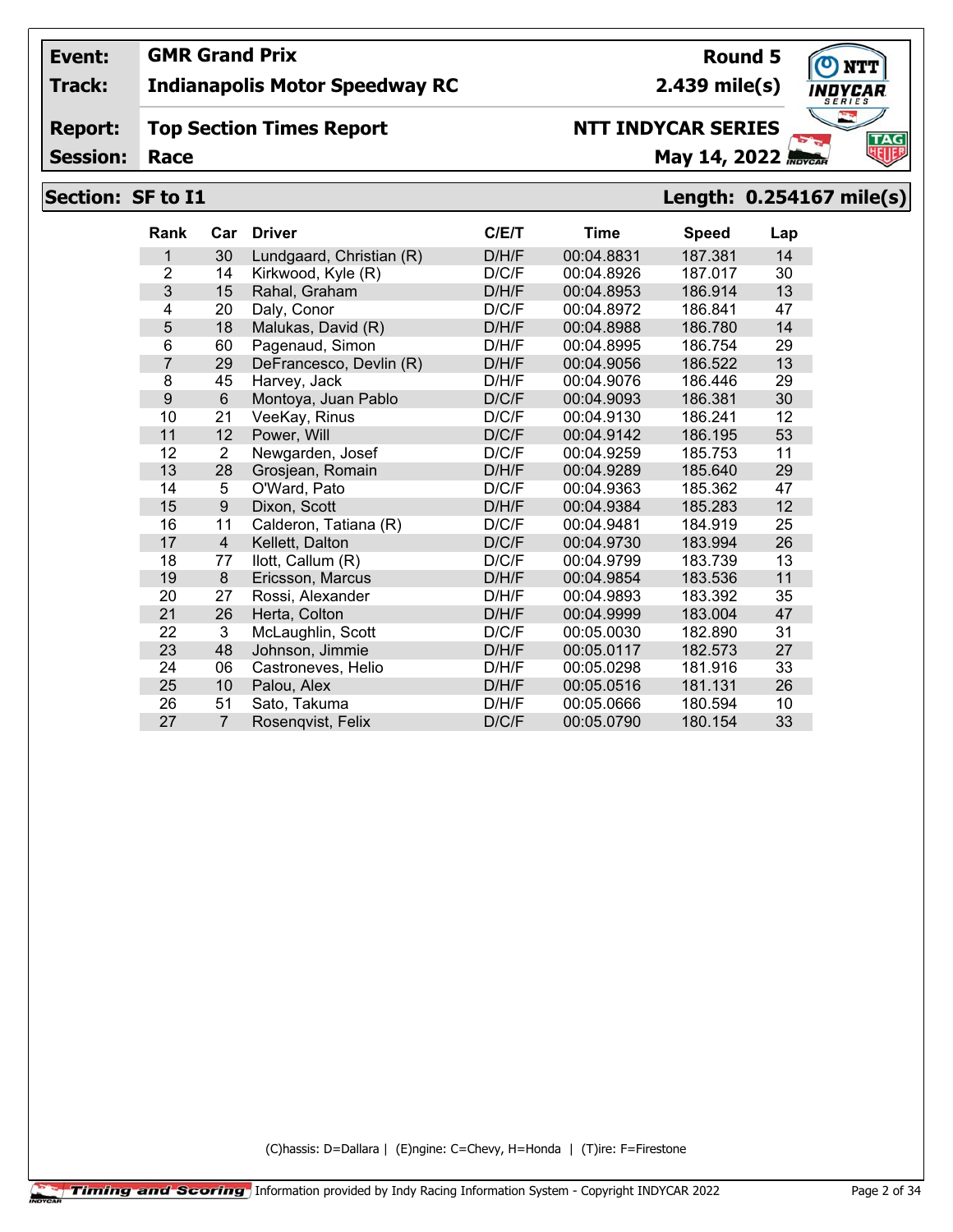## **Track: Indianapolis Motor Speedway RC**

#### **Report: Top Section Times Report**

**Session:**

# **NTT INDYCAR SERIES**

**Race May 14, 2022** *May 14, 2022* 

# **Section: I1 to I2 Length: 0.252841 mile(s)**

| <b>Rank</b>    | Car            | <b>Driver</b>            | C/E/T | <b>Time</b> | <b>Speed</b> | Lap |
|----------------|----------------|--------------------------|-------|-------------|--------------|-----|
| 1              | $\overline{2}$ | Newgarden, Josef         | D/C/F | 00:08.7095  | 104.510      | 20  |
| $\overline{2}$ | $\overline{2}$ | Newgarden, Josef         | D/C/F | 00:08.7095  | 104.510      | 17  |
| 3              | 20             | Daly, Conor              | D/C/F | 00:08.7214  | 104.367      | 30  |
| 4              | 45             | Harvey, Jack             | D/H/F | 00:08.7290  | 104.276      | 32  |
| 5              | $\overline{7}$ | Rosenqvist, Felix        | D/C/F | 00:08.7294  | 104.271      | 33  |
| 6              | 77             | llott, Callum (R)        | D/C/F | 00:08.7308  | 104.255      | 34  |
| 7              | 26             | Herta, Colton            | D/H/F | 00:08.7365  | 104.187      | 10  |
| 8              | 3              | McLaughlin, Scott        | D/C/F | 00:08.7552  | 103.964      | 33  |
| 9              | 5              | O'Ward, Pato             | D/C/F | 00:08.7580  | 103.931      | 32  |
| 10             | 29             | DeFrancesco, Devlin (R)  | D/H/F | 00:08.7862  | 103.597      | 28  |
| 11             | 12             | Power, Will              | D/C/F | 00:08.7874  | 103.583      | 28  |
| 12             | 27             | Rossi, Alexander         | D/H/F | 00:08.7899  | 103.554      | 34  |
| 13             | 10             | Palou, Alex              | D/H/F | 00:08.7950  | 103.494      | 10  |
| 14             | 51             | Sato, Takuma             | D/H/F | 00:08.8019  | 103.413      | 29  |
| 15             | 28             | Grosjean, Romain         | D/H/F | 00:08.8436  | 102.925      | 14  |
| 16             | 06             | Castroneves, Helio       | D/H/F | 00:08.8607  | 102.726      | 49  |
| 17             | 14             | Kirkwood, Kyle (R)       | D/C/F | 00:08.8624  | 102.707      | 24  |
| 18             | 8              | Ericsson, Marcus         | D/H/F | 00:08.8685  | 102.636      | 53  |
| 19             | 60             | Pagenaud, Simon          | D/H/F | 00:08.8820  | 102.480      | 30  |
| 20             | $6\phantom{1}$ | Montoya, Juan Pablo      | D/C/F | 00:08.8878  | 102.413      | 31  |
| 21             | 11             | Calderon, Tatiana (R)    | D/C/F | 00:08.8973  | 102.304      | 32  |
| 22             | 4              | Kellett, Dalton          | D/C/F | 00:08.9029  | 102.239      | 33  |
| 23             | $9\,$          | Dixon, Scott             | D/H/F | 00:08.9139  | 102.113      | 33  |
| 24             | 21             | VeeKay, Rinus            | D/C/F | 00:08.9297  | 101.933      | 14  |
| 25             | 15             | Rahal, Graham            | D/H/F | 00:08.9433  | 101.778      | 15  |
| 26             | 30             | Lundgaard, Christian (R) | D/H/F | 00:08.9750  | 101.418      | 51  |
| 27             | 18             | Malukas, David (R)       | D/H/F | 00:09.0449  | 100.634      | 28  |
| 28             | 48             | Johnson, Jimmie          | D/H/F | 00:09.0810  | 100.234      | 31  |

(C)hassis: D=Dallara | (E)ngine: C=Chevy, H=Honda | (T)ire: F=Firestone

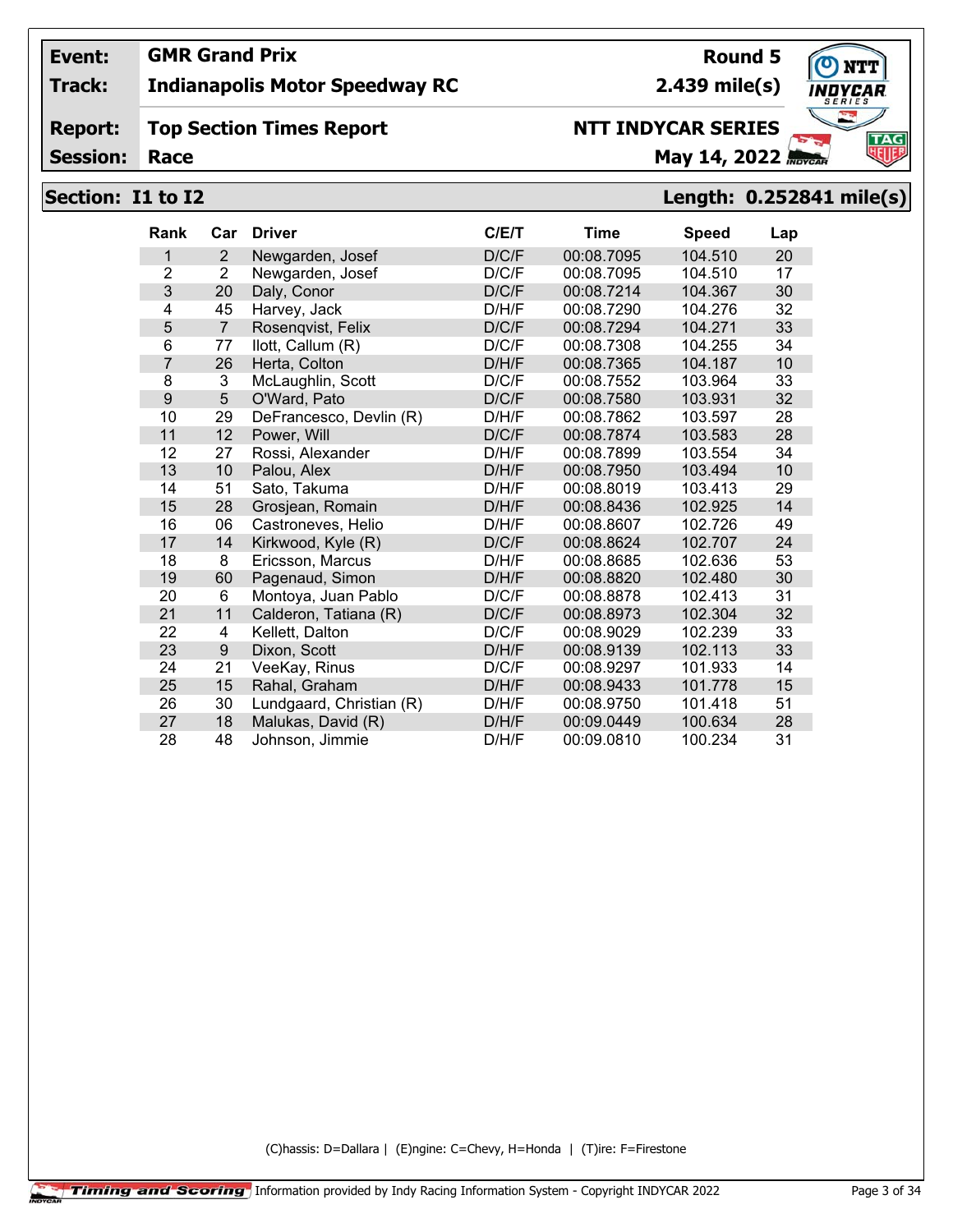## **Track: Indianapolis Motor Speedway RC**

#### **Report: Top Section Times Report**

**Session:**

# **NTT INDYCAR SERIES**

**Race May 14, 2022** *May 14, 2022* 

## **Section: I2 to I3 Length: 0.340720 mile(s)**

| Rank           | Car            | <b>Driver</b>            | C/E/T | <b>Time</b> | <b>Speed</b> | Lap |
|----------------|----------------|--------------------------|-------|-------------|--------------|-----|
| 1              | 26             | Herta, Colton            | D/H/F | 00:10.6158  | 115.544      | 12  |
| $\overline{2}$ | 14             | Kirkwood, Kyle (R)       | D/C/F | 00:10.6417  | 115.263      | 15  |
| 3              | 27             | Rossi, Alexander         | D/H/F | 00:10.6871  | 114.773      | 35  |
| 4              | 5              | O'Ward, Pato             | D/C/F | 00:10.6969  | 114.668      | 10  |
| 5              | $\overline{7}$ | Rosenqvist, Felix        | D/C/F | 00:10.7165  | 114.458      | 10  |
| 6              | 51             | Sato, Takuma             | D/H/F | 00:10.7194  | 114.427      | 11  |
| 7              | 29             | DeFrancesco, Devlin (R)  | D/H/F | 00:10.7213  | 114.407      | 28  |
| 8              | 10             | Palou, Alex              | D/H/F | 00:10.7253  | 114.364      | 10  |
| 9              | 12             | Power, Will              | D/C/F | 00:10.7367  | 114.243      | 11  |
| 10             | $\overline{2}$ | Newgarden, Josef         | D/C/F | 00:10.7375  | 114.234      | 17  |
| 11             | 45             | Harvey, Jack             | D/H/F | 00:10.7449  | 114.156      | 31  |
| 12             | 28             | Grosjean, Romain         | D/H/F | 00:10.7475  | 114.128      | 52  |
| 13             | 3              | McLaughlin, Scott        | D/C/F | 00:10.7723  | 113.865      | 12  |
| 14             | 06             | Castroneves, Helio       | D/H/F | 00:10.7989  | 113.585      | 31  |
| 15             | 9              | Dixon, Scott             | D/H/F | 00:10.8007  | 113.566      | 34  |
| 16             | 20             | Daly, Conor              | D/C/F | 00:10.8008  | 113.565      | 30  |
| 17             | 30             | Lundgaard, Christian (R) | D/H/F | 00:10.8179  | 113.385      | 51  |
| 18             | 8              | Ericsson, Marcus         | D/H/F | 00:10.8330  | 113.227      | 52  |
| 19             | 11             | Calderon, Tatiana (R)    | D/C/F | 00:10.8342  | 113.215      | 13  |
| 20             | 60             | Pagenaud, Simon          | D/H/F | 00:10.8346  | 113.211      | 11  |
| 21             | $6\phantom{1}$ | Montoya, Juan Pablo      | D/C/F | 00:10.8439  | 113.113      | 30  |
| 22             | 4              | Kellett, Dalton          | D/C/F | 00:10.8490  | 113.060      | 10  |
| 23             | 15             | Rahal, Graham            | D/H/F | 00:10.8701  | 112.841      | 11  |
| 24             | 18             | Malukas, David (R)       | D/H/F | 00:10.9024  | 112.507      | 51  |
| 25             | 21             | VeeKay, Rinus            | D/C/F | 00:10.9085  | 112.444      | 11  |
| 26             | 48             | Johnson, Jimmie          | D/H/F | 00:10.9104  | 112.424      | 15  |
| 27             | 77             | llott, Callum (R)        | D/C/F | 00:10.9162  | 112.364      | 25  |

(C)hassis: D=Dallara | (E)ngine: C=Chevy, H=Honda | (T)ire: F=Firestone

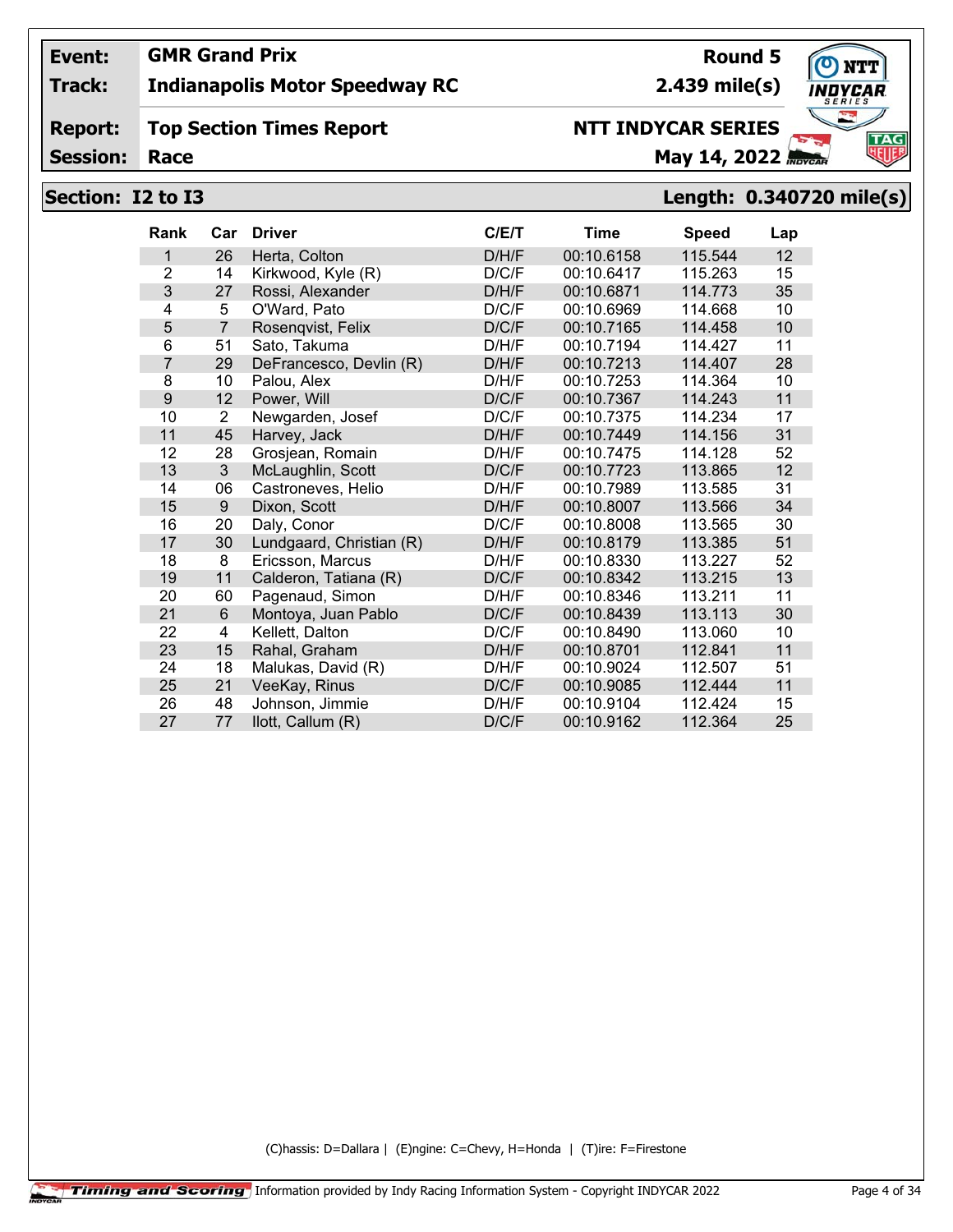## **Track: Indianapolis Motor Speedway RC**

#### **Report: Top Section Times Report**

**Session:**

# **NTT INDYCAR SERIES**

**Race May 14, 2022** *Race* **May 14, 2022** *REVEAL* 

# **Section: I3 to I4 Length: 0.341288 mile(s)**

| <b>Rank</b> | Car            | <b>Driver</b>            | C/E/T | Time       | <b>Speed</b> | Lap |
|-------------|----------------|--------------------------|-------|------------|--------------|-----|
| 1           | 6              | Montoya, Juan Pablo      | D/C/F | 00:07.1479 | 171.888      | 46  |
| 2           | 27             | Rossi, Alexander         | D/H/F | 00:07.1516 | 171.799      | 34  |
| 3           | 60             | Pagenaud, Simon          | D/H/F | 00:07.1560 | 171.693      | 31  |
| 4           | 77             | llott, Callum (R)        | D/C/F | 00:07.1590 | 171.621      | 46  |
| 5           | 29             | DeFrancesco, Devlin (R)  | D/H/F | 00:07.1670 | 171.430      | 13  |
| 6           | 28             | Grosjean, Romain         | D/H/F | 00:07.1909 | 170.860      | 32  |
| 7           | 5              | O'Ward, Pato             | D/C/F | 00:07.1910 | 170.858      | 54  |
| 8           | $\overline{2}$ | Newgarden, Josef         | D/C/F | 00:07.1913 | 170.850      | 10  |
| 9           | 45             | Harvey, Jack             | D/H/F | 00:07.2061 | 170.499      | 15  |
| 10          | 14             | Kirkwood, Kyle (R)       | D/C/F | 00:07.2193 | 170.188      | 14  |
| 11          | $\overline{4}$ | Kellett, Dalton          | D/C/F | 00:07.2216 | 170.134      | 14  |
| 12          | 8              | Ericsson, Marcus         | D/H/F | 00:07.2249 | 170.056      | 27  |
| 13          | 30             | Lundgaard, Christian (R) | D/H/F | 00:07.2250 | 170.053      | 25  |
| 14          | 20             | Daly, Conor              | D/C/F | 00:07.2273 | 169.999      | 34  |
| 15          | 06             | Castroneves, Helio       | D/H/F | 00:07.2296 | 169.945      | 54  |
| 16          | 51             | Sato, Takuma             | D/H/F | 00:07.2362 | 169.790      | 11  |
| 17          | 12             | Power, Will              | D/C/F | 00:07.2581 | 169.278      | 46  |
| 18          | 9              | Dixon, Scott             | D/H/F | 00:07.2991 | 168.327      | 29  |
| 19          | 15             | Rahal, Graham            | D/H/F | 00:07.3005 | 168.295      | 33  |
| 20          | 3              | McLaughlin, Scott        | D/C/F | 00:07.3051 | 168.189      | 31  |
| 21          | 21             | VeeKay, Rinus            | D/C/F | 00:07.3055 | 168.180      | 12  |
| 22          | 7              | Rosenqvist, Felix        | D/C/F | 00:07.3088 | 168.104      | 33  |
| 23          | 10             | Palou, Alex              | D/H/F | 00:07.3141 | 167.982      | 24  |
| 24          | 18             | Malukas, David (R)       | D/H/F | 00:07.3404 | 167.380      | 14  |
| 25          | 11             | Calderon, Tatiana (R)    | D/C/F | 00:07.3405 | 167.378      | 34  |
| 26          | 26             | Herta, Colton            | D/H/F | 00:07.3939 | 166.169      | 31  |
| 27          | 48             | Johnson, Jimmie          | D/H/F | 00:07.4036 | 165.951      | 33  |

(C)hassis: D=Dallara | (E)ngine: C=Chevy, H=Honda | (T)ire: F=Firestone

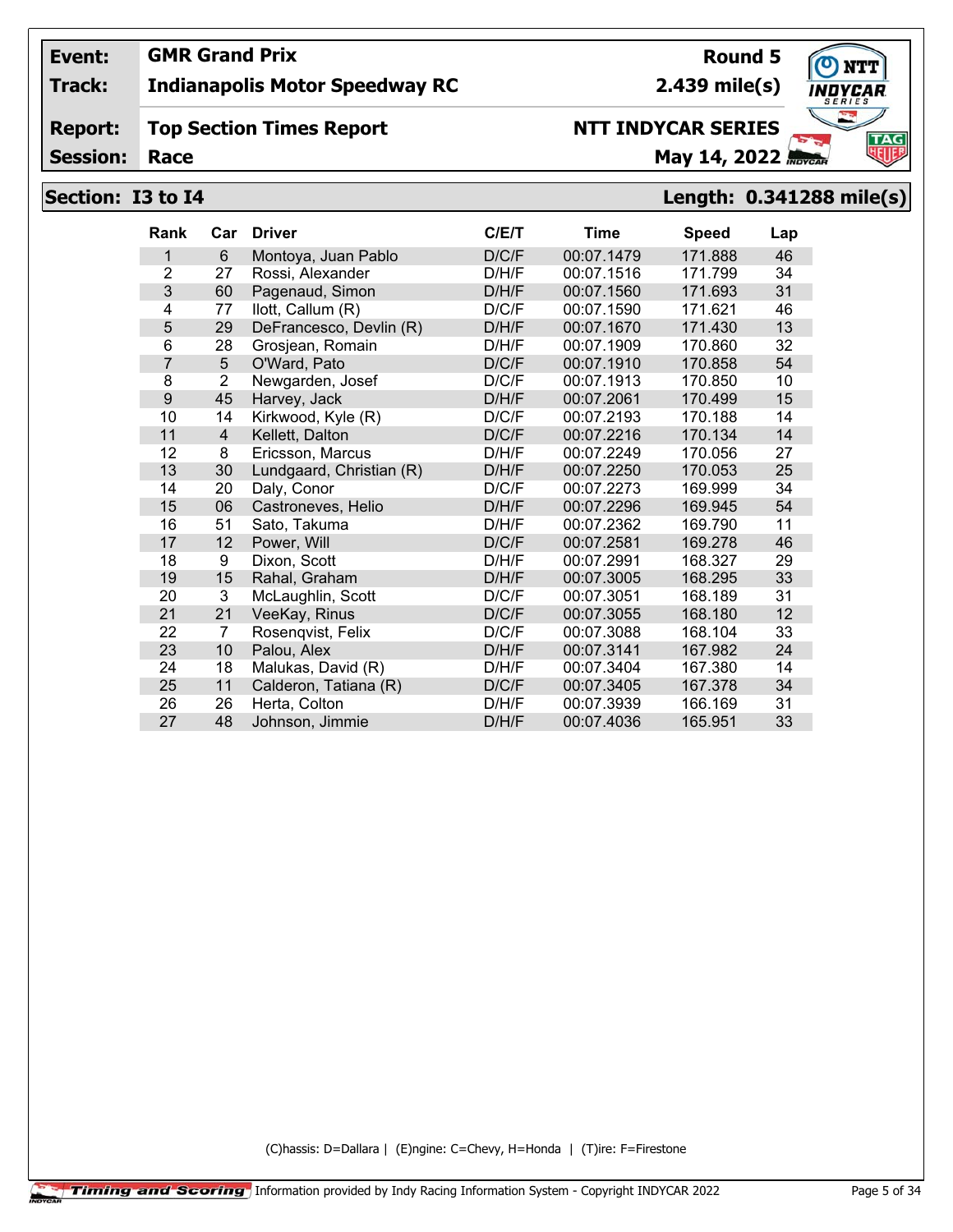## **GMR Grand Prix**

## **Track: Indianapolis Motor Speedway RC**

#### **Report: Top Section Times Report**

**Session:**

# **NTT INDYCAR SERIES**

**Race May 14, 2022** *May 14, 2022* 

**2.439 mile(s)**

## **Section: I4 to I5 Length: 0.294886 mile(s)**

| <b>Rank</b>    | Car            | <b>Driver</b>            | C/ET  | Time       | <b>Speed</b> | Lap |
|----------------|----------------|--------------------------|-------|------------|--------------|-----|
| 1              | $\overline{7}$ | Rosenqvist, Felix        | D/C/F | 00:10.3960 | 102.115      | 33  |
| $\overline{2}$ | 26             | Herta, Colton            | D/H/F | 00:10.4351 | 101.733      | 30  |
| 3              | 10             | Palou, Alex              | D/H/F | 00:10.4588 | 101.502      | 10  |
| 4              | 3              | McLaughlin, Scott        | D/C/F | 00:10.4788 | 101.308      | 33  |
| 5              | 45             | Harvey, Jack             | D/H/F | 00:10.5390 | 100.730      | 31  |
| 6              | 20             | Daly, Conor              | D/C/F | 00:10.5446 | 100.676      | 29  |
| 7              | 29             | DeFrancesco, Devlin (R)  | D/H/F | 00:10.5530 | 100.596      | 28  |
| 8              | 27             | Rossi, Alexander         | D/H/F | 00:10.5549 | 100.578      | 35  |
| 9              | 5              | O'Ward, Pato             | D/C/F | 00:10.6197 | 99.964       | 26  |
| 10             | 51             | Sato, Takuma             | D/H/F | 00:10.6353 | 99.818       | 28  |
| 11             | 28             | Grosjean, Romain         | D/H/F | 00:10.6465 | 99.713       | 52  |
| 12             | 12             | Power, Will              | D/C/F | 00:10.6668 | 99.523       | 14  |
| 13             | $\overline{4}$ | Kellett, Dalton          | D/C/F | 00:10.6842 | 99.361       | 33  |
| 14             | 14             | Kirkwood, Kyle (R)       | D/C/F | 00:10.6903 | 99.304       | 26  |
| 15             | 30             | Lundgaard, Christian (R) | D/H/F | 00:10.6903 | 99.304       | 51  |
| 16             | 6              | Montoya, Juan Pablo      | D/C/F | 00:10.7044 | 99.173       | 31  |
| 17             | 8              | Ericsson, Marcus         | D/H/F | 00:10.7411 | 98.834       | 52  |
| 18             | 06             | Castroneves, Helio       | D/H/F | 00:10.7516 | 98.738       | 33  |
| 19             | 18             | Malukas, David (R)       | D/H/F | 00:10.7952 | 98.339       | 52  |
| 20             | 15             | Rahal, Graham            | D/H/F | 00:10.8030 | 98.268       | 52  |
| 21             | 77             | llott, Callum (R)        | D/C/F | 00:10.8081 | 98.222       | 14  |
| 22             | 9              | Dixon, Scott             | D/H/F | 00:10.8188 | 98.125       | 33  |
| 23             | $\overline{2}$ | Newgarden, Josef         | D/C/F | 00:10.8194 | 98.119       | 17  |
| 24             | 60             | Pagenaud, Simon          | D/H/F | 00:10.8247 | 98.071       | 29  |
| 25             | 21             | VeeKay, Rinus            | D/C/F | 00:10.8418 | 97.916       | 15  |
| 26             | 11             | Calderon, Tatiana (R)    | D/C/F | 00:10.9348 | 97.084       | 13  |
| 27             | 48             | Johnson, Jimmie          | D/H/F | 00:10.9941 | 96.560       | 28  |

(C)hassis: D=Dallara | (E)ngine: C=Chevy, H=Honda | (T)ire: F=Firestone



**Round 5**

**Event:**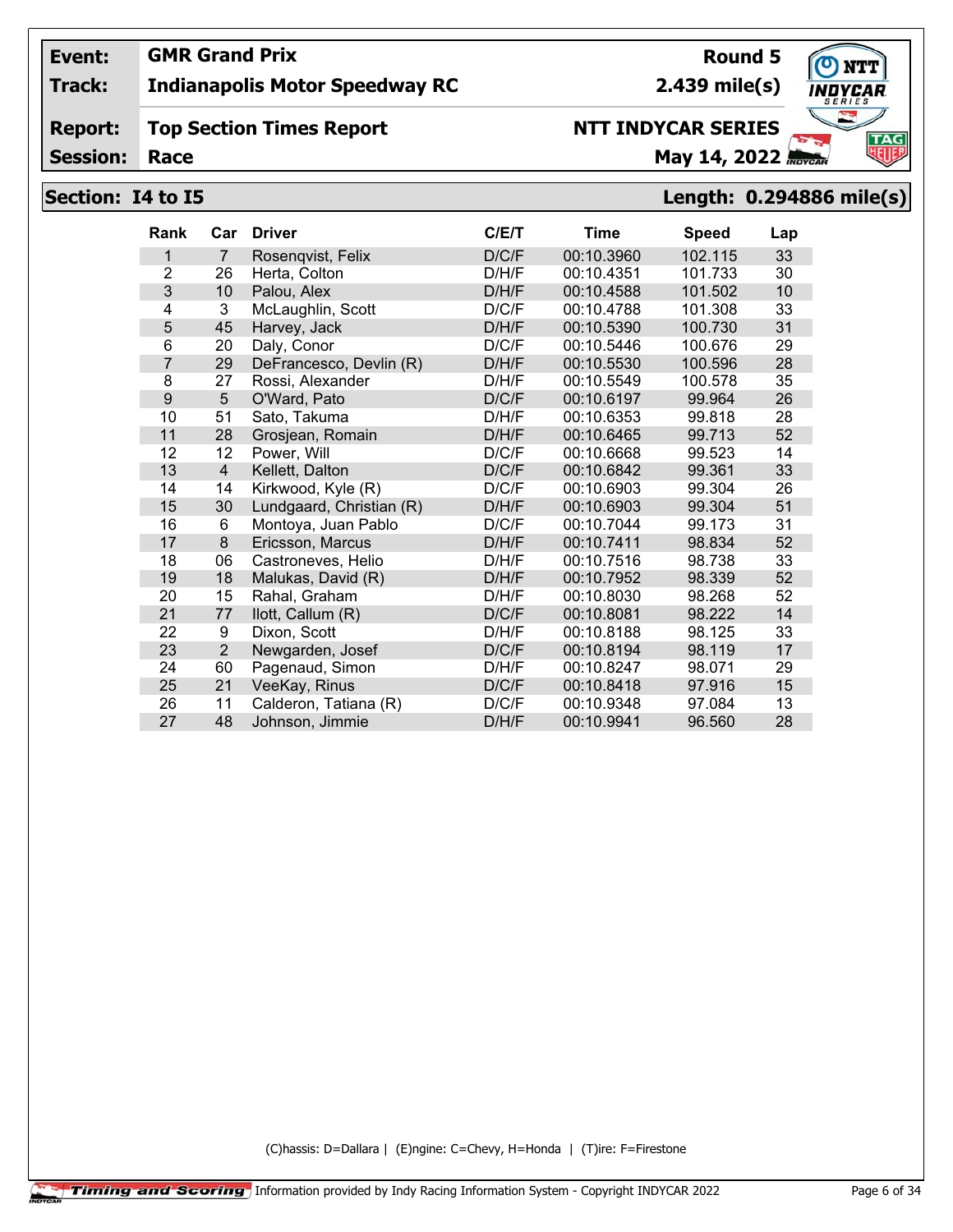## **Track: Indianapolis Motor Speedway RC**

#### **Report: Top Section Times Report**

**Session:**

# **NTT INDYCAR SERIES**

**Race May 14, 2022** *Race* 

**2.439 mile(s)**

## **Section: I5 to I6 Length: 0.205114 mile(s)**

| <b>Rank</b>    | Car            | <b>Driver</b>            | C/ET  | Time       | <b>Speed</b> | Lap |
|----------------|----------------|--------------------------|-------|------------|--------------|-----|
| 1              | 26             | Herta, Colton            | D/H/F | 00:06.6185 | 111.567      | 12  |
| $\overline{2}$ | 7              | Rosenqvist, Felix        | D/C/F | 00:06.6533 | 110.984      | 10  |
| 3              | 77             | llott, Callum (R)        | D/C/F | 00:06.6536 | 110.979      | 10  |
| 4              | $\overline{2}$ | Newgarden, Josef         | D/C/F | 00:06.6567 | 110.927      | 11  |
| 5              | 14             | Kirkwood, Kyle (R)       | D/C/F | 00:06.6583 | 110.901      | 15  |
| 6              | 5              | O'Ward, Pato             | D/C/F | 00:06.6706 | 110.696      | 11  |
| $\overline{7}$ | 60             | Pagenaud, Simon          | D/H/F | 00:06.6802 | 110.537      | 14  |
| 8              | 3              | McLaughlin, Scott        | D/C/F | 00:06.6905 | 110.367      | 13  |
| 9              | 8              | Ericsson, Marcus         | D/H/F | 00:06.6916 | 110.349      | 10  |
| 10             | 10             | Palou, Alex              | D/H/F | 00:06.6928 | 110.329      | 10  |
| 11             | 9              | Dixon, Scott             | D/H/F | 00:06.6961 | 110.275      | 45  |
| 12             | 20             | Daly, Conor              | D/C/F | 00:06.6970 | 110.260      | 30  |
| 13             | 45             | Harvey, Jack             | D/H/F | 00:06.7219 | 109.851      | 14  |
| 14             | 21             | VeeKay, Rinus            | D/C/F | 00:06.7253 | 109.796      | 13  |
| 15             | 51             | Sato, Takuma             | D/H/F | 00:06.7396 | 109.563      | 13  |
| 16             | 28             | Grosjean, Romain         | D/H/F | 00:06.7468 | 109.446      | 28  |
| 17             | 27             | Rossi, Alexander         | D/H/F | 00:06.7553 | 109.308      | 10  |
| 18             | 11             | Calderon, Tatiana (R)    | D/C/F | 00:06.7561 | 109.295      | 12  |
| 19             | 06             | Castroneves, Helio       | D/H/F | 00:06.7582 | 109.261      | 26  |
| 20             | 30             | Lundgaard, Christian (R) | D/H/F | 00:06.7623 | 109.195      | 10  |
| 21             | 12             | Power, Will              | D/C/F | 00:06.7652 | 109.148      | 14  |
| 22             | 4              | Kellett, Dalton          | D/C/F | 00:06.7993 | 108.601      | 11  |
| 23             | 15             | Rahal, Graham            | D/H/F | 00:06.8010 | 108.574      | 11  |
| 24             | 18             | Malukas, David (R)       | D/H/F | 00:06.8028 | 108.545      | 12  |
| 25             | 29             | DeFrancesco, Devlin (R)  | D/H/F | 00:06.8270 | 108.160      | 11  |
| 26             | 48             | Johnson, Jimmie          | D/H/F | 00:06.8288 | 108.132      | 12  |
| 27             | 6              | Montoya, Juan Pablo      | D/C/F | 00:06.8495 | 107.805      | 49  |

(C)hassis: D=Dallara | (E)ngine: C=Chevy, H=Honda | (T)ire: F=Firestone



**Round 5**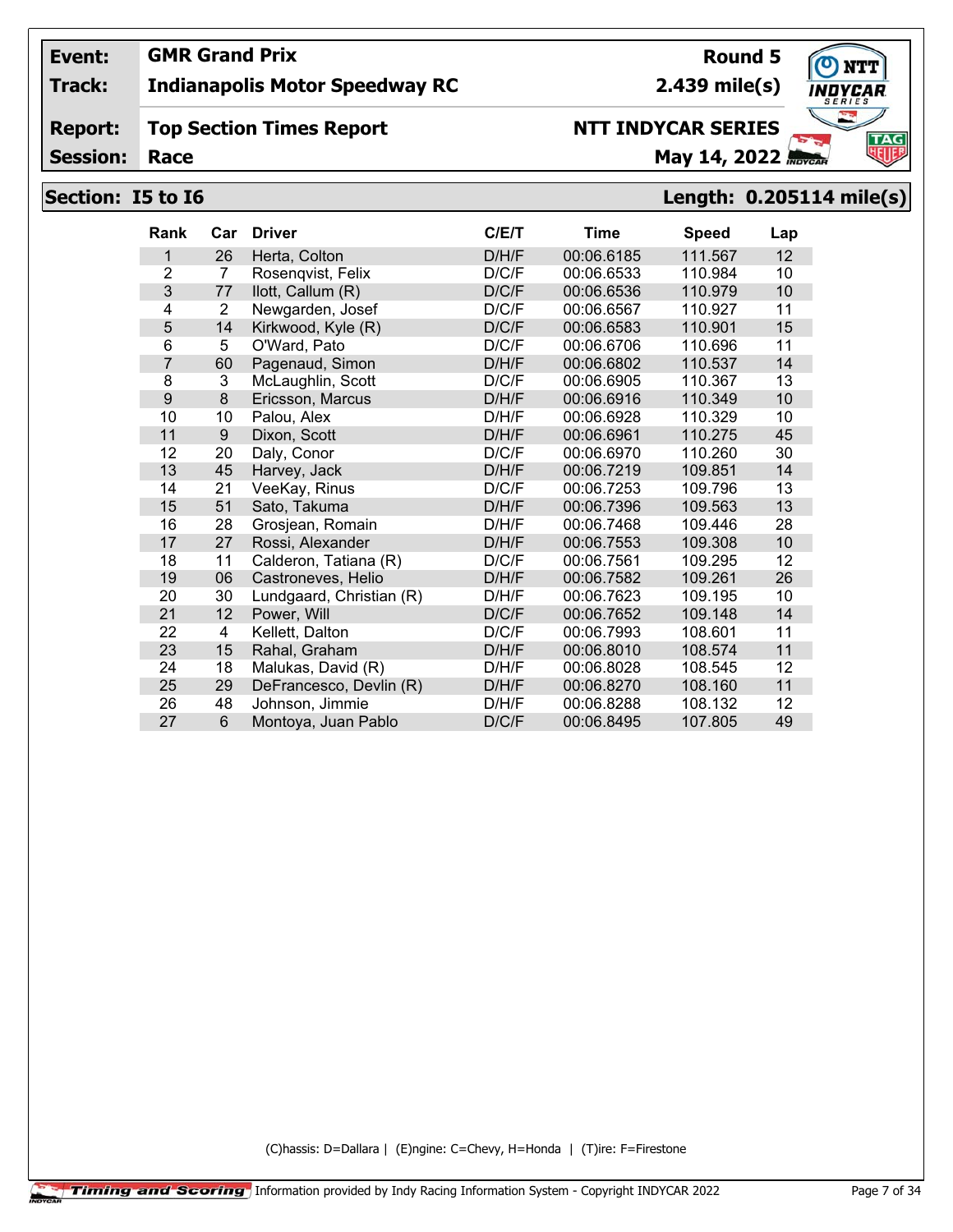## **Track: Indianapolis Motor Speedway RC**

#### **Report: Top Section Times Report**

**Session:**

# **NTT INDYCAR SERIES**

**Race May 14, 2022** *May 14, 2022* 

## **Section: I6 to I7 Length: 0.195265 mile(s)**

| <b>Rank</b>    | Car            | <b>Driver</b>            | C/ET  | Time       | <b>Speed</b> | Lap |
|----------------|----------------|--------------------------|-------|------------|--------------|-----|
| 1              | 28             | Grosjean, Romain         | D/H/F | 00:04.4220 | 158.968      | 29  |
| $\overline{2}$ | 45             | Harvey, Jack             | D/H/F | 00:04.4622 | 157.535      | 10  |
| 3              | 6              | Montoya, Juan Pablo      | D/C/F | 00:04.4840 | 156.770      | 48  |
| 4              | 20             | Daly, Conor              | D/C/F | 00:04.5125 | 155.779      | 31  |
| 5              | 9              | Dixon, Scott             | D/H/F | 00:04.5275 | 155.263      | 33  |
| 6              | 10             | Palou, Alex              | D/H/F | 00:04.5310 | 155.143      | 12  |
| 7              | $\overline{7}$ | Rosenqvist, Felix        | D/C/F | 00:04.5411 | 154.798      | 33  |
| 8              | 5              | O'Ward, Pato             | D/C/F | 00:04.5507 | 154.472      | 32  |
| 9              | 11             | Calderon, Tatiana (R)    | D/C/F | 00:04.5558 | 154.299      | 26  |
| 10             | 3              | McLaughlin, Scott        | D/C/F | 00:04.5571 | 154.255      | 29  |
| 11             | 26             | Herta, Colton            | D/H/F | 00:04.5572 | 154.251      | 30  |
| 12             | 4              | Kellett, Dalton          | D/C/F | 00:04.5853 | 153.306      | 25  |
| 13             | 29             | DeFrancesco, Devlin (R)  | D/H/F | 00:04.5870 | 153.249      | 29  |
| 14             | 27             | Rossi, Alexander         | D/H/F | 00:04.5878 | 153.223      | 31  |
| 15             | $\overline{2}$ | Newgarden, Josef         | D/C/F | 00:04.6040 | 152.683      | 11  |
| 16             | 8              | Ericsson, Marcus         | D/H/F | 00:04.6113 | 152.442      | 52  |
| 17             | 14             | Kirkwood, Kyle (R)       | D/C/F | 00:04.6145 | 152.336      | 25  |
| 18             | 21             | VeeKay, Rinus            | D/C/F | 00:04.6185 | 152.204      | 13  |
| 19             | 77             | llott, Callum (R)        | D/C/F | 00:04.6216 | 152.102      | 32  |
| 20             | 15             | Rahal, Graham            | D/H/F | 00:04.6240 | 152.023      | 24  |
| 21             | 06             | Castroneves, Helio       | D/H/F | 00:04.6301 | 151.823      | 33  |
| 22             | 18             | Malukas, David (R)       | D/H/F | 00:04.6310 | 151.793      | 12  |
| 23             | 30             | Lundgaard, Christian (R) | D/H/F | 00:04.6482 | 151.232      | 31  |
| 24             | 60             | Pagenaud, Simon          | D/H/F | 00:04.6486 | 151.219      | 30  |
| 25             | 51             | Sato, Takuma             | D/H/F | 00:04.6489 | 151.209      | 25  |
| 26             | 12             | Power, Will              | D/C/F | 00:04.6526 | 151.089      | 31  |
| 27             | 48             | Johnson, Jimmie          | D/H/F | 00:04.6594 | 150.868      | 30  |

(C)hassis: D=Dallara | (E)ngine: C=Chevy, H=Honda | (T)ire: F=Firestone

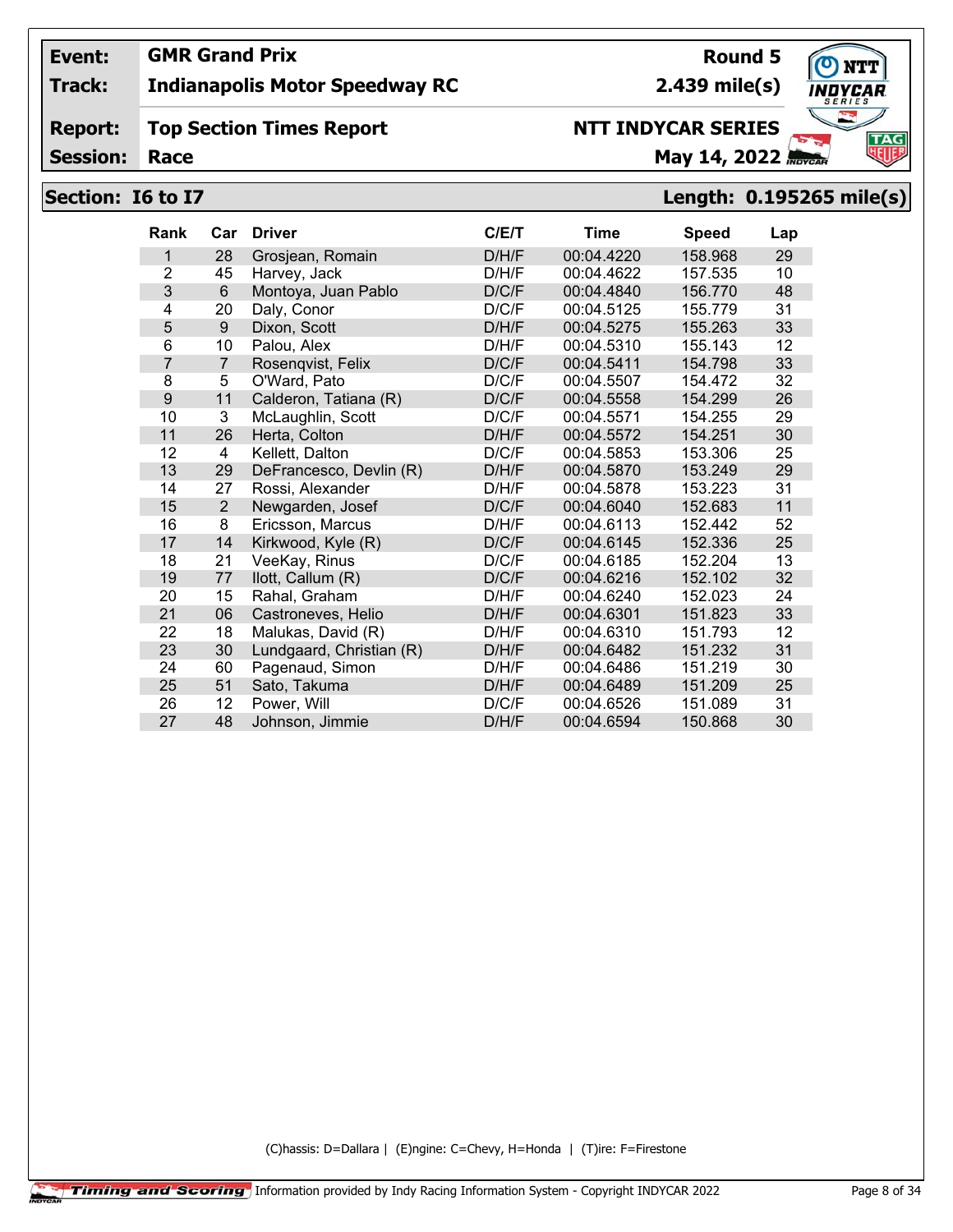## **Track: Indianapolis Motor Speedway RC**

#### **Report: Top Section Times Report**

**Session:**

# **NTT INDYCAR SERIES**

**Race May 14, 2022** *May 14, 2022* 

## **Section: I7 to I8 Length: 0.152462 mile(s)**

| <b>Rank</b>    | Car            | <b>Driver</b>            | C/ET  | Time       | <b>Speed</b> | Lap |
|----------------|----------------|--------------------------|-------|------------|--------------|-----|
| 1              | 20             | Daly, Conor              | D/C/F | 00:06.7070 | 81.834       | 29  |
| $\overline{2}$ | 7              | Rosenqvist, Felix        | D/C/F | 00:06.7303 | 81.551       | 25  |
| 3              | 26             | Herta, Colton            | D/H/F | 00:06.7311 | 81.541       | 33  |
| 4              | 27             | Rossi, Alexander         | D/H/F | 00:06.7558 | 81.243       | 33  |
| 5              | 14             | Kirkwood, Kyle (R)       | D/C/F | 00:06.7731 | 81.036       | 26  |
| 6              | 12             | Power, Will              | D/C/F | 00:06.7946 | 80.779       | 34  |
| 7              | 5              | O'Ward, Pato             | D/C/F | 00:06.7991 | 80.726       | 26  |
| 8              | 3              | McLaughlin, Scott        | D/C/F | 00:06.8000 | 80.715       | 32  |
| 9              | 29             | DeFrancesco, Devlin (R)  | D/H/F | 00:06.8001 | 80.714       | 28  |
| 10             | $\overline{2}$ | Newgarden, Josef         | D/C/F | 00:06.8020 | 80.692       | 17  |
| 11             | 28             | Grosjean, Romain         | D/H/F | 00:06.8438 | 80.199       | 34  |
| 12             | 45             | Harvey, Jack             | D/H/F | 00:06.8487 | 80.141       | 31  |
| 13             | 21             | VeeKay, Rinus            | D/C/F | 00:06.8616 | 79.991       | 14  |
| 14             | 51             | Sato, Takuma             | D/H/F | 00:06.8660 | 79.939       | 30  |
| 15             | 30             | Lundgaard, Christian (R) | D/H/F | 00:06.8668 | 79.930       | 50  |
| 16             | 4              | Kellett, Dalton          | D/C/F | 00:06.8767 | 79.815       | 32  |
| 17             | 77             | llott, Callum (R)        | D/C/F | 00:06.8814 | 79.760       | 33  |
| 18             | 10             | Palou, Alex              | D/H/F | 00:06.9080 | 79.453       | 8   |
| 19             | 60             | Pagenaud, Simon          | D/H/F | 00:06.9189 | 79.328       | 34  |
| 20             | 6              | Montoya, Juan Pablo      | D/C/F | 00:06.9412 | 79.073       | 31  |
| 21             | 9              | Dixon, Scott             | D/H/F | 00:06.9745 | 78.696       | 33  |
| 22             | 15             | Rahal, Graham            | D/H/F | 00:06.9766 | 78.672       | 14  |
| 23             | 8              | Ericsson, Marcus         | D/H/F | 00:06.9818 | 78.613       | 51  |
| 24             | 11             | Calderon, Tatiana (R)    | D/C/F | 00:06.9858 | 78.568       | 32  |
| 25             | 18             | Malukas, David (R)       | D/H/F | 00:06.9922 | 78.497       | 51  |
| 26             | 06             | Castroneves, Helio       | D/H/F | 00:07.0018 | 78.389       | 34  |
| 27             | 48             | Johnson, Jimmie          | D/H/F | 00:07.0405 | 77.958       | 25  |

(C)hassis: D=Dallara | (E)ngine: C=Chevy, H=Honda | (T)ire: F=Firestone

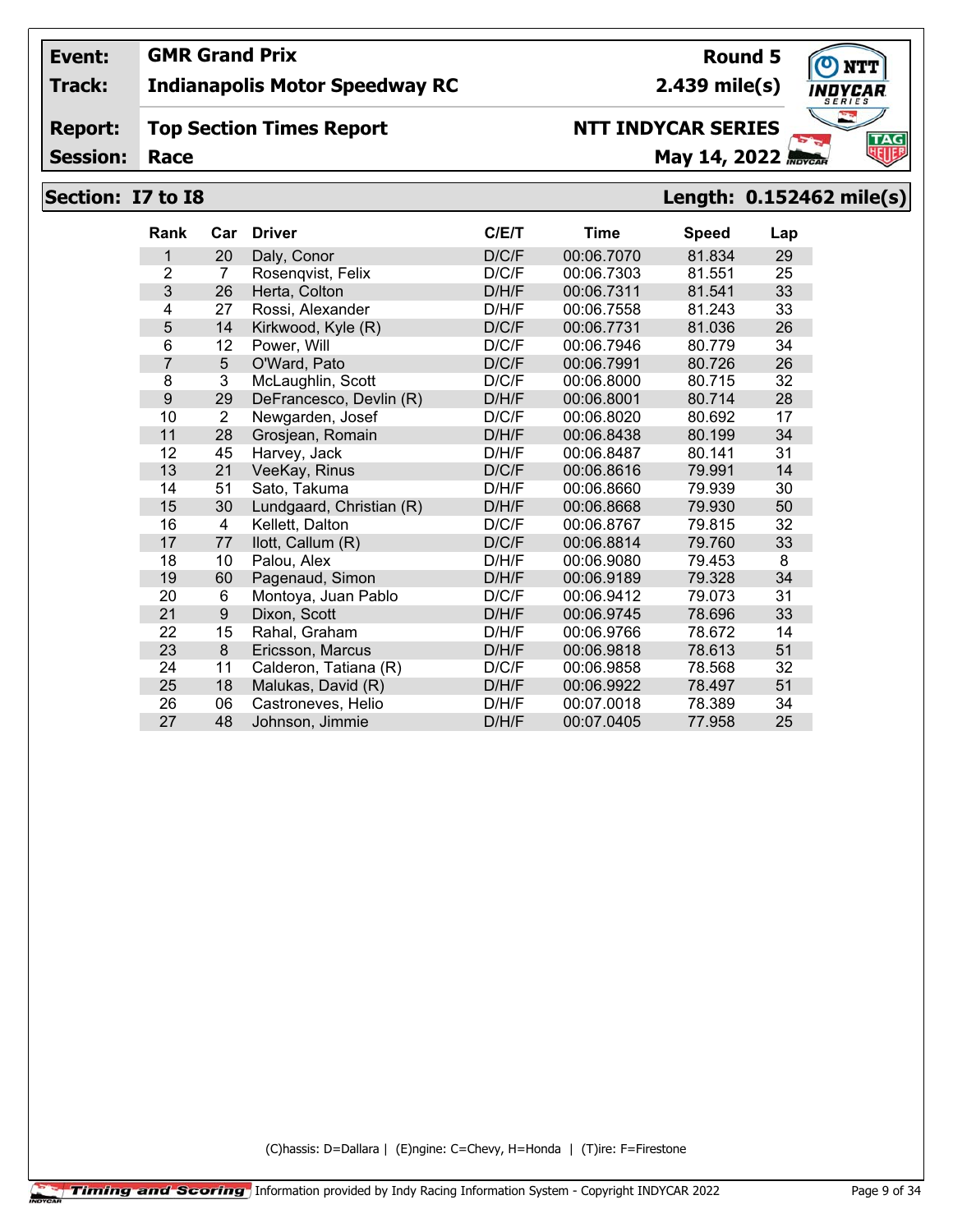## **Track: Indianapolis Motor Speedway RC**

#### **Report: Top Section Times Report**

**Session:**

# **NTT INDYCAR SERIES**

**Race May 14, 2022** *May 14, 2022* 

# **Section: I8 to I9 Length: 0.237879 mile(s)**

| <b>Rank</b>    | Car            | <b>Driver</b>            | C/E/T | <b>Time</b> | <b>Speed</b> | Lap |
|----------------|----------------|--------------------------|-------|-------------|--------------|-----|
| 1              | 5              | O'Ward, Pato             | D/C/F | 00:07.1317  | 120.078      | 51  |
| $\overline{2}$ | 26             | Herta, Colton            | D/H/F | 00:07.1471  | 119.820      | 46  |
| 3              | $\overline{7}$ | Rosenqvist, Felix        | D/C/F | 00:07.1854  | 119.181      | 32  |
| 4              | 60             | Pagenaud, Simon          | D/H/F | 00:07.1950  | 119.022      | 28  |
| 5              | 06             | Castroneves, Helio       | D/H/F | 00:07.2134  | 118.718      | 46  |
| 6              | 8              | Ericsson, Marcus         | D/H/F | 00:07.2238  | 118.548      | 52  |
| $\overline{7}$ | 15             | Rahal, Graham            | D/H/F | 00:07.2303  | 118.441      | 25  |
| 8              | 14             | Kirkwood, Kyle (R)       | D/C/F | 00:07.2315  | 118.421      | 32  |
| 9              | 45             | Harvey, Jack             | D/H/F | 00:07.2344  | 118.374      | 31  |
| 10             | 77             | llott, Callum (R)        | D/C/F | 00:07.2439  | 118.219      | 27  |
| 11             | 18             | Malukas, David (R)       | D/H/F | 00:07.2510  | 118.103      | 50  |
| 12             | 9              | Dixon, Scott             | D/H/F | 00:07.2560  | 118.021      | 32  |
| 13             | 11             | Calderon, Tatiana (R)    | D/C/F | 00:07.2561  | 118.020      | 33  |
| 14             | 12             | Power, Will              | D/C/F | 00:07.2585  | 117.981      | 52  |
| 15             | 30             | Lundgaard, Christian (R) | D/H/F | 00:07.2649  | 117.877      | 10  |
| 16             | 3              | McLaughlin, Scott        | D/C/F | 00:07.2694  | 117.804      | 32  |
| 17             | 20             | Daly, Conor              | D/C/F | 00:07.2817  | 117.605      | 46  |
| 18             | 29             | DeFrancesco, Devlin (R)  | D/H/F | 00:07.2820  | 117.600      | 31  |
| 19             | 2              | Newgarden, Josef         | D/C/F | 00:07.2863  | 117.531      | 17  |
| 20             | 10             | Palou, Alex              | D/H/F | 00:07.2939  | 117.408      | 8   |
| 21             | 27             | Rossi, Alexander         | D/H/F | 00:07.2954  | 117.384      | 34  |
| 22             | 28             | Grosjean, Romain         | D/H/F | 00:07.2971  | 117.357      | 51  |
| 23             | 6              | Montoya, Juan Pablo      | D/C/F | 00:07.3109  | 117.135      | 49  |
| 24             | 51             | Sato, Takuma             | D/H/F | 00:07.3450  | 116.591      | 9   |
| 25             | $\overline{4}$ | Kellett, Dalton          | D/C/F | 00:07.3548  | 116.436      | 26  |
| 26             | 48             | Johnson, Jimmie          | D/H/F | 00:07.3842  | 115.972      | 12  |
| 27             | 21             | VeeKay, Rinus            | D/C/F | 00:07.4227  | 115.371      | 13  |
|                |                |                          |       |             |              |     |

(C)hassis: D=Dallara | (E)ngine: C=Chevy, H=Honda | (T)ire: F=Firestone

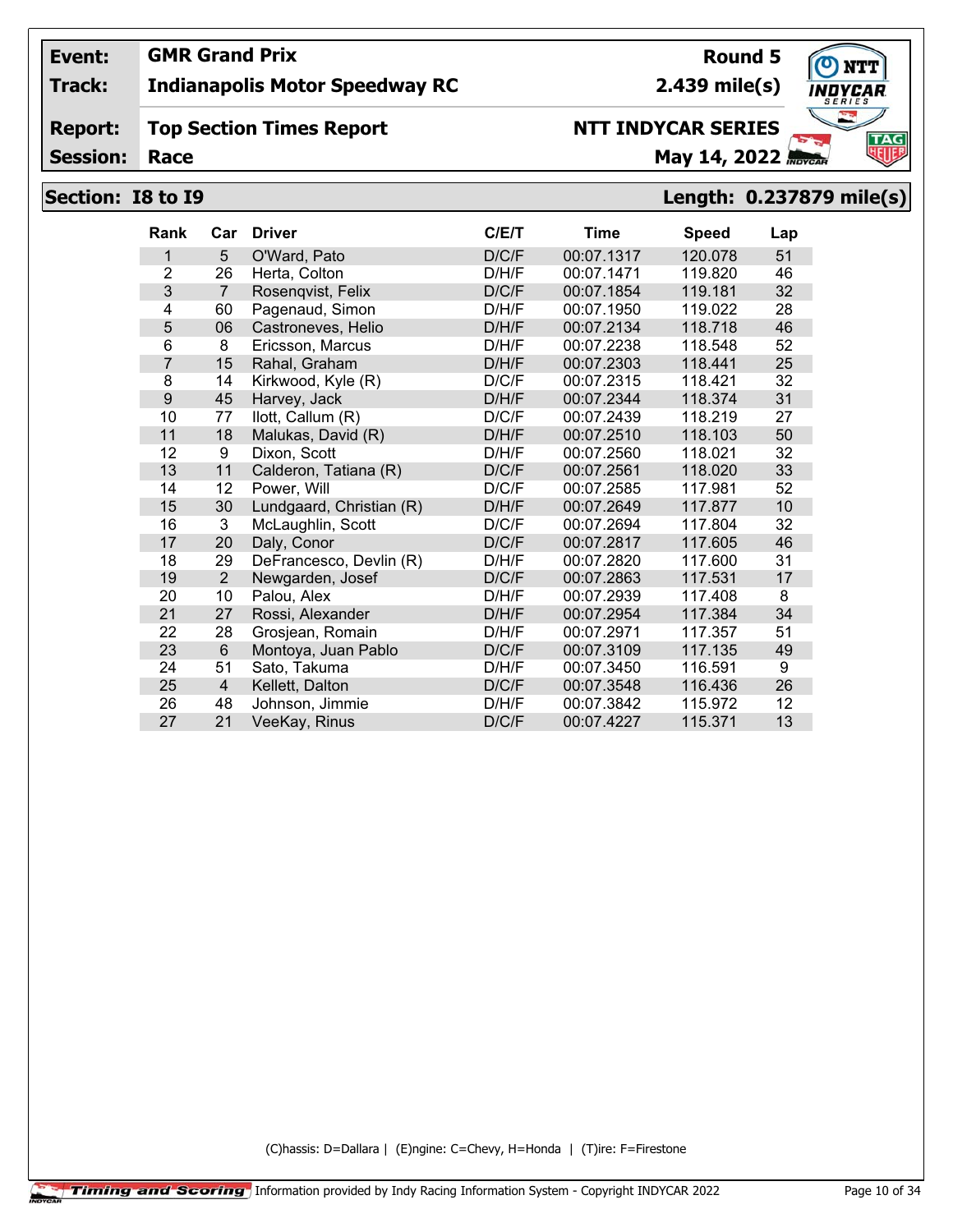## **Track: Indianapolis Motor Speedway RC**

#### **Report: Top Section Times Report**

**Session:**

# **Race May 14, 2022** *May 14, 2022*

**NTT INDYCAR SERIES**

## **Section: I9 to SF Length: 0.164394 mile(s)**

| Rank           | Car            | <b>Driver</b>            | C/ET  | Time       | <b>Speed</b> | Lap |
|----------------|----------------|--------------------------|-------|------------|--------------|-----|
| 1              | 21             | VeeKay, Rinus            | D/C/F | 00:03.5295 | 167.678      | 11  |
| $\overline{2}$ | 5              | O'Ward, Pato             | D/C/F | 00:03.5301 | 167.649      | 51  |
| 3              | 12             | Power, Will              | D/C/F | 00:03.5317 | 167.573      | 52  |
| 4              | 30             | Lundgaard, Christian (R) | D/H/F | 00:03.5319 | 167.564      | 13  |
| 5              | 20             | Daly, Conor              | D/C/F | 00:03.5342 | 167.455      | 46  |
| 6              | 6              | Montoya, Juan Pablo      | D/C/F | 00:03.5410 | 167.133      | 26  |
| $\overline{7}$ | 15             | Rahal, Graham            | D/H/F | 00:03.5423 | 167.072      | 13  |
| 8              | 14             | Kirkwood, Kyle (R)       | D/C/F | 00:03.5430 | 167.039      | 30  |
| 9              | 28             | Grosjean, Romain         | D/H/F | 00:03.5457 | 166.912      | 28  |
| 10             | 60             | Pagenaud, Simon          | D/H/F | 00:03.5498 | 166.719      | 28  |
| 11             | 45             | Harvey, Jack             | D/H/F | 00:03.5515 | 166.639      | 14  |
| 12             | 3              | McLaughlin, Scott        | D/C/F | 00:03.5580 | 166.335      | 30  |
| 13             | 9              | Dixon, Scott             | D/H/F | 00:03.5594 | 166.269      | 11  |
| 14             | 29             | DeFrancesco, Devlin (R)  | D/H/F | 00:03.5603 | 166.227      | 9   |
| 15             | $\overline{2}$ | Newgarden, Josef         | D/C/F | 00:03.5624 | 166.129      | 10  |
| 16             | 26             | Herta, Colton            | D/H/F | 00:03.5649 | 166.013      | 46  |
| 17             | 18             | Malukas, David (R)       | D/H/F | 00:03.5659 | 165.966      | 24  |
| 18             | 77             | llott, Callum (R)        | D/C/F | 00:03.5709 | 165.734      | 12  |
| 19             | 11             | Calderon, Tatiana (R)    | D/C/F | 00:03.5729 | 165.641      | 33  |
| 20             | 4              | Kellett, Dalton          | D/C/F | 00:03.5750 | 165.544      | 24  |
| 21             | 27             | Rossi, Alexander         | D/H/F | 00:03.5754 | 165.525      | 34  |
| 22             | 06             | Castroneves, Helio       | D/H/F | 00:03.5810 | 165.266      | 32  |
| 23             | $\overline{7}$ | Rosenqvist, Felix        | D/C/F | 00:03.5913 | 164.792      | 32  |
| 24             | 48             | Johnson, Jimmie          | D/H/F | 00:03.5993 | 164.426      | 26  |
| 25             | 8              | Ericsson, Marcus         | D/H/F | 00:03.6054 | 164.148      | 10  |
| 26             | 51             | Sato, Takuma             | D/H/F | 00:03.6176 | 163.594      | 9   |
| 27             | 10             | Palou, Alex              | D/H/F | 00:03.6523 | 162.040      | 25  |

(C)hassis: D=Dallara | (E)ngine: C=Chevy, H=Honda | (T)ire: F=Firestone

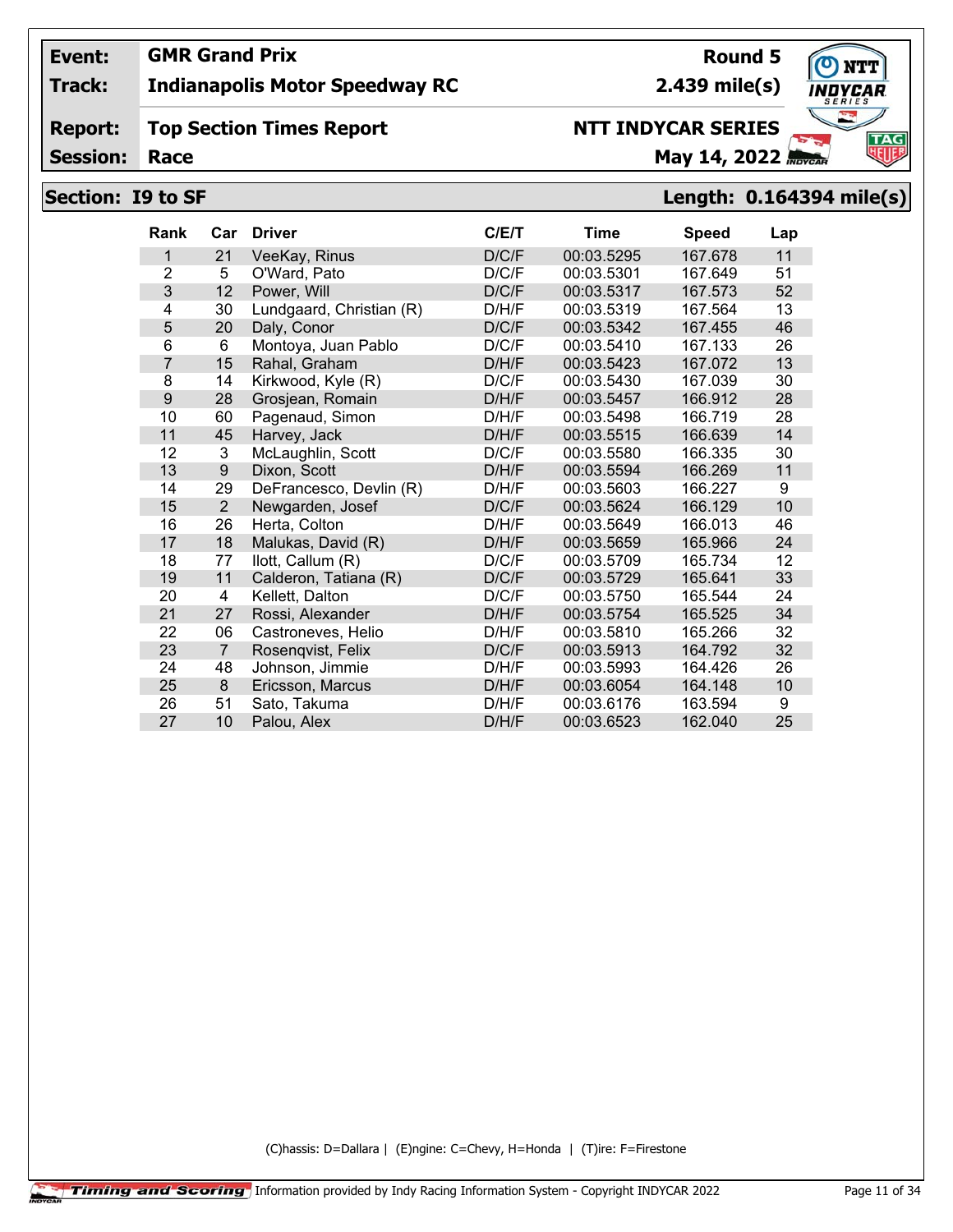## **Track: Indianapolis Motor Speedway RC**

#### **Report: Top Section Times Report**

**Session:**

# **NTT INDYCAR SERIES**

**Race May 14, 2022** *Race* 

## **Section: SFT to SF Length: 0.031155 mile(s)**

| <b>Rank</b>    | Car            | <b>Driver</b>            | C/E/T | Time       | <b>Speed</b> | Lap |
|----------------|----------------|--------------------------|-------|------------|--------------|-----|
| 1              | 15             | Rahal, Graham            | D/H/F | 00:00.6283 | 178.512      | 13  |
| $\overline{2}$ | 21             | VeeKay, Rinus            | D/C/F | 00:00.6286 | 178.427      | 11  |
| 3              | 9              | Dixon, Scott             | D/H/F | 00:00.6289 | 178.342      | 11  |
| 4              | 30             | Lundgaard, Christian (R) | D/H/F | 00:00.6313 | 177.664      | 13  |
| 5              | 14             | Kirkwood, Kyle (R)       | D/C/F | 00:00.6332 | 177.131      | 29  |
| 6              | 12             | Power, Will              | D/C/F | 00:00.6333 | 177.103      | 52  |
| 7              | 29             | DeFrancesco, Devlin (R)  | D/H/F | 00:00.6337 | 176.991      | 9   |
| 8              | 20             | Daly, Conor              | D/C/F | 00:00.6339 | 176.935      | 46  |
| 9              | 6              | Montoya, Juan Pablo      | D/C/F | 00:00.6342 | 176.851      | 29  |
| 10             | 60             | Pagenaud, Simon          | D/H/F | 00:00.6343 | 176.823      | 28  |
| 11             | 28             | Grosjean, Romain         | D/H/F | 00:00.6351 | 176.601      | 28  |
| 12             | 45             | Harvey, Jack             | D/H/F | 00:00.6360 | 176.351      | 28  |
| 13             | 18             | Malukas, David (R)       | D/H/F | 00:00.6365 | 176.212      | 13  |
| 14             | 5              | O'Ward, Pato             | D/C/F | 00:00.6367 | 176.157      | 46  |
| 15             | $\overline{2}$ | Newgarden, Josef         | D/C/F | 00:00.6373 | 175.991      | 10  |
| 16             | 3              | McLaughlin, Scott        | D/C/F | 00:00.6391 | 175.495      | 30  |
| 17             | 8              | Ericsson, Marcus         | D/H/F | 00:00.6395 | 175.386      | 10  |
| 18             | 77             | llott, Callum (R)        | D/C/F | 00:00.6398 | 175.303      | 12  |
| 19             | 4              | Kellett, Dalton          | D/C/F | 00:00.6407 | 175.057      | 25  |
| 20             | 27             | Rossi, Alexander         | D/H/F | 00:00.6424 | 174.594      | 34  |
| 21             | 48             | Johnson, Jimmie          | D/H/F | 00:00.6425 | 174.567      | 26  |
| 22             | 26             | Herta, Colton            | D/H/F | 00:00.6426 | 174.540      | 46  |
| 23             | 11             | Calderon, Tatiana (R)    | D/C/F | 00:00.6427 | 174.512      | 24  |
| 24             | 06             | Castroneves, Helio       | D/H/F | 00:00.6433 | 174.350      | 32  |
| 25             | 51             | Sato, Takuma             | D/H/F | 00:00.6485 | 172.952      | 9   |
| 26             | 7              | Rosenqvist, Felix        | D/C/F | 00:00.6502 | 172.499      | 32  |
| 27             | 10             | Palou, Alex              | D/H/F | 00:00.6525 | 171.891      | 25  |

(C)hassis: D=Dallara | (E)ngine: C=Chevy, H=Honda | (T)ire: F=Firestone

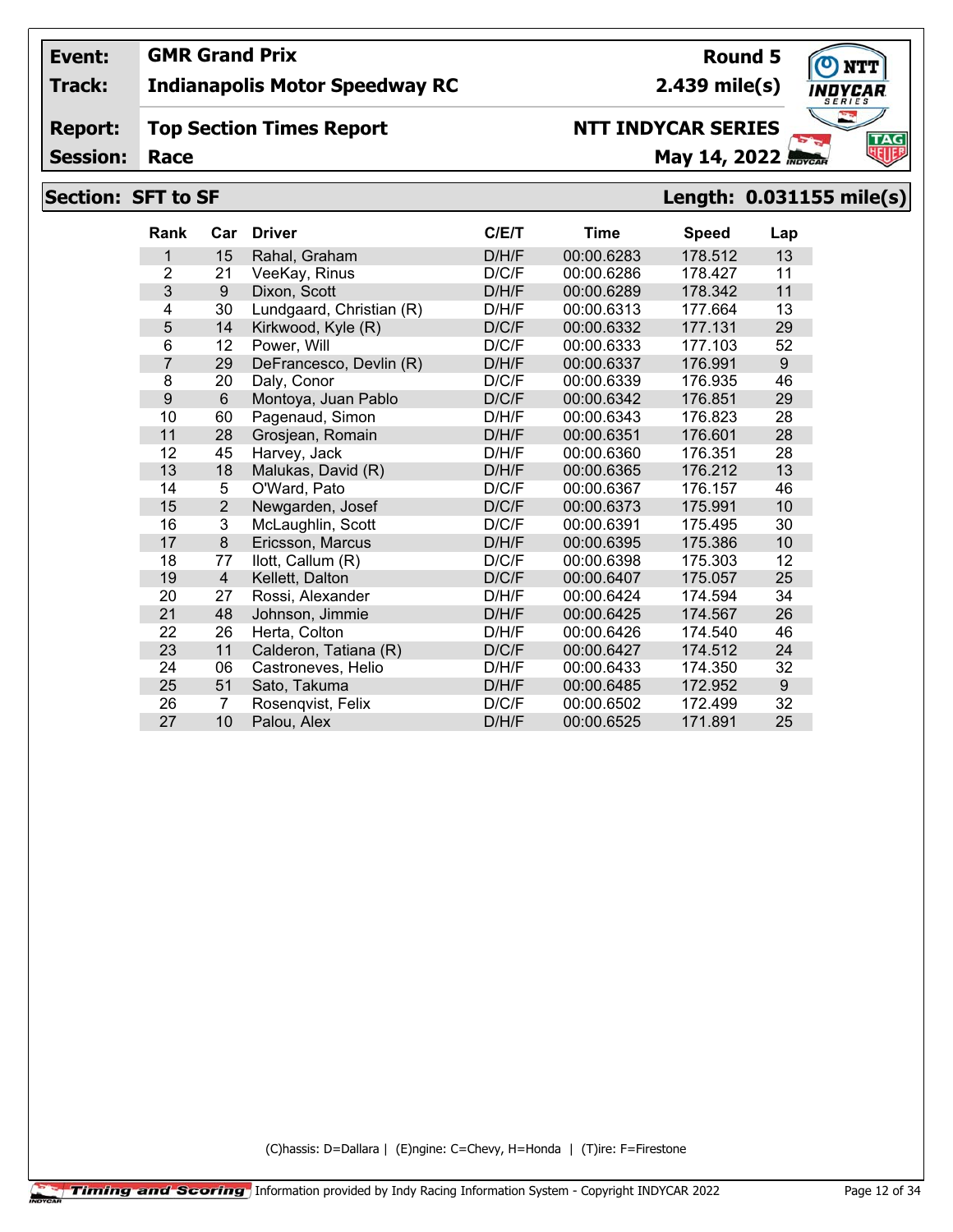## **Track: Indianapolis Motor Speedway RC**

#### **Report: Top Section Times Report**

**Session:**

# **NTT INDYCAR SERIES**

**Race May 14, 2022** *May 14, 2022* 

# **Section: I1T to I1 Length: 0.016383 mile(s)**

| <b>Rank</b>    | Car            | <b>Driver</b>            | C/E/T | <b>Time</b> | <b>Speed</b> | Lap |
|----------------|----------------|--------------------------|-------|-------------|--------------|-----|
| 1              | 29             | DeFrancesco, Devlin (R)  | D/H/F | 00:00.3053  | 193.178      | 13  |
| $\overline{2}$ | 21             | VeeKay, Rinus            | D/C/F | 00:00.3074  | 191.858      | 11  |
| 3              | 18             | Malukas, David (R)       | D/H/F | 00:00.3075  | 191.796      | 13  |
| 4              | 20             | Daly, Conor              | D/C/F | 00:00.3078  | 191.609      | 13  |
| 5              | 30             | Lundgaard, Christian (R) | D/H/F | 00:00.3080  | 191.485      | 14  |
| 6              | 45             | Harvey, Jack             | D/H/F | 00:00.3085  | 191.174      | 15  |
| $\overline{7}$ | 11             | Calderon, Tatiana (R)    | D/C/F | 00:00.3085  | 191.174      | 25  |
| 8              | 15             | Rahal, Graham            | D/H/F | 00:00.3089  | 190.927      | 12  |
| 9              | 60             | Pagenaud, Simon          | D/H/F | 00:00.3090  | 190.865      | 29  |
| 10             | 14             | Kirkwood, Kyle (R)       | D/C/F | 00:00.3099  | 190.311      | 30  |
| 11             | 27             | Rossi, Alexander         | D/H/F | 00:00.3102  | 190.127      | 35  |
| 12             | 28             | Grosjean, Romain         | D/H/F | 00:00.3102  | 190.127      | 29  |
| 13             | 6              | Montoya, Juan Pablo      | D/C/F | 00:00.3109  | 189.699      | 30  |
| 14             | 77             | llott, Callum (R)        | D/C/F | 00:00.3126  | 188.667      | 29  |
| 15             | 12             | Power, Will              | D/C/F | 00:00.3134  | 188.185      | 51  |
| 16             | 8              | Ericsson, Marcus         | D/H/F | 00:00.3135  | 188.125      | 11  |
| 17             | 5              | O'Ward, Pato             | D/C/F | 00:00.3135  | 188.125      | 47  |
| 18             | 2              | Newgarden, Josef         | D/C/F | 00:00.3138  | 187.945      | 11  |
| 19             | $\overline{4}$ | Kellett, Dalton          | D/C/F | 00:00.3142  | 187.706      | 26  |
| 20             | 9              | Dixon, Scott             | D/H/F | 00:00.3142  | 187.706      | 12  |
| 21             | 26             | Herta, Colton            | D/H/F | 00:00.3168  | 186.166      | 47  |
| 22             | 48             | Johnson, Jimmie          | D/H/F | 00:00.3173  | 185.872      | 26  |
| 23             | 3              | McLaughlin, Scott        | D/C/F | 00:00.3179  | 185.521      | 24  |
| 24             | 10             | Palou, Alex              | D/H/F | 00:00.3181  | 185.405      | 26  |
| 25             | 06             | Castroneves, Helio       | D/H/F | 00:00.3188  | 184.998      | 25  |
| 26             | 06             | Castroneves, Helio       | D/H/F | 00:00.3188  | 184.998      | 13  |
| 27             | 7              | Rosenqvist, Felix        | D/C/F | 00:00.3212  | 183.615      | 33  |
| 28             | 51             | Sato, Takuma             | D/H/F | 00:00.3218  | 183.273      | 41  |

(C)hassis: D=Dallara | (E)ngine: C=Chevy, H=Honda | (T)ire: F=Firestone



**2.439 mile(s)**

**Round 5**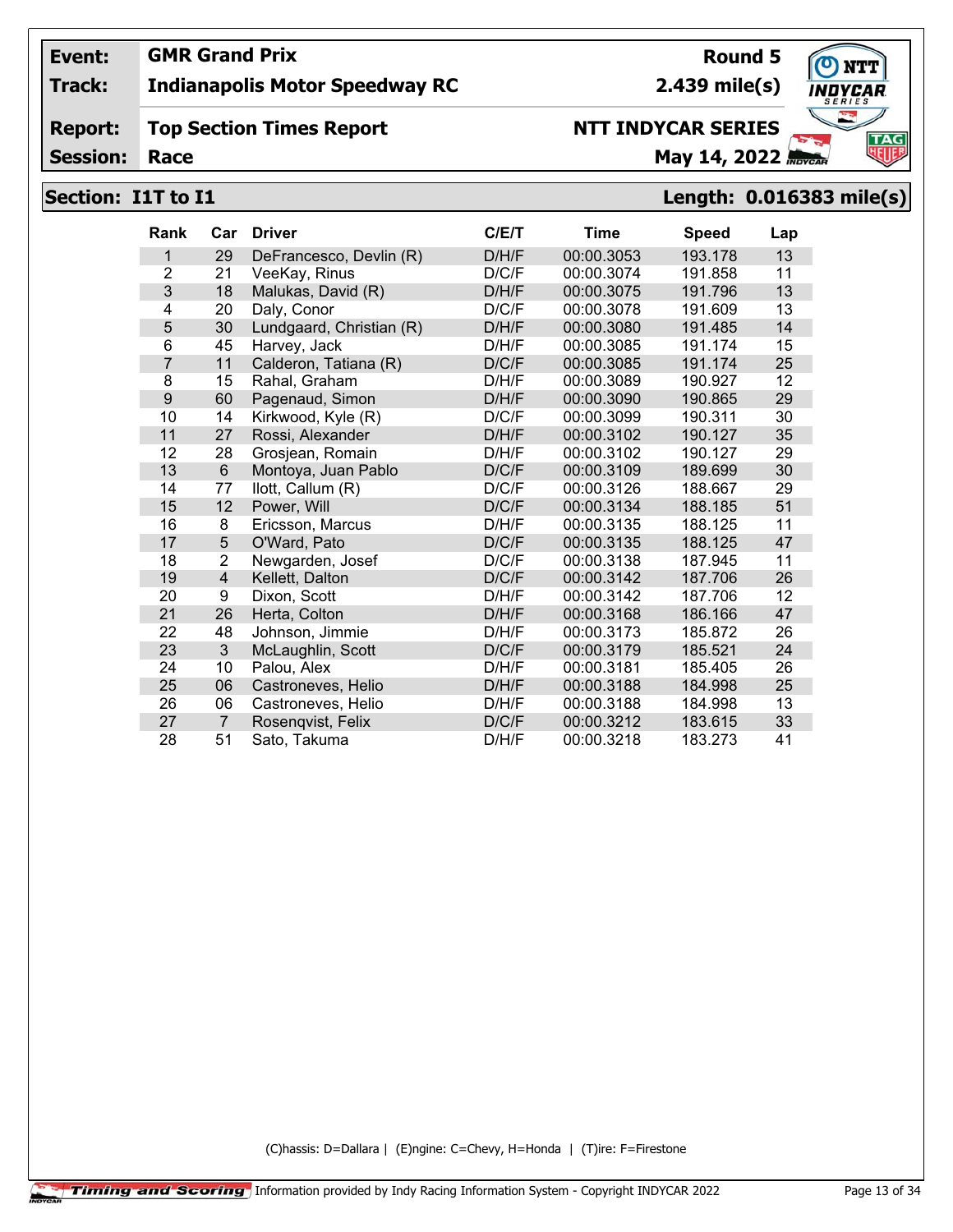## **Track: Indianapolis Motor Speedway RC**

#### **Report: Top Section Times Report**

**Session:**

# **NTT INDYCAR SERIES**

**Race May 14, 2022** *Race* 

# **Section: I4T to I4 Length: 0.022727 mile(s)**

| <b>Rank</b>    | Car            | <b>Driver</b>            | C/ET  | Time       | <b>Speed</b> | Lap |
|----------------|----------------|--------------------------|-------|------------|--------------|-----|
| 1              | 6              | Montoya, Juan Pablo      | D/C/F | 00:00.4354 | 187.915      | 47  |
| $\overline{2}$ | 60             | Pagenaud, Simon          | D/H/F | 00:00.4354 | 187.915      | 31  |
| 3              | 12             | Power, Will              | D/C/F | 00:00.4357 | 187.786      | 46  |
| 4              | 77             | llott, Callum (R)        | D/C/F | 00:00.4367 | 187.356      | 46  |
| 5              | 27             | Rossi, Alexander         | D/H/F | 00:00.4375 | 187.013      | 34  |
| 6              | 51             | Sato, Takuma             | D/H/F | 00:00.4381 | 186.757      | 11  |
| $\overline{7}$ | 29             | DeFrancesco, Devlin (R)  | D/H/F | 00:00.4381 | 186.757      | 12  |
| 8              | 28             | Grosjean, Romain         | D/H/F | 00:00.4395 | 186.162      | 32  |
| 9              | $\overline{4}$ | Kellett, Dalton          | D/C/F | 00:00.4402 | 185.866      | 14  |
| 10             | 20             | Daly, Conor              | D/C/F | 00:00.4414 | 185.361      | 13  |
| 11             | 5              | O'Ward, Pato             | D/C/F | 00:00.4415 | 185.319      | 54  |
| 12             | 3              | McLaughlin, Scott        | D/C/F | 00:00.4425 | 184.900      | 31  |
| 13             | 21             | VeeKay, Rinus            | D/C/F | 00:00.4428 | 184.775      | 12  |
| 14             | 14             | Kirkwood, Kyle (R)       | D/C/F | 00:00.4429 | 184.733      | 14  |
| 15             | 8              | Ericsson, Marcus         | D/H/F | 00:00.4445 | 184.068      | 25  |
| 16             | $\overline{2}$ | Newgarden, Josef         | D/C/F | 00:00.4447 | 183.985      | 15  |
| 17             | 10             | Palou, Alex              | D/H/F | 00:00.4448 | 183.944      | 26  |
| 18             | 11             | Calderon, Tatiana (R)    | D/C/F | 00:00.4453 | 183.737      | 34  |
| 19             | 30             | Lundgaard, Christian (R) | D/H/F | 00:00.4458 | 183.531      | 14  |
| 20             | 45             | Harvey, Jack             | D/H/F | 00:00.4462 | 183.367      | 15  |
| 21             | 18             | Malukas, David (R)       | D/H/F | 00:00.4463 | 183.326      | 14  |
| 22             | 48             | Johnson, Jimmie          | D/H/F | 00:00.4489 | 182.264      | 33  |
| 23             | 06             | Castroneves, Helio       | D/H/F | 00:00.4490 | 182.223      | 54  |
| 24             | 7              | Rosenqvist, Felix        | D/C/F | 00:00.4505 | 181.616      | 33  |
| 25             | 9              | Dixon, Scott             | D/H/F | 00:00.4524 | 180.854      | 31  |
| 26             | 15             | Rahal, Graham            | D/H/F | 00:00.4524 | 180.854      | 11  |
| 27             | 26             | Herta, Colton            | D/H/F | 00:00.4595 | 178.059      | 49  |

(C)hassis: D=Dallara | (E)ngine: C=Chevy, H=Honda | (T)ire: F=Firestone

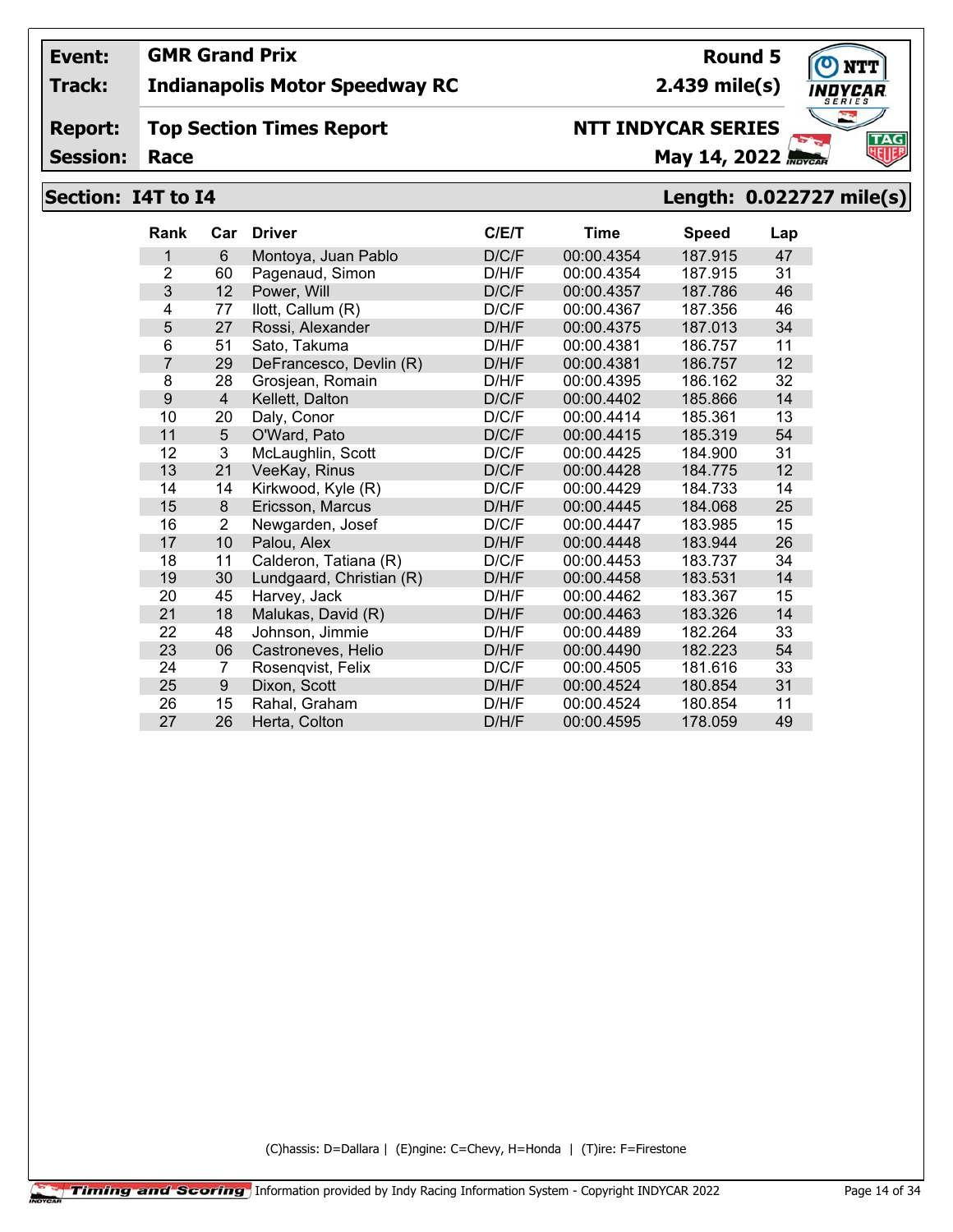## **Track: Indianapolis Motor Speedway RC**

#### **Report: Top Section Times Report**

**Session:**

# **NTT INDYCAR SERIES**

**Race May 14, 2022** *Race* 

## **Section: PI to SFP Length: 0.194318 mile(s)**

| <b>Rank</b>    | Car | <b>Driver</b>            | C/ET  | Time       | <b>Speed</b> | Lap            |
|----------------|-----|--------------------------|-------|------------|--------------|----------------|
| 1              | 10  | Palou, Alex              | D/H/F | 00:15.6244 | 44.773       | 16             |
| $\overline{2}$ | 27  | Rossi, Alexander         | D/H/F | 00:15.6254 | 44.770       | 2              |
| 3              | 9   | Dixon, Scott             | D/H/F | 00:15.6328 | 44.749       | 59             |
| 4              | 21  | VeeKay, Rinus            | D/C/F | 00:15.6461 | 44.711       | 20             |
| 5              | 26  | Herta, Colton            | D/H/F | 00:15.6475 | 44.707       | 31             |
| 6              | 2   | Newgarden, Josef         | D/C/F | 00:15.6531 | 44.691       | 32             |
| 7              | 5   | O'Ward, Pato             | D/C/F | 00:15.6676 | 44.649       | 32             |
| 8              | 3   | McLaughlin, Scott        | D/C/F | 00:15.6712 | 44.639       | 31             |
| 9              | 7   | Rosenqvist, Felix        | D/C/F | 00:15.6797 | 44.615       | 33             |
| 10             | 77  | llott, Callum (R)        | D/C/F | 00:15.7042 | 44.545       | 32             |
| 11             | 28  | Grosjean, Romain         | D/H/F | 00:15.7102 | 44.528       | 32             |
| 12             | 29  | DeFrancesco, Devlin (R)  | D/H/F | 00:15.7158 | 44.512       | 37             |
| 13             | 8   | Ericsson, Marcus         | D/H/F | 00:22.2059 | 31.503       | $\overline{7}$ |
| 14             | 30  | Lundgaard, Christian (R) | D/H/F | 00:22.9090 | 30.536       | 7              |
| 15             | 48  | Johnson, Jimmie          | D/H/F | 00:23.0797 | 30.310       | $\overline{7}$ |
| 16             | 11  | Calderon, Tatiana (R)    | D/C/F | 00:23.4758 | 29.799       | 7              |
| 17             | 12  | Power, Will              | D/C/F | 00:25.3380 | 27.609       | $\overline{2}$ |
| 18             | 15  | Rahal, Graham            | D/H/F | 00:25.7734 | 27.142       | 33             |
| 19             | 06  | Castroneves, Helio       | D/H/F | 00:25.8246 | 27.088       | 33             |
| 20             | 20  | Daly, Conor              | D/C/F | 00:26.0916 | 26.811       | 27             |
| 21             | 4   | Kellett, Dalton          | D/C/F | 00:26.4409 | 26.457       | 3              |
| 22             | 45  | Harvey, Jack             | D/H/F | 00:26.4466 | 26.451       | 33             |
| 23             | 60  | Pagenaud, Simon          | D/H/F | 00:26.6317 | 26.267       | 32             |
| 24             | 6   | Montoya, Juan Pablo      | D/C/F | 00:26.7433 | 26.158       | 33             |
| 25             | 51  | Sato, Takuma             | D/H/F | 00:27.4182 | 25.514       | 31             |
| 26             | 14  | Kirkwood, Kyle (R)       | D/C/F | 00:27.6127 | 25.334       | 50             |
| 27             | 18  | Malukas, David (R)       | D/H/F | 00:27.6664 | 25.285       | 48             |

(C)hassis: D=Dallara | (E)ngine: C=Chevy, H=Honda | (T)ire: F=Firestone



**Round 5**

**2.439 mile(s)**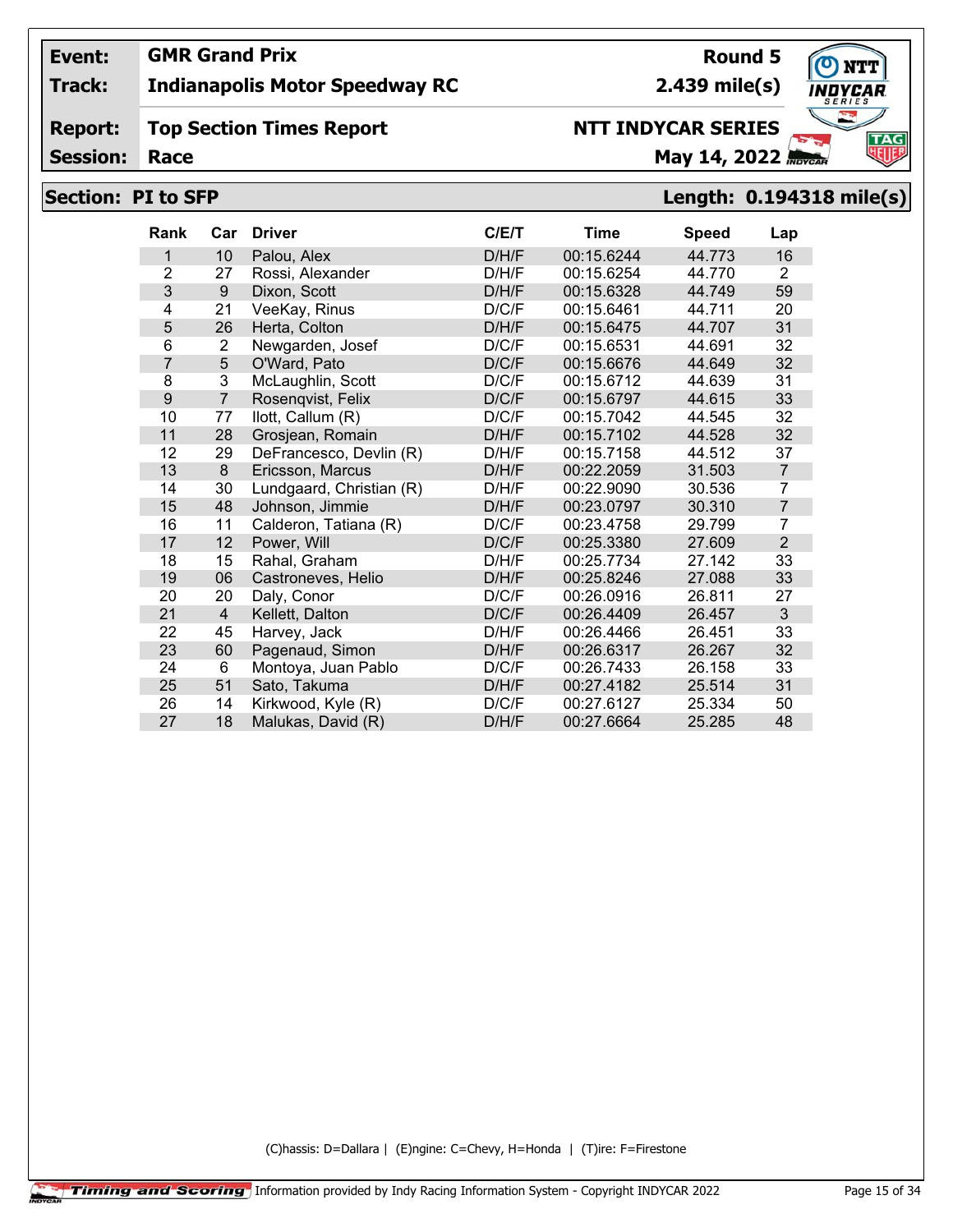## **Track: Indianapolis Motor Speedway RC**

#### **Report: Top Section Times Report**

**Session:**

# **NTT INDYCAR SERIES**

**Race May 14, 2022** *Race* **May 14, 2022** *RBYCAL* 

## **Section: SFP to PO Length: 0.200284 mile(s)**

| <b>Rank</b>    | Car            | <b>Driver</b>            | C/ET  | Time       | <b>Speed</b> | Lap              |
|----------------|----------------|--------------------------|-------|------------|--------------|------------------|
| 1              | 9              | Dixon, Scott             | D/H/F | 00:15.9960 | 45.075       | $\Omega$         |
| $\overline{2}$ | 45             | Harvey, Jack             | D/H/F | 00:16.0596 | 44.897       | 34               |
| 3              | 18             | Malukas, David (R)       | D/H/F | 00:16.0770 | 44.848       | $\overline{4}$   |
| 4              | 48             | Johnson, Jimmie          | D/H/F | 00:16.1147 | 44.743       | 50               |
| 5              | 15             | Rahal, Graham            | D/H/F | 00:16.1157 | 44.740       | 47               |
| 6              | 30             | Lundgaard, Christian (R) | D/H/F | 00:16.1416 | 44.669       | 8                |
| $\overline{7}$ | 21             | VeeKay, Rinus            | D/C/F | 00:16.1514 | 44.642       | 25               |
| 8              | 51             | Sato, Takuma             | D/H/F | 00:16.1737 | 44.580       | $\overline{2}$   |
| 9              | 20             | Daly, Conor              | D/C/F | 00:16.1923 | 44.529       | 59               |
| 10             | 12             | Power, Will              | D/C/F | 00:16.1950 | 44.521       | 3                |
| 11             | 06             | Castroneves, Helio       | D/H/F | 00:16.2326 | 44.418       | 34               |
| 12             | 60             | Pagenaud, Simon          | D/H/F | 00:16.2381 | 44.403       | 3                |
| 13             | 8              | Ericsson, Marcus         | D/H/F | 00:16.2421 | 44.392       | 18               |
| 14             | 14             | Kirkwood, Kyle (R)       | D/C/F | 00:16.2491 | 44.373       | 23               |
| 15             | 11             | Calderon, Tatiana (R)    | D/C/F | 00:16.2656 | 44.328       | $\boldsymbol{8}$ |
| 16             | 6              | Montoya, Juan Pablo      | D/C/F | 00:16.2877 | 44.268       | 59               |
| 17             | $\overline{4}$ | Kellett, Dalton          | D/C/F | 00:16.3644 | 44.060       | 31               |
| 18             | 28             | Grosjean, Romain         | D/H/F | 00:16.3915 | 43.988       | 72               |
| 19             | 26             | Herta, Colton            | D/H/F | 00:16.9256 | 42.600       | $\mathbf 0$      |
| 20             | 27             | Rossi, Alexander         | D/H/F | 00:17.0128 | 42.381       | $\Omega$         |
| 21             | 29             | DeFrancesco, Devlin (R)  | D/H/F | 00:17.0249 | 42.351       | $\mathbf 0$      |
| 22             | 10             | Palou, Alex              | D/H/F | 00:23.3670 | 30.856       | 17               |
| 23             | 3              | McLaughlin, Scott        | D/C/F | 00:25.2997 | 28.499       | $\overline{4}$   |
| 24             | 7              | Rosenqvist, Felix        | D/C/F | 00:25.6290 | 28.133       | 4                |
| 25             | $\overline{2}$ | Newgarden, Josef         | D/C/F | 00:25.8537 | 27.889       | 3                |
| 26             | 77             | llott, Callum (R)        | D/C/F | 00:27.0351 | 26.670       | 33               |
| 27             | 5              | O'Ward, Pato             | D/C/F | 00:27.9381 | 25.808       | 33               |

(C)hassis: D=Dallara | (E)ngine: C=Chevy, H=Honda | (T)ire: F=Firestone

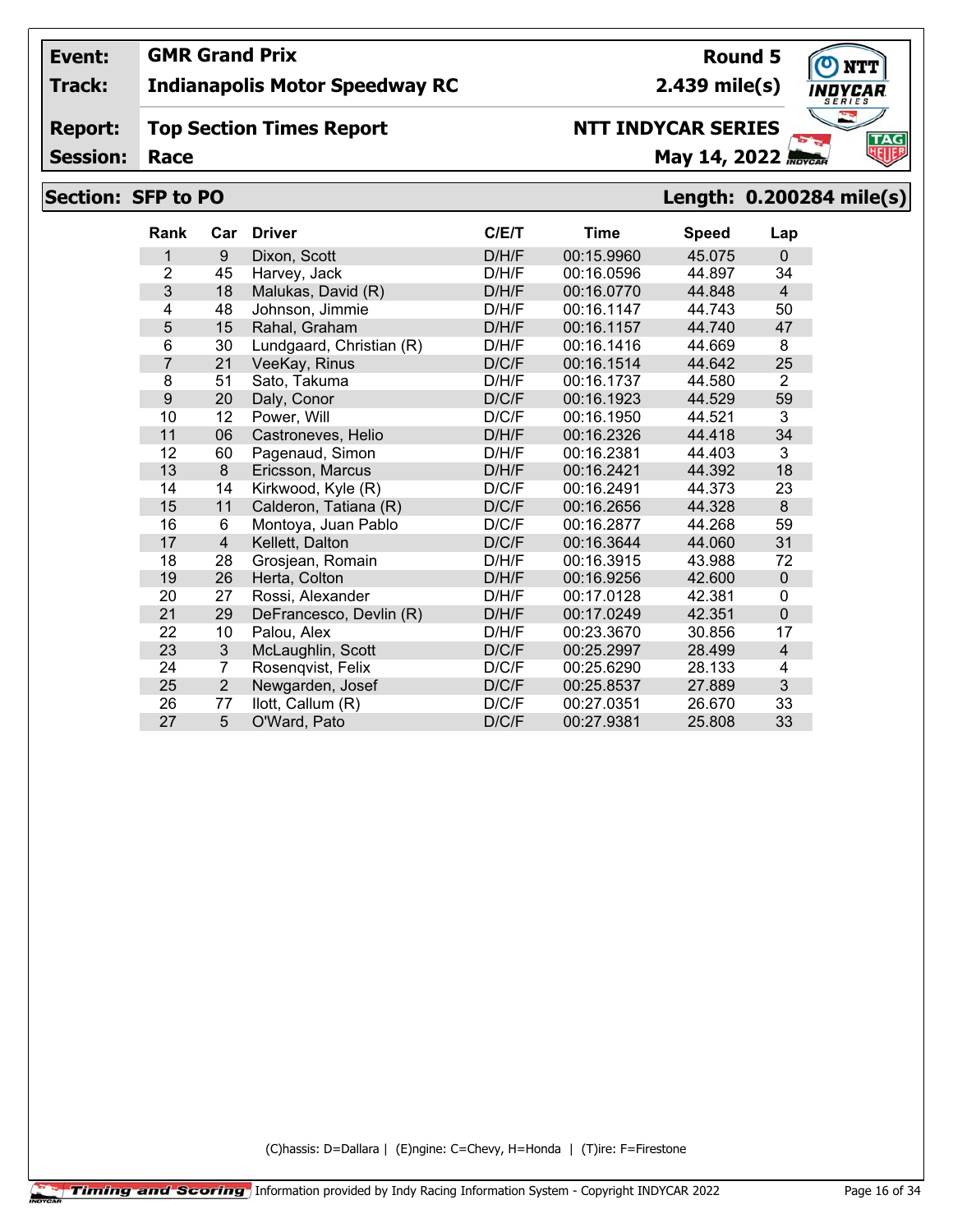## **Track: Indianapolis Motor Speedway RC**

#### **Report: Top Section Times Report**

**Session:**

# **Race May 14, 2022** *May 14, 2022* **NTT INDYCAR SERIES**

**2.439 mile(s)**

**Round 5**

## **Section: PIC to PI Length: 0.186364 mile(s)**

| <b>Rank</b>    | Car            | <b>Driver</b>            | C/ET  | Time       | <b>Speed</b> | Lap |
|----------------|----------------|--------------------------|-------|------------|--------------|-----|
| 1              | $\overline{7}$ | Rosengvist, Felix        | D/C/F | 00:07.3078 | 91.807       | 33  |
| $\overline{2}$ | 5              | O'Ward, Pato             | D/C/F | 00:07.3407 | 91.396       | 32  |
| 3              | 15             | Rahal, Graham            | D/H/F | 00:07.4979 | 89.480       | 33  |
| 4              | 27             | Rossi, Alexander         | D/H/F | 00:07.5352 | 89.037       | 32  |
| 5              | 9              | Dixon, Scott             | D/H/F | 00:07.5909 | 88.383       | 34  |
| 6              | 3              | McLaughlin, Scott        | D/C/F | 00:07.6164 | 88.087       | 31  |
| 7              | 77             | llott, Callum (R)        | D/C/F | 00:07.6504 | 87.696       | 32  |
| 8              | 26             | Herta, Colton            | D/H/F | 00:07.6617 | 87.567       | 31  |
| 9              | 45             | Harvey, Jack             | D/H/F | 00:07.6713 | 87.457       | 33  |
| 10             | 8              | Ericsson, Marcus         | D/H/F | 00:07.7453 | 86.621       | 49  |
| 11             | 51             | Sato, Takuma             | D/H/F | 00:07.8566 | 85.394       | 31  |
| 12             | 6              | Montoya, Juan Pablo      | D/C/F | 00:07.8588 | 85.370       | 33  |
| 13             | 28             | Grosjean, Romain         | D/H/F | 00:07.8631 | 85.324       | 32  |
| 14             | 12             | Power, Will              | D/C/F | 00:07.9101 | 84.817       | 32  |
| 15             | 48             | Johnson, Jimmie          | D/H/F | 00:07.9402 | 84.495       | 33  |
| 16             | 18             | Malukas, David (R)       | D/H/F | 00:07.9516 | 84.374       | 33  |
| 17             | 06             | Castroneves, Helio       | D/H/F | 00:07.9552 | 84.336       | 33  |
| 18             | 60             | Pagenaud, Simon          | D/H/F | 00:08.0345 | 83.504       | 32  |
| 19             | 21             | VeeKay, Rinus            | D/C/F | 00:08.0587 | 83.253       | 24  |
| 20             | 14             | Kirkwood, Kyle (R)       | D/C/F | 00:08.1333 | 82.489       | 22  |
| 21             | 30             | Lundgaard, Christian (R) | D/H/F | 00:08.2394 | 81.427       | 34  |
| 22             | 4              | Kellett, Dalton          | D/C/F | 00:08.2496 | 81.326       | 30  |
| 23             | 10             | Palou, Alex              | D/H/F | 00:08.3446 | 80.400       | 36  |
| 24             | 29             | DeFrancesco, Devlin (R)  | D/H/F | 00:08.5758 | 78.233       | 22  |
| 25             | $\overline{2}$ | Newgarden, Josef         | D/C/F | 00:08.6552 | 77.515       | 22  |
| 26             | 20             | Daly, Conor              | D/C/F | 00:08.7049 | 77.073       | 27  |
| 27             | 11             | Calderon, Tatiana (R)    | D/C/F | 00:08.9302 | 75.128       | 35  |

(C)hassis: D=Dallara | (E)ngine: C=Chevy, H=Honda | (T)ire: F=Firestone

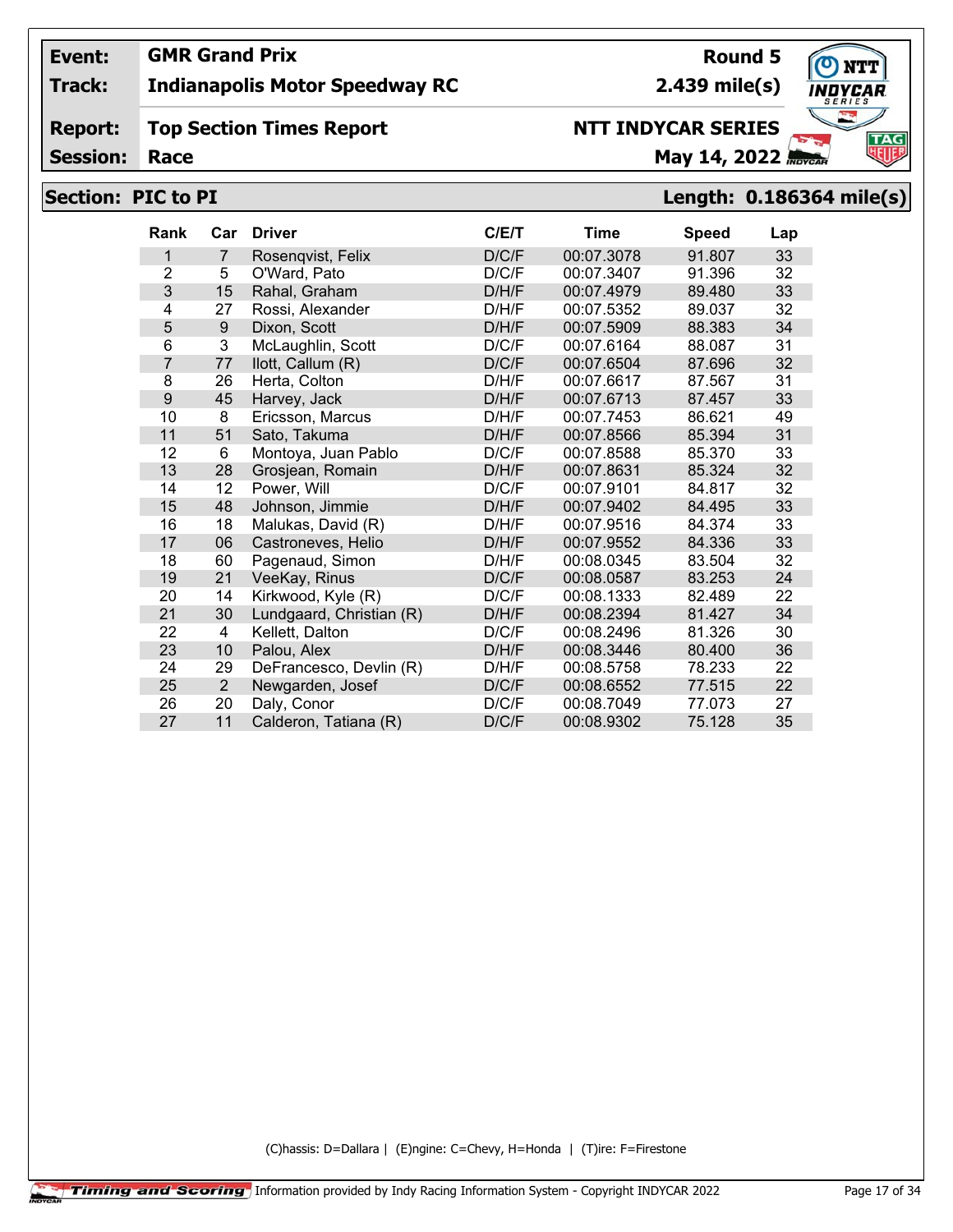## **Track: Indianapolis Motor Speedway RC**

#### **Report: Top Section Times Report**

**Session:**

# **Race May 14, 2022** *Race* **May 14, 2022** *RBYCAL*

# **Section: SFPT to SFP Length: 0.012405 mile(s)**

| <b>Rank</b>    | Car            | <b>Driver</b>            | C/E/T | Time       | <b>Speed</b> | Lap            |
|----------------|----------------|--------------------------|-------|------------|--------------|----------------|
| 1              | 9              | Dixon, Scott             | D/H/F | 00:00.9838 | 45.394       | $\Omega$       |
| $\overline{2}$ | 27             | Rossi, Alexander         | D/H/F | 00:00.9878 | 45.211       | 32             |
| 3              | 18             | Malukas, David (R)       | D/H/F | 00:00.9885 | 45.179       | 3              |
| $\overline{4}$ | $\overline{7}$ | Rosenqvist, Felix        | D/C/F | 00:00.9893 | 45.142       | 33             |
| 5              | 48             | Johnson, Jimmie          | D/H/F | 00:00.9902 | 45.101       | $\overline{7}$ |
| 6              | $\overline{2}$ | Newgarden, Josef         | D/C/F | 00:00.9906 | 45.083       | 32             |
| $\overline{7}$ | 21             | VeeKay, Rinus            | D/C/F | 00:00.9936 | 44.947       | 23             |
| 8              | 10             | Palou, Alex              | D/H/F | 00:00.9953 | 44.870       | 6              |
| 9              | 45             | Harvey, Jack             | D/H/F | 00:00.9958 | 44.847       | 33             |
| 10             | 3              | McLaughlin, Scott        | D/C/F | 00:00.9967 | 44.807       | 58             |
| 11             | 51             | Sato, Takuma             | D/H/F | 00:00.9969 | 44.798       | 48             |
| 12             | 77             | llott, Callum (R)        | D/C/F | 00:00.9969 | 44.798       | 58             |
| 13             | 12             | Power, Will              | D/C/F | 00:00.9969 | 44.798       | 58             |
| 14             | 6              | Montoya, Juan Pablo      | D/C/F | 00:00.9977 | 44.762       | 58             |
| 15             | 5              | O'Ward, Pato             | D/C/F | 00:00.9992 | 44.695       | 69             |
| 16             | 5              | O'Ward, Pato             | D/C/F | 00:00.9992 | 44.695       | 32             |
| 17             | 15             | Rahal, Graham            | D/H/F | 00:00.9998 | 44.668       | 33             |
| 18             | 30             | Lundgaard, Christian (R) | D/H/F | 00:01.0008 | 44.623       | 48             |
| 19             | 28             | Grosjean, Romain         | D/H/F | 00:01.0031 | 44.521       | 32             |
| 20             | 29             | DeFrancesco, Devlin (R)  | D/H/F | 00:01.0033 | 44.512       | 22             |
| 21             | 11             | Calderon, Tatiana (R)    | D/C/F | 00:01.0048 | 44.446       | 3              |
| 22             | 26             | Herta, Colton            | D/H/F | 00:01.0060 | 44.393       | 1              |
| 23             | 60             | Pagenaud, Simon          | D/H/F | 00:01.0066 | 44.366       | $\overline{2}$ |
| 24             | 14             | Kirkwood, Kyle (R)       | D/C/F | 00:01.0072 | 44.340       | 22             |
| 25             | $\overline{4}$ | Kellett, Dalton          | D/C/F | 00:01.0136 | 44.060       | 3              |
| 26             | 20             | Daly, Conor              | D/C/F | 00:01.0268 | 43.493       | 27             |
| 27             | 8              | Ericsson, Marcus         | D/H/F | 00:01.1406 | 39.154       | $\pmb{0}$      |
| 28             | 06             | Castroneves, Helio       | D/H/F | 00:01.2307 | 36.288       | 0              |

(C)hassis: D=Dallara | (E)ngine: C=Chevy, H=Honda | (T)ire: F=Firestone



**Round 5 2.439 mile(s)**

**NTT INDYCAR SERIES**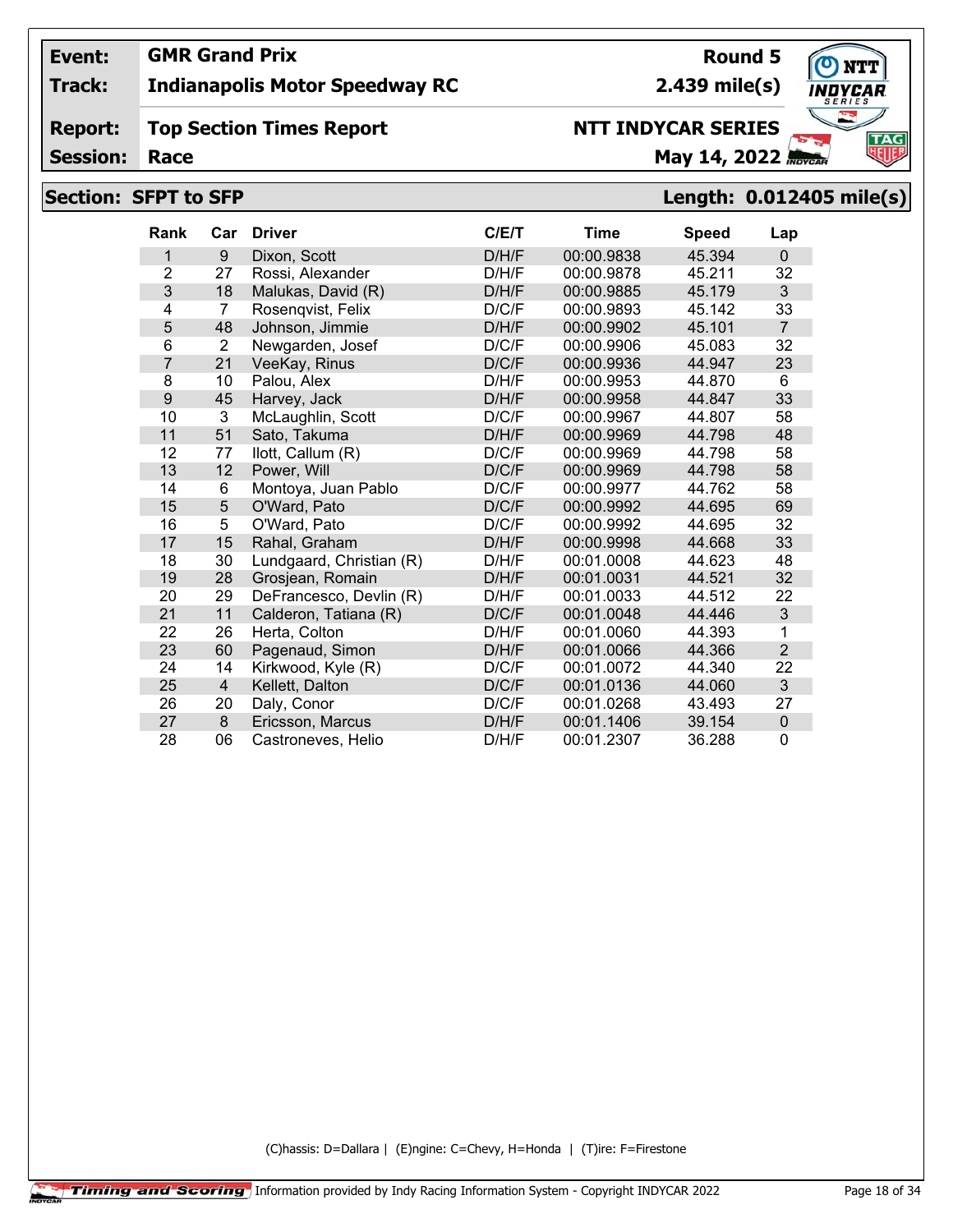## **Track: Indianapolis Motor Speedway RC**

#### **Report: Top Section Times Report**

**Session:**

# **NTT INDYCAR SERIES**

**Race May 14, 2022** *May 14, 2022* 

# **Section: PI to PO Length: 0.394602 mile(s)**

| <b>Rank</b>    | Car | <b>Driver</b>            | C/E/T | Time       | <b>Speed</b> | Lap            |
|----------------|-----|--------------------------|-------|------------|--------------|----------------|
| 1              | 21  | VeeKay, Rinus            | D/C/F | 00:31.8057 | 44.664       | 24             |
| 2              | 28  | Grosjean, Romain         | D/H/F | 00:32.2624 | 44.032       | 71             |
| 3              | 8   | Ericsson, Marcus         | D/H/F | 00:38.4824 | 36.915       | $\overline{7}$ |
| 4              | 10  | Palou, Alex              | D/H/F | 00:38.9914 | 36.433       | 16             |
| 5              | 30  | Lundgaard, Christian (R) | D/H/F | 00:39.0506 | 36.378       | $\overline{7}$ |
| 6              | 48  | Johnson, Jimmie          | D/H/F | 00:39.5033 | 35.961       | 7              |
| $\overline{7}$ | 11  | Calderon, Tatiana (R)    | D/C/F | 00:39.7414 | 35.745       | 7              |
| 8              | 3   | McLaughlin, Scott        | D/C/F | 00:41.0142 | 34.636       | 3              |
| 9              | 26  | Herta, Colton            | D/H/F | 00:41.3584 | 34.348       | 1              |
| 10             | 7   | Rosengvist, Felix        | D/C/F | 00:41.4107 | 34.304       | 3              |
| 11             | 12  | Power, Will              | D/C/F | 00:41.5330 | 34.203       | $\overline{2}$ |
| 12             | 2   | Newgarden, Josef         | D/C/F | 00:41.5630 | 34.179       | $\overline{2}$ |
| 13             | 15  | Rahal, Graham            | D/H/F | 00:41.9103 | 33.895       | 33             |
| 14             | 06  | Castroneves, Helio       | D/H/F | 00:42.0572 | 33.777       | 33             |
| 15             | 20  | Daly, Conor              | D/C/F | 00:42.3241 | 33.564       | 27             |
| 16             | 45  | Harvey, Jack             | D/H/F | 00:42.5062 | 33.420       | 33             |
| 17             | 77  | llott, Callum (R)        | D/C/F | 00:42.7393 | 33.238       | 32             |
| 18             | 27  | Rossi, Alexander         | D/H/F | 00:42.7445 | 33.234       | 2              |
| 19             | 9   | Dixon, Scott             | D/H/F | 00:42.7606 | 33.221       | $\overline{2}$ |
| 20             | 4   | Kellett, Dalton          | D/C/F | 00:42.8414 | 33.159       | 3              |
| 21             | 60  | Pagenaud, Simon          | D/H/F | 00:42.9214 | 33.097       | 32             |
| 22             | 6   | Montoya, Juan Pablo      | D/C/F | 00:43.0361 | 33.009       | 33             |
| 23             | 5   | O'Ward, Pato             | D/C/F | 00:43.6057 | 32.578       | 32             |
| 24             | 51  | Sato, Takuma             | D/H/F | 00:43.6096 | 32.575       | 31             |
| 25             | 18  | Malukas, David (R)       | D/H/F | 00:43.7778 | 32.450       | 48             |
| 26             | 14  | Kirkwood, Kyle (R)       | D/C/F | 00:43.8652 | 32.385       | 50             |
| 27             | 29  | DeFrancesco, Devlin (R)  | D/H/F | 00:44.0819 | 32.226       | 37             |

(C)hassis: D=Dallara | (E)ngine: C=Chevy, H=Honda | (T)ire: F=Firestone



# **Round 5**

**2.439 mile(s)**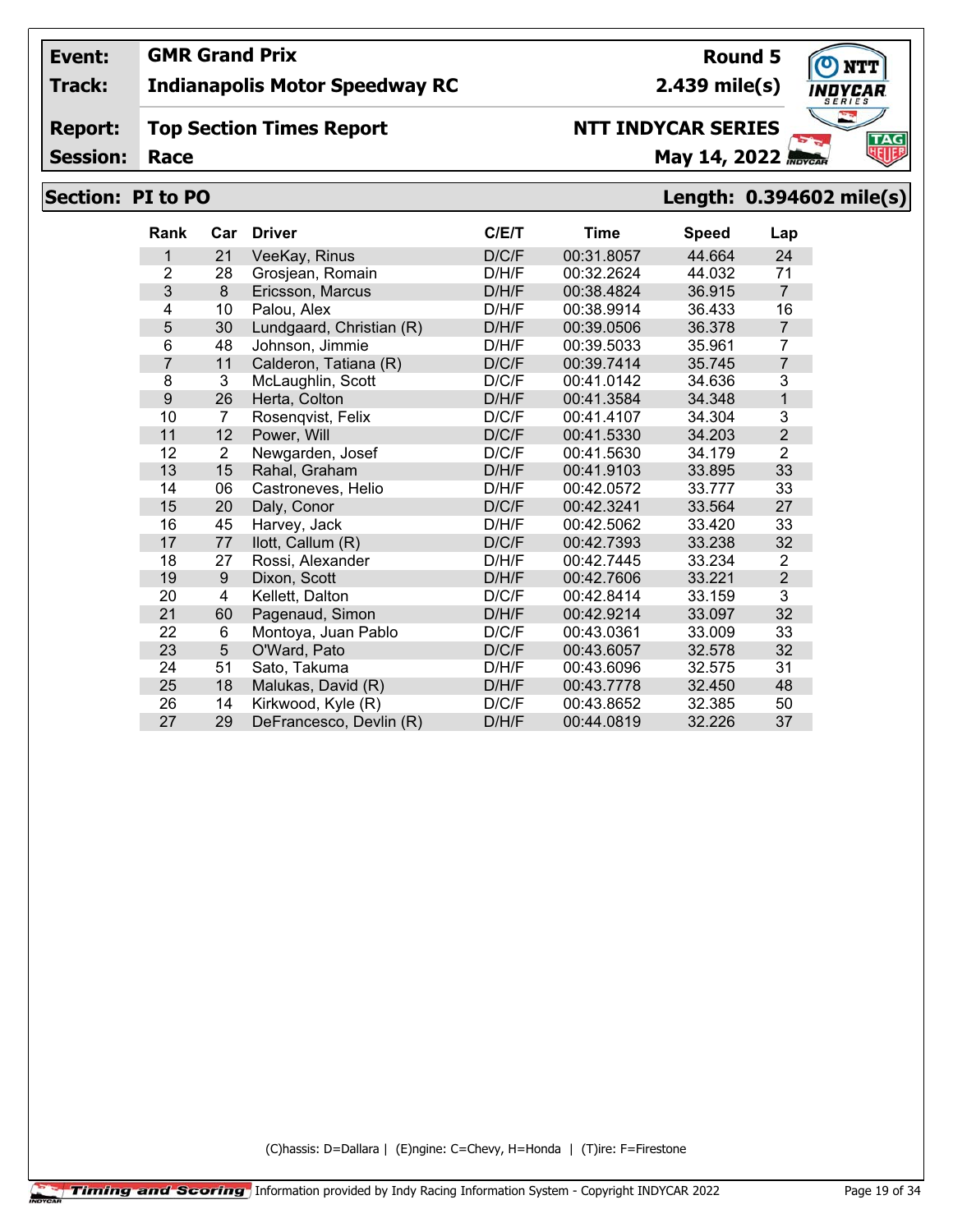## **Track: Indianapolis Motor Speedway RC**

#### **Report: Top Section Times Report**

**Session:**

# **NTT INDYCAR SERIES**

**Race May 14, 2022** *Race* 

## **Section: PO to SF Length: 2.239110 mile(s)**

| <b>Rank</b>    | Car            | <b>Driver</b>            | C/E/T | <b>Time</b> | <b>Speed</b> | Lap            |
|----------------|----------------|--------------------------|-------|-------------|--------------|----------------|
| 1              | 3              | McLaughlin, Scott        | D/C/F | 01:11.4248  | 112.857      | 32             |
| $\overline{2}$ | 5              | O'Ward, Pato             | D/C/F | 01:11.8486  | 112.191      | 33             |
| 3              | 14             | Kirkwood, Kyle (R)       | D/C/F | 01:11.9317  | 112.062      | 23             |
| 4              | 21             | VeeKay, Rinus            | D/C/F | 01:11.9378  | 112.052      | 25             |
| 5              | 28             | Grosjean, Romain         | D/H/F | 01:12.3916  | 111.350      | 33             |
| 6              | 12             | Power, Will              | D/C/F | 01:12.4843  | 111.207      | 33             |
| 7              | 60             | Pagenaud, Simon          | D/H/F | 01:12.5858  | 111.052      | 33             |
| 8              | 27             | Rossi, Alexander         | D/H/F | 01:12.6190  | 111.001      | 33             |
| 9              | 26             | Herta, Colton            | D/H/F | 01:12.7497  | 110.802      | 32             |
| 10             | 45             | Harvey, Jack             | D/H/F | 01:12.7809  | 110.754      | 34             |
| 11             | 51             | Sato, Takuma             | D/H/F | 01:12.8850  | 110.596      | 32             |
| 12             | 77             | llott, Callum (R)        | D/C/F | 01:13.1548  | 110.188      | 33             |
| 13             | $\overline{7}$ | Rosenqvist, Felix        | D/C/F | 01:13.1676  | 110.169      | 34             |
| 14             | 18             | Malukas, David (R)       | D/H/F | 01:13.1838  | 110.145      | 34             |
| 15             | 20             | Daly, Conor              | D/C/F | 01:13.2473  | 110.049      | 28             |
| 16             | 06             | Castroneves, Helio       | D/H/F | 01:13.4203  | 109.790      | 34             |
| 17             | $\overline{4}$ | Kellett, Dalton          | D/C/F | 01:13.9705  | 108.973      | 31             |
| 18             | 10             | Palou. Alex              | D/H/F | 01:14.1143  | 108.762      | $\overline{7}$ |
| 19             | 6              | Montoya, Juan Pablo      | D/C/F | 01:14.5811  | 108.081      | 34             |
| 20             | 30             | Lundgaard, Christian (R) | D/H/F | 01:14.5987  | 108.055      | 8              |
| 21             | 29             | DeFrancesco, Devlin (R)  | D/H/F | 01:15.5404  | 106.708      | 23             |
| 22             | 48             | Johnson, Jimmie          | D/H/F | 01:15.6205  | 106.595      | 34             |
| 23             | 8              | Ericsson, Marcus         | D/H/F | 01:15.9832  | 106.087      | 8              |
| 24             | 11             | Calderon, Tatiana (R)    | D/C/F | 01:16.5670  | 105.278      | 8              |
| 25             | 15             | Rahal, Graham            | D/H/F | 01:16.9458  | 104.759      | 34             |
| 26             | 2              | Newgarden, Josef         | D/C/F | 01:17.6781  | 103.772      | 15             |
| 27             | 9              | Dixon, Scott             | D/H/F | 01:23.7058  | 96.299       | 3              |

(C)hassis: D=Dallara | (E)ngine: C=Chevy, H=Honda | (T)ire: F=Firestone

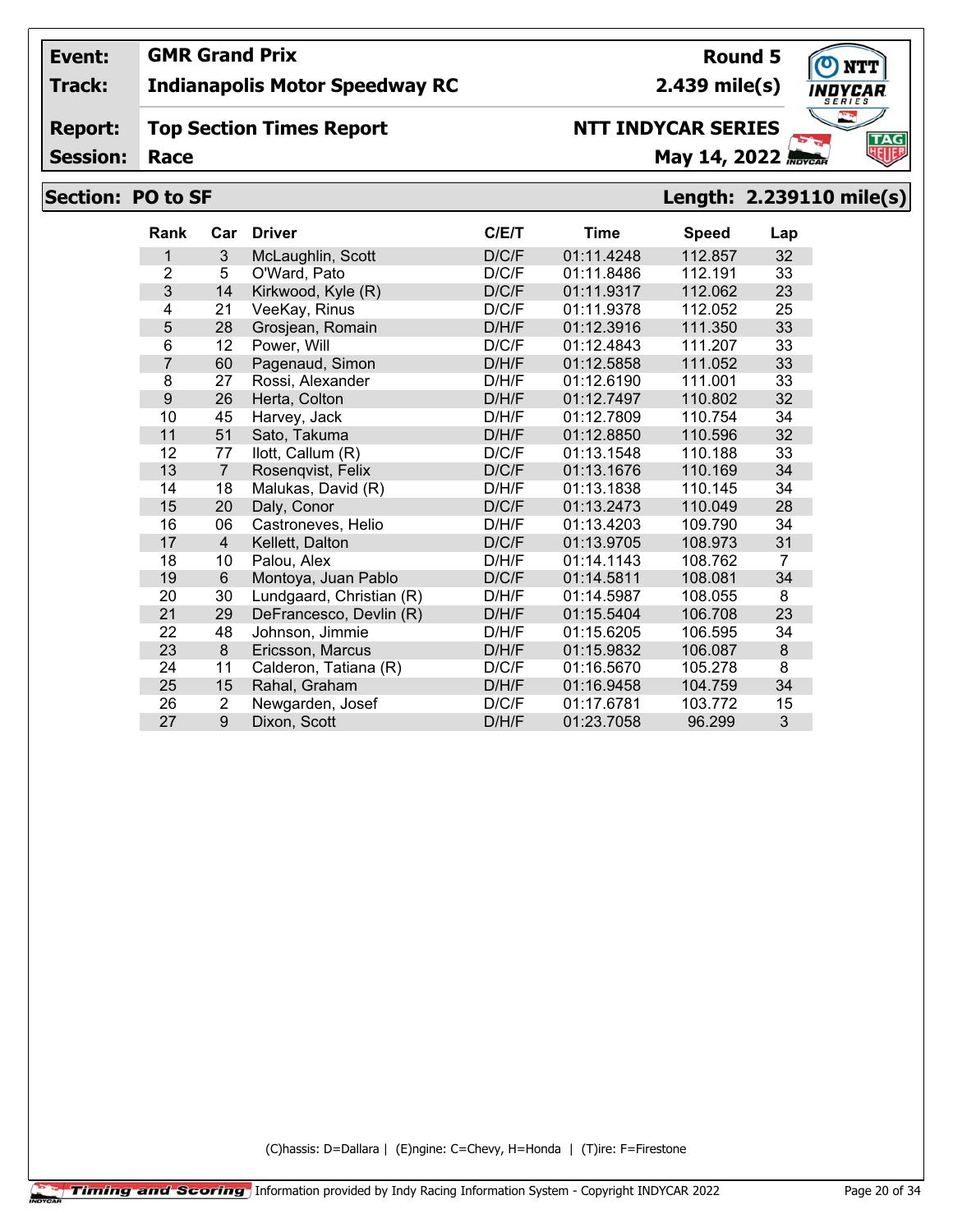## **Track: Indianapolis Motor Speedway RC**

#### **Report: Top Section Times Report**

**Session:**

# **NTT INDYCAR SERIES**

**Race May 14, 2022** *May 14, 2022* 

## **Section: SF to PI Length: 2.223106 mile(s)**

| <b>Rank</b> | Car            | <b>Driver</b>            | C/E/T | Time       | <b>Speed</b> | Lap            |
|-------------|----------------|--------------------------|-------|------------|--------------|----------------|
| 1           | $\overline{7}$ | Rosenqvist, Felix        | D/C/F | 01:07.7790 | 118.078      | 33             |
| 2           | 45             | Harvey, Jack             | D/H/F | 01:08.4008 | 117.004      | 33             |
| 3           | 5              | O'Ward, Pato             | D/C/F | 01:08.4264 | 116.960      | 32             |
| 4           | 26             | Herta, Colton            | D/H/F | 01:08.7373 | 116.431      | 31             |
| 5           | 27             | Rossi, Alexander         | D/H/F | 01:09.2471 | 115.574      | 32             |
| 6           | 15             | Rahal, Graham            | D/H/F | 01:09.4885 | 115.173      | 33             |
| 7           | 06             | Castroneves, Helio       | D/H/F | 01:09.6569 | 114.894      | 33             |
| 8           | 9              | Dixon, Scott             | D/H/F | 01:09.6832 | 114.851      | 34             |
| 9           | 51             | Sato, Takuma             | D/H/F | 01:09.7837 | 114.686      | 31             |
| 10          | 77             | llott, Callum (R)        | D/C/F | 01:09.7859 | 114.682      | 32             |
| 11          | 6              | Montoya, Juan Pablo      | D/C/F | 01:09.9171 | 114.467      | 33             |
| 12          | 60             | Pagenaud, Simon          | D/H/F | 01:10.0648 | 114.225      | 32             |
| 13          | 28             | Grosjean, Romain         | D/H/F | 01:10.1792 | 114.039      | 32             |
| 14          | 3              | McLaughlin, Scott        | D/C/F | 01:10.2296 | 113.957      | 31             |
| 15          | 18             | Malukas, David (R)       | D/H/F | 01:10.2967 | 113.849      | 33             |
| 16          | 4              | Kellett, Dalton          | D/C/F | 01:10.5015 | 113.518      | 30             |
| 17          | 48             | Johnson, Jimmie          | D/H/F | 01:11.2104 | 112.388      | 33             |
| 18          | 12             | Power, Will              | D/C/F | 01:11.5894 | 111.793      | 32             |
| 19          | 8              | Ericsson, Marcus         | D/H/F | 01:11.7418 | 111.555      | 49             |
| 20          | 21             | VeeKay, Rinus            | D/C/F | 01:11.8423 | 111.399      | 23             |
| 21          | 11             | Calderon, Tatiana (R)    | D/C/F | 01:12.2187 | 110.819      | 35             |
| 22          | 20             | Daly, Conor              | D/C/F | 01:13.9526 | 108.220      | 27             |
| 23          | 30             | Lundgaard, Christian (R) | D/H/F | 01:14.2353 | 107.808      | 34             |
| 24          | 10             | Palou, Alex              | D/H/F | 01:22.9314 | 96.504       | 3              |
| 25          | 14             | Kirkwood, Kyle (R)       | D/C/F | 01:25.4709 | 93.636       | $\overline{2}$ |
| 26          | $\overline{2}$ | Newgarden, Josef         | D/C/F | 01:26.3731 | 92.658       | $\overline{2}$ |
| 27          | 29             | DeFrancesco, Devlin (R)  | D/H/F | 01:27.0664 | 91.920       | 45             |

(C)hassis: D=Dallara | (E)ngine: C=Chevy, H=Honda | (T)ire: F=Firestone



**TAG**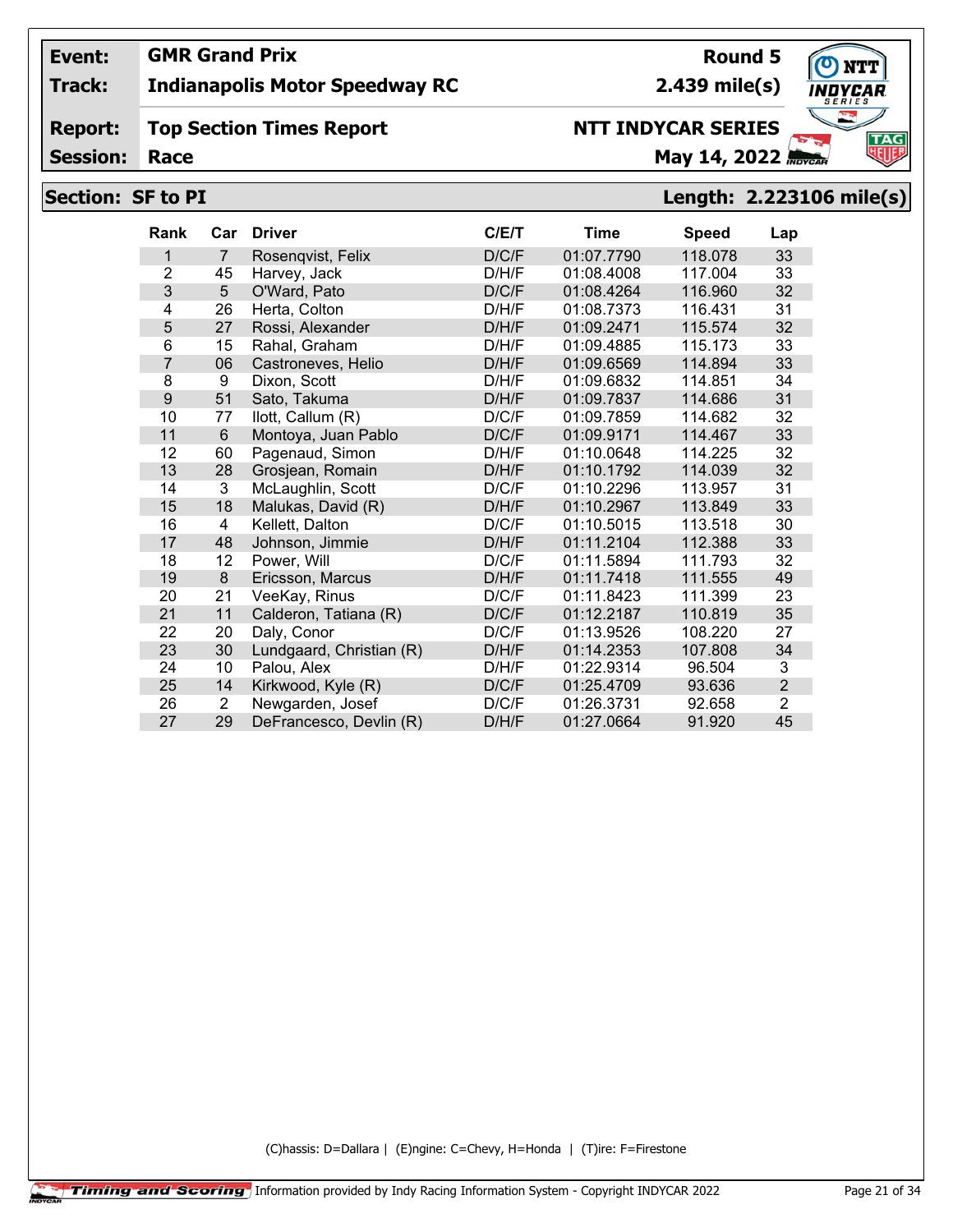## **Track: Indianapolis Motor Speedway RC**

#### **Report: Top Section Times Report**

**Session:**

# **NTT INDYCAR SERIES**

**Race May 14, 2022** *Race* 

## **Section: PO to I2 Length: 0.307102 mile(s)**

| <b>Rank</b>    | Car            | <b>Driver</b>            | C/E/T | Time       | <b>Speed</b> | Lap            |
|----------------|----------------|--------------------------|-------|------------|--------------|----------------|
| 1              | 3              | McLaughlin, Scott        | D/C/F | 00:12.4435 | 88.847       | 32             |
| $\overline{2}$ | 21             | VeeKay, Rinus            | D/C/F | 00:12.4527 | 88.781       | 25             |
| 3              | 6              | Montoya, Juan Pablo      | D/C/F | 00:12.6878 | 87.136       | 34             |
| 4              | 5              | O'Ward, Pato             | D/C/F | 00:12.7299 | 86.848       | 33             |
| 5              | $\overline{7}$ | Rosenqvist, Felix        | D/C/F | 00:12.8175 | 86.255       | 34             |
| 6              | 28             | Grosjean, Romain         | D/H/F | 00:12.8543 | 86.008       | 33             |
| $\overline{7}$ | 18             | Malukas, David (R)       | D/H/F | 00:12.8650 | 85.936       | 34             |
| 8              | 30             | Lundgaard, Christian (R) | D/H/F | 00:12.9223 | 85.555       | 8              |
| 9              | 45             | Harvey, Jack             | D/H/F | 00:12.9491 | 85.378       | 34             |
| 10             | 14             | Kirkwood, Kyle (R)       | D/C/F | 00:12.9616 | 85.296       | 23             |
| 11             | 15             | Rahal, Graham            | D/H/F | 00:12.9834 | 85.152       | 34             |
| 12             | 12             | Power, Will              | D/C/F | 00:13.0004 | 85.041       | 33             |
| 13             | 48             | Johnson, Jimmie          | D/H/F | 00:13.0208 | 84.908       | 34             |
| 14             | 60             | Pagenaud, Simon          | D/H/F | 00:13.0440 | 84.757       | 33             |
| 15             | 77             | llott, Callum (R)        | D/C/F | 00:13.0534 | 84.696       | 33             |
| 16             | 20             | Daly, Conor              | D/C/F | 00:13.0584 | 84.663       | 28             |
| 17             | 51             | Sato, Takuma             | D/H/F | 00:13.0867 | 84.480       | 32             |
| 18             | 06             | Castroneves, Helio       | D/H/F | 00:13.1070 | 84.349       | 34             |
| 19             | 8              | Ericsson, Marcus         | D/H/F | 00:13.1271 | 84.220       | 18             |
| 20             | 26             | Herta, Colton            | D/H/F | 00:13.1534 | 84.052       | 32             |
| 21             | 10             | Palou, Alex              | D/H/F | 00:13.1943 | 83.791       | $\overline{7}$ |
| 22             | 27             | Rossi, Alexander         | D/H/F | 00:13.2225 | 83.613       | 33             |
| 23             | 4              | Kellett, Dalton          | D/C/F | 00:13.4573 | 82.154       | 31             |
| 24             | 9              | Dixon, Scott             | D/H/F | 00:13.5046 | 81.866       | 35             |
| 25             | $\overline{2}$ | Newgarden, Josef         | D/C/F | 00:13.5840 | 81.388       | 3              |
| 26             | 11             | Calderon, Tatiana (R)    | D/C/F | 00:13.6161 | 81.196       | 8              |
| 27             | 29             | DeFrancesco, Devlin (R)  | D/H/F | 00:14.1035 | 78.390       | 23             |

(C)hassis: D=Dallara | (E)ngine: C=Chevy, H=Honda | (T)ire: F=Firestone

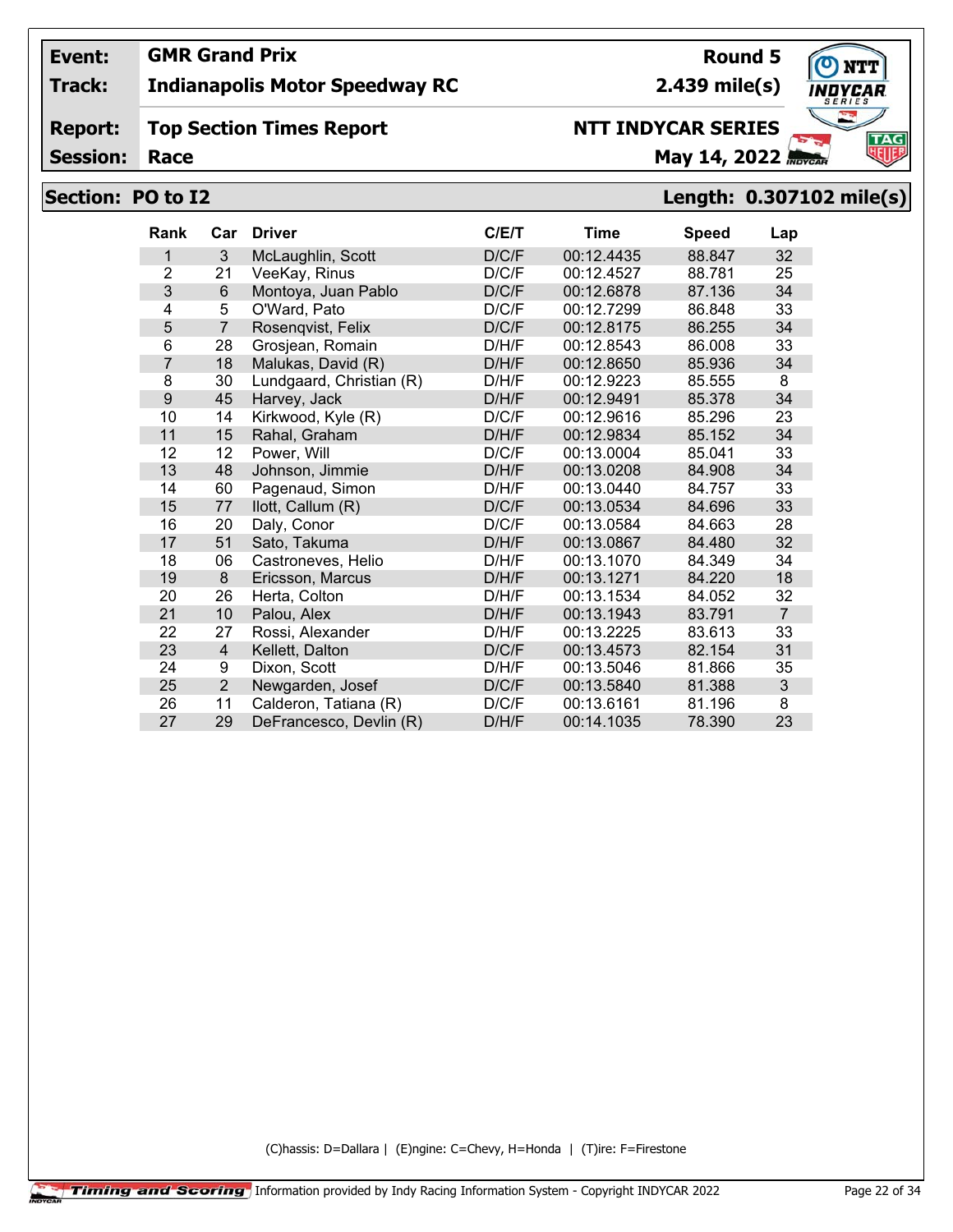## **GMR Grand Prix**

## **Track: Indianapolis Motor Speedway RC**

#### **Report: Top Section Times Report**

**Session:**

# **NTT INDYCAR SERIES**

**Race May 14, 2022** *May 14, 2022* 

# **Section: I7 to PI Length: 0.338826 mile(s)**

| <b>Rank</b>    | Car            | <b>Driver</b>            | C/ET  | Time       | <b>Speed</b> | Lap            |
|----------------|----------------|--------------------------|-------|------------|--------------|----------------|
| 1              | $\overline{7}$ | Rosenqvist, Felix        | D/C/F | 00:14.1747 | 86.053       | 33             |
| $\overline{2}$ | 5              | O'Ward, Pato             | D/C/F | 00:14.2327 | 85.702       | 32             |
| 3              | 45             | Harvey, Jack             | D/H/F | 00:14.4117 | 84.638       | 33             |
| 4              | 27             | Rossi, Alexander         | D/H/F | 00:14.4345 | 84.504       | 32             |
| 5              | 15             | Rahal, Graham            | D/H/F | 00:14.4399 | 84.472       | 33             |
| 6              | 77             | llott, Callum (R)        | D/C/F | 00:14.6253 | 83.402       | 32             |
| 7              | 26             | Herta, Colton            | D/H/F | 00:14.6344 | 83.350       | 31             |
| 8              | 9              | Dixon, Scott             | D/H/F | 00:14.6678 | 83.160       | 34             |
| 9              | 28             | Grosjean, Romain         | D/H/F | 00:14.8536 | 82.120       | 32             |
| 10             | 51             | Sato, Takuma             | D/H/F | 00:14.8794 | 81.977       | 31             |
| 11             | 3              | McLaughlin, Scott        | D/C/F | 00:14.9026 | 81.850       | 31             |
| 12             | 6              | Montoya, Juan Pablo      | D/C/F | 00:14.9174 | 81.768       | 33             |
| 13             | 8              | Ericsson, Marcus         | D/H/F | 00:14.9559 | 81.558       | 49             |
| 14             | 18             | Malukas, David (R)       | D/H/F | 00:14.9947 | 81.347       | 33             |
| 15             | 12             | Power, Will              | D/C/F | 00:15.0833 | 80.869       | 32             |
| 16             | 21             | VeeKay, Rinus            | D/C/F | 00:15.1388 | 80.573       | 24             |
| 17             | 06             | Castroneves, Helio       | D/H/F | 00:15.1529 | 80.498       | 33             |
| 18             | 60             | Pagenaud, Simon          | D/H/F | 00:15.2243 | 80.120       | 32             |
| 19             | 4              | Kellett, Dalton          | D/C/F | 00:15.3813 | 79.302       | 30             |
| 20             | 48             | Johnson, Jimmie          | D/H/F | 00:15.3907 | 79.254       | 33             |
| 21             | 30             | Lundgaard, Christian (R) | D/H/F | 00:15.6078 | 78.151       | 34             |
| 22             | 20             | Daly, Conor              | D/C/F | 00:16.0762 | 75.874       | 27             |
| 23             | 11             | Calderon, Tatiana (R)    | D/C/F | 00:16.1894 | 75.344       | 35             |
| 24             | 14             | Kirkwood, Kyle (R)       | D/C/F | 00:16.2470 | 75.077       | 17             |
| 25             | 10             | Palou, Alex              | D/H/F | 00:17.5435 | 69.528       | 38             |
| 26             | 29             | DeFrancesco, Devlin (R)  | D/H/F | 00:17.8153 | 68.468       | 22             |
| 27             | $\overline{2}$ | Newgarden, Josef         | D/C/F | 00:18.1768 | 67.106       | $\overline{2}$ |

(C)hassis: D=Dallara | (E)ngine: C=Chevy, H=Honda | (T)ire: F=Firestone



**Round 5 2.439 mile(s)**

**Event:**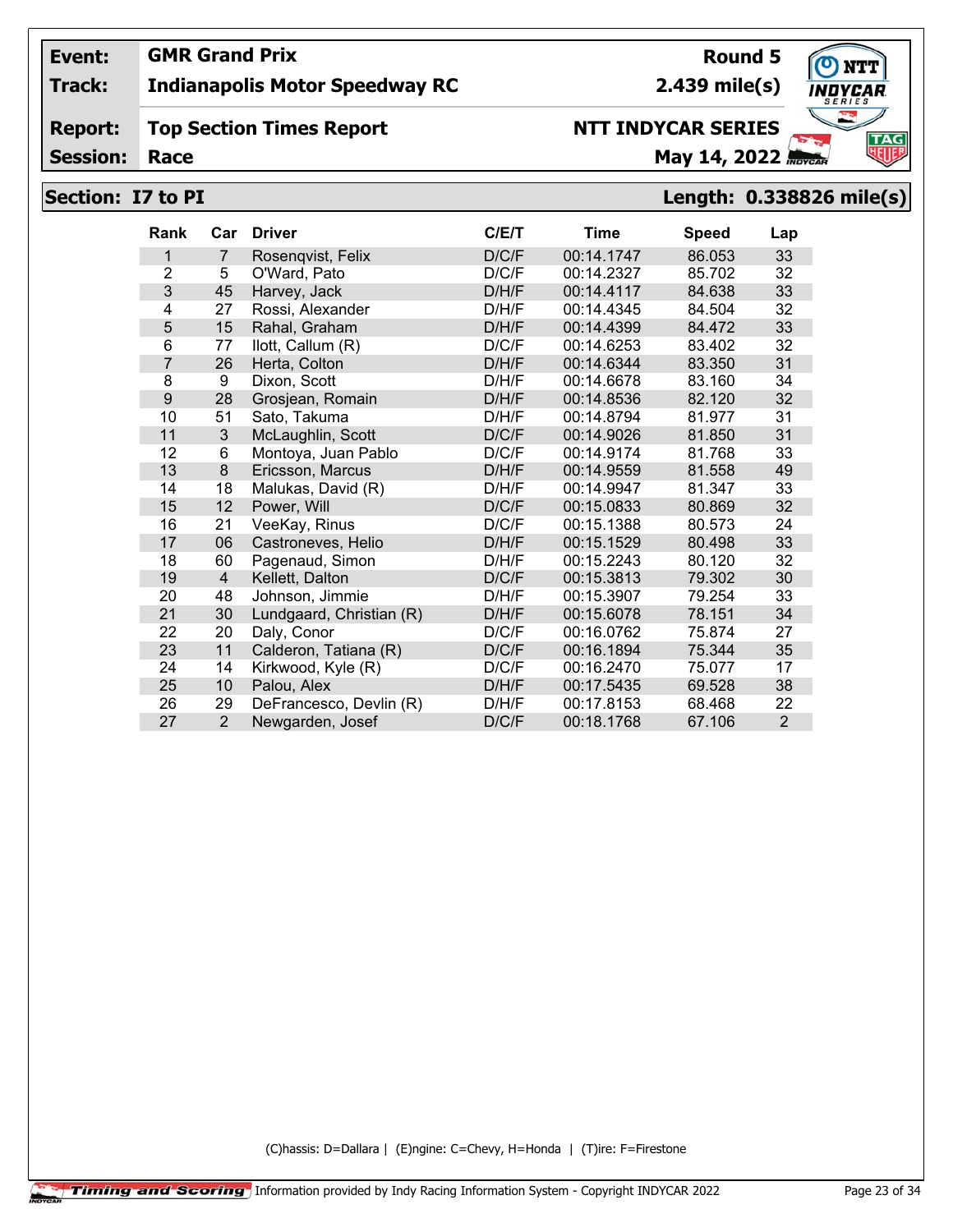## **Track: Indianapolis Motor Speedway RC**

#### **Report: Top Section Times Report**

**Session:**

# **Race May 14, 2022** *Race*

# **Section: PO to PI Length: 2.023201 mile(s)**

| <b>Rank</b>    | Car            | <b>Driver</b>            | C/E/T | Time       | <b>Speed</b> | Lap            |
|----------------|----------------|--------------------------|-------|------------|--------------|----------------|
| 1              | 21             | VeeKay, Rinus            | D/C/F | 01:09.5463 | 104.729      | 24             |
| $\overline{2}$ | 28             | Grosjean, Romain         | D/H/F | 02:55.3387 | 41.540       | 70             |
| 3              | 8              | Ericsson, Marcus         | D/H/F | 03:35.7775 | 33.755       | 59             |
| 4              | 11             | Calderon, Tatiana (R)    | D/C/F | 03:37.6148 | 33.470       | 59             |
| 5              | $6\phantom{1}$ | Montoya, Juan Pablo      | D/C/F | 03:38.2506 | 33.372       | 59             |
| 6              | 06             | Castroneves, Helio       | D/H/F | 03:43.3018 | 32.617       | 59             |
| $\overline{7}$ | 20             | Daly, Conor              | D/C/F | 03:43.4228 | 32.600       | 59             |
| 8              | 10             | Palou, Alex              | D/H/F | 03:43.7818 | 32.547       | 37             |
| 9              | 45             | Harvey, Jack             | D/H/F | 03:45.0337 | 32.366       | 59             |
| 10             | 12             | Power, Will              | D/C/F | 03:45.2716 | 32.332       | 59             |
| 11             | 60             | Pagenaud, Simon          | D/H/F | 03:46.6722 | 32.132       | 59             |
| 12             | 26             | Herta, Colton            | D/H/F | 03:47.4717 | 32.019       | 59             |
| 13             | 14             | Kirkwood, Kyle (R)       | D/C/F | 04:24.6278 | 27.524       | 51             |
| 14             | 77             | llott, Callum (R)        | D/C/F | 05:58.3207 | 20.327       | 59             |
| 15             | 48             | Johnson, Jimmie          | D/H/F | 06:02.9555 | 20.067       | $\overline{4}$ |
| 16             | $\overline{2}$ | Newgarden, Josef         | D/C/F | 06:12.0716 | 19.576       | 29             |
| 17             | 30             | Lundgaard, Christian (R) | D/H/F | 07:16.3280 | 16.693       | 3              |
| 18             | 51             | Sato, Takuma             | D/H/F | 07:26.9842 | 16.295       | 44             |
| 19             | $9\,$          | Dixon, Scott             | D/H/F | 10:01.8101 | 12.103       | $\mathbf 0$    |
| 20             | 27             | Rossi, Alexander         | D/H/F | 10:04.2737 | 12.053       | 0              |
| 21             | 29             | DeFrancesco, Devlin (R)  | D/H/F | 10:10.8662 | 11.923       | $\pmb{0}$      |
| 22             | 5              | O'Ward, Pato             | D/C/F | 10:15.6427 | 11.831       | $\mathbf{0}$   |
| 23             | 15             | Rahal, Graham            | D/H/F | 10:29.6940 | 11.567       | 41             |
| 24             | 4              | Kellett, Dalton          | D/C/F | 10:37.5912 | 11.423       | 0              |
| 25             | 18             | Malukas, David (R)       | D/H/F | 11:27.8340 | 10.589       | $\mathbf 0$    |
| 26             | 7              | Rosenqvist, Felix        | D/C/F | 11:43.0092 | 10.360       | 0              |
| 27             | 3              | McLaughlin, Scott        | D/C/F | 11:44.4274 | 10.340       | $\mathbf 0$    |

(C)hassis: D=Dallara | (E)ngine: C=Chevy, H=Honda | (T)ire: F=Firestone



**Round 5**

**2.439 mile(s)**

**NTT INDYCAR SERIES**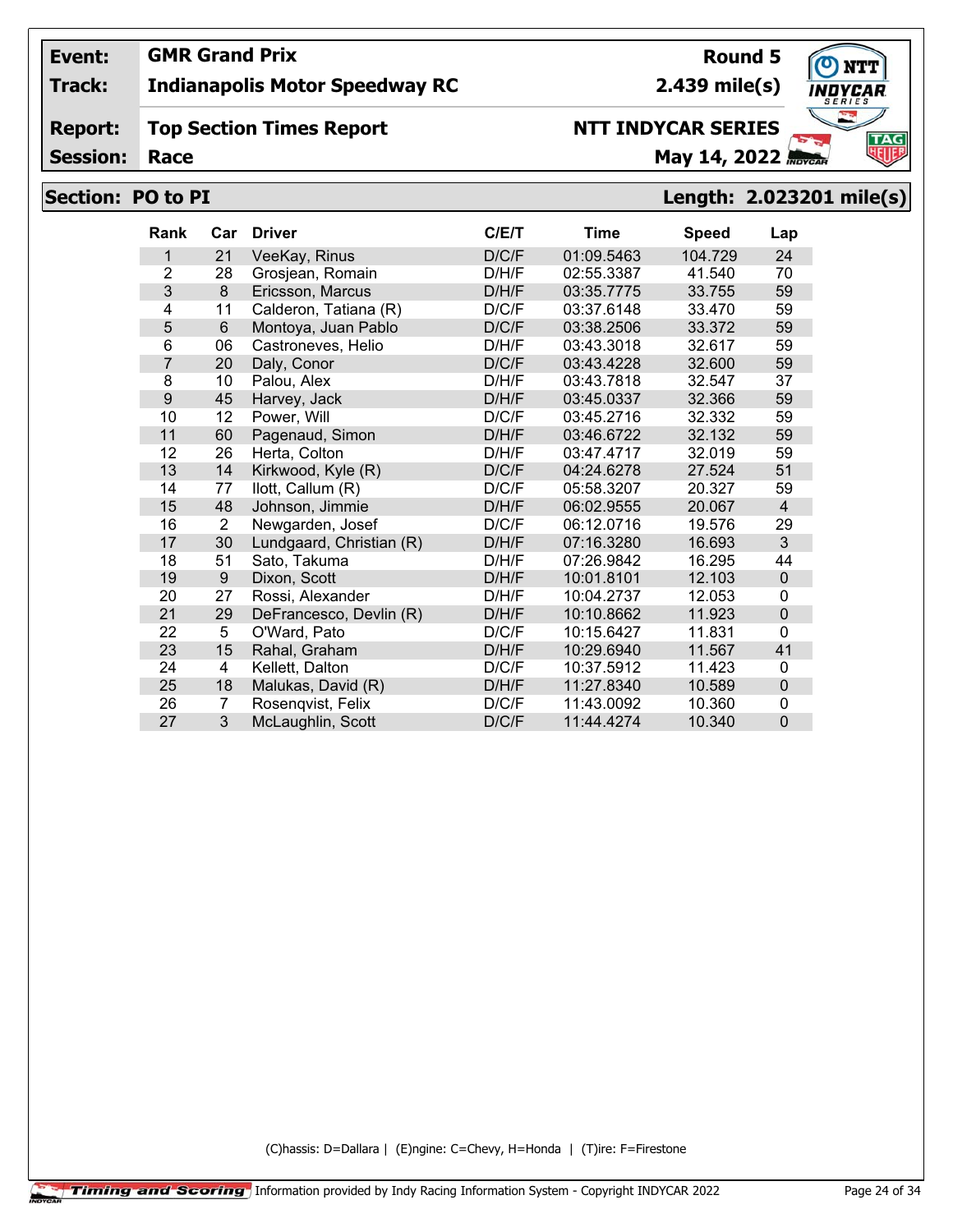## **Track: Indianapolis Motor Speedway RC**

#### **Report: Top Section Times Report**

**Session:**

# **Race May 14, 2022** *Race*

## **Section: SF to I3 Length: 0.847727 mile(s)**

| <b>Rank</b>    | Car            | <b>Driver</b>            | C/E/T | <b>Time</b> | <b>Speed</b> | Lap |
|----------------|----------------|--------------------------|-------|-------------|--------------|-----|
| 1              | $\overline{7}$ | Rosenqvist, Felix        | D/C/F | 00:24.5807  | 124.155      | 33  |
| $\overline{2}$ | 27             | Rossi, Alexander         | D/H/F | 00:24.5950  | 124.083      | 35  |
| 3              | 45             | Harvey, Jack             | D/H/F | 00:24.6121  | 123.997      | 15  |
| 4              | 26             | Herta, Colton            | D/H/F | 00:24.6472  | 123.820      | 10  |
| 5              | $\overline{2}$ | Newgarden, Josef         | D/C/F | 00:24.6658  | 123.727      | 17  |
| 6              | 29             | DeFrancesco, Devlin (R)  | D/H/F | 00:24.6793  | 123.659      | 28  |
| $\overline{7}$ | 10             | Palou, Alex              | D/H/F | 00:24.7059  | 123.526      | 10  |
| 8              | 20             | Daly, Conor              | D/C/F | 00:24.7163  | 123.474      | 30  |
| 9              | 5              | O'Ward, Pato             | D/C/F | 00:24.7383  | 123.364      | 25  |
| 10             | $\overline{3}$ | McLaughlin, Scott        | D/C/F | 00:24.7615  | 123.249      | 33  |
| 11             | 14             | Kirkwood, Kyle (R)       | D/C/F | 00:24.7668  | 123.222      | 25  |
| 12             | 6              | Montoya, Juan Pablo      | D/C/F | 00:24.8465  | 122.827      | 30  |
| 13             | 9              | Dixon, Scott             | D/H/F | 00:24.8545  | 122.787      | 33  |
| 14             | 12             | Power, Will              | D/C/F | 00:24.8546  | 122.787      | 27  |
| 15             | 51             | Sato, Takuma             | D/H/F | 00:24.8685  | 122.718      | 29  |
| 16             | 60             | Pagenaud, Simon          | D/H/F | 00:24.8727  | 122.698      | 30  |
| 17             | 11             | Calderon, Tatiana (R)    | D/C/F | 00:24.8931  | 122.597      | 12  |
| 18             | 06             | Castroneves, Helio       | D/H/F | 00:24.9244  | 122.443      | 49  |
| 19             | 28             | Grosjean, Romain         | D/H/F | 00:24.9318  | 122.407      | 14  |
| 20             | 77             | llott, Callum (R)        | D/C/F | 00:24.9366  | 122.383      | 34  |
| 21             | 8              | Ericsson, Marcus         | D/H/F | 00:24.9502  | 122.316      | 29  |
| 22             | 21             | VeeKay, Rinus            | D/C/F | 00:24.9594  | 122.271      | 11  |
| 23             | 30             | Lundgaard, Christian (R) | D/H/F | 00:25.0010  | 122.068      | 51  |
| 24             | 15             | Rahal, Graham            | D/H/F | 00:25.0518  | 121.820      | 35  |
| 25             | $\overline{4}$ | Kellett, Dalton          | D/C/F | 00:25.0525  | 121.817      | 33  |
| 26             | 18             | Malukas, David (R)       | D/H/F | 00:25.1438  | 121.375      | 28  |
| 27             | 48             | Johnson, Jimmie          | D/H/F | 00:25.1529  | 121.331      | 15  |

(C)hassis: D=Dallara | (E)ngine: C=Chevy, H=Honda | (T)ire: F=Firestone

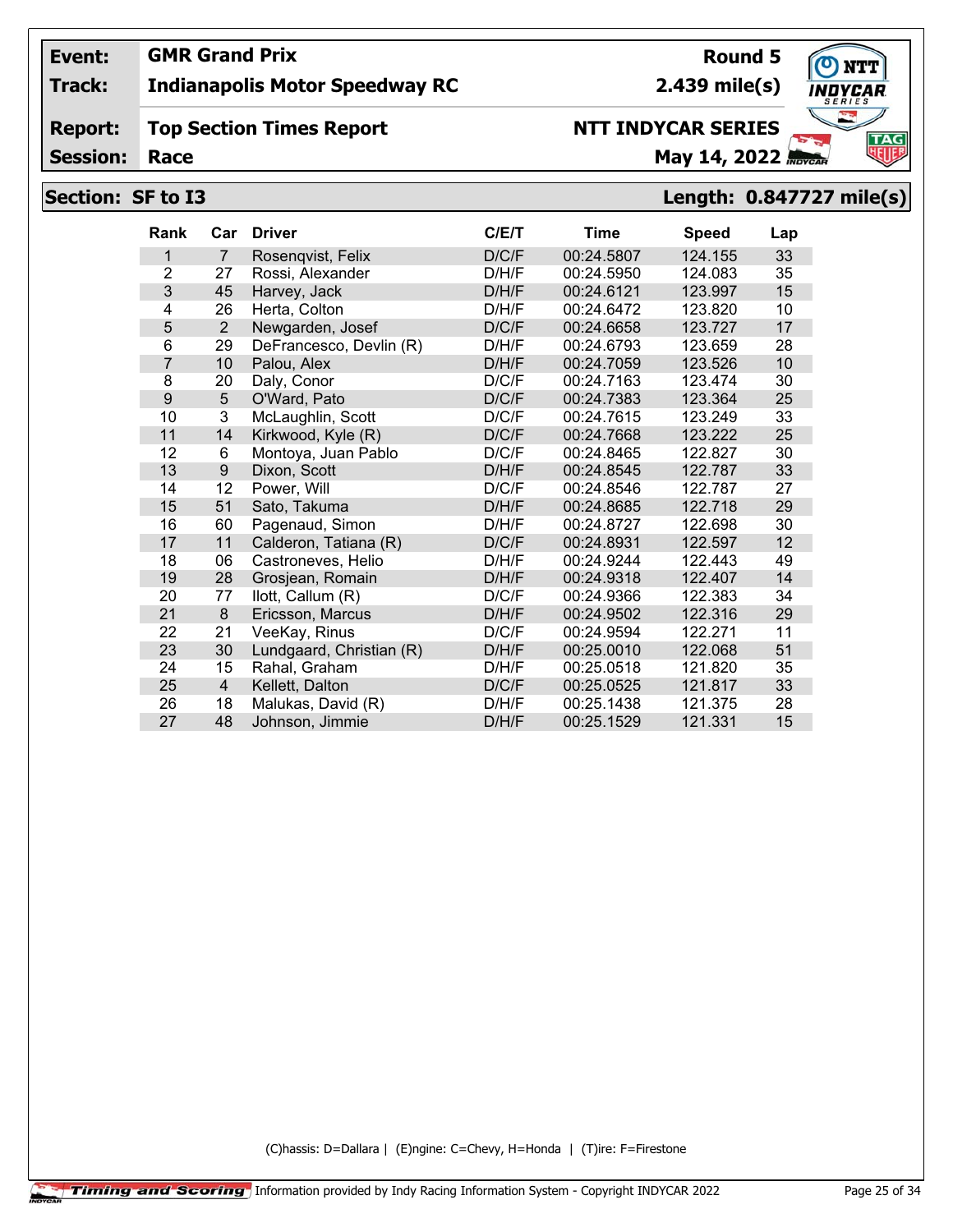## **Track: Indianapolis Motor Speedway RC**

#### **Report: Top Section Times Report**

**Session:**

# **NTT INDYCAR SERIES**

**Race May 14, 2022** *May 14, 2022* 

# **Section: I3 to I6 Length: 0.841288 mile(s)**

| Rank           | Car            | <b>Driver</b>            | C/ET  | Time       | <b>Speed</b> | Lap |
|----------------|----------------|--------------------------|-------|------------|--------------|-----|
| 1              | $\overline{7}$ | Rosenqvist, Felix        | D/C/F | 00:24.4825 | 123.706      | 33  |
| $\overline{2}$ | 10             | Palou, Alex              | D/H/F | 00:24.6530 | 122.851      | 10  |
| 3              | 26             | Herta, Colton            | D/H/F | 00:24.6631 | 122.800      | 30  |
| 4              | 5              | O'Ward, Pato             | D/C/F | 00:24.6863 | 122.685      | 32  |
| 5              | 45             | Harvey, Jack             | D/H/F | 00:24.7076 | 122.579      | 31  |
| 6              | 20             | Daly, Conor              | D/C/F | 00:24.7392 | 122.423      | 30  |
| 7              | 28             | Grosjean, Romain         | D/H/F | 00:24.8307 | 121.971      | 48  |
| 8              | 06             | Castroneves, Helio       | D/H/F | 00:24.8380 | 121.936      | 33  |
| 9              | 3              | McLaughlin, Scott        | D/C/F | 00:24.8859 | 121.701      | 33  |
| 10             | 9              | Dixon, Scott             | D/H/F | 00:24.8956 | 121.653      | 33  |
| 11             | 29             | DeFrancesco, Devlin (R)  | D/H/F | 00:24.9170 | 121.549      | 28  |
| 12             | 30             | Lundgaard, Christian (R) | D/H/F | 00:24.9577 | 121.351      | 25  |
| 13             | 51             | Sato, Takuma             | D/H/F | 00:24.9605 | 121.337      | 29  |
| 14             | 14             | Kirkwood, Kyle (R)       | D/C/F | 00:25.0082 | 121.106      | 24  |
| 15             | 12             | Power, Will              | D/C/F | 00:25.0148 | 121.074      | 14  |
| 16             | 60             | Pagenaud, Simon          | D/H/F | 00:25.0286 | 121.007      | 14  |
| 17             | $\overline{2}$ | Newgarden, Josef         | D/C/F | 00:25.0304 | 120.998      | 17  |
| 18             | 77             | llott, Callum (R)        | D/C/F | 00:25.0377 | 120.963      | 26  |
| 19             | 27             | Rossi, Alexander         | D/H/F | 00:25.0426 | 120.939      | 32  |
| 20             | 21             | VeeKay, Rinus            | D/C/F | 00:25.0874 | 120.723      | 15  |
| 21             | 6              | Montoya, Juan Pablo      | D/C/F | 00:25.0936 | 120.694      | 33  |
| 22             | 4              | Kellett, Dalton          | D/C/F | 00:25.1228 | 120.553      | 33  |
| 23             | 8              | Ericsson, Marcus         | D/H/F | 00:25.1410 | 120.466      | 52  |
| 24             | 18             | Malukas, David (R)       | D/H/F | 00:25.1776 | 120.291      | 52  |
| 25             | 15             | Rahal, Graham            | D/H/F | 00:25.2096 | 120.138      | 15  |
| 26             | 11             | Calderon, Tatiana (R)    | D/C/F | 00:25.2400 | 119.994      | 13  |
| 27             | 48             | Johnson, Jimmie          | D/H/F | 00:25.4076 | 119.202      | 31  |

(C)hassis: D=Dallara | (E)ngine: C=Chevy, H=Honda | (T)ire: F=Firestone

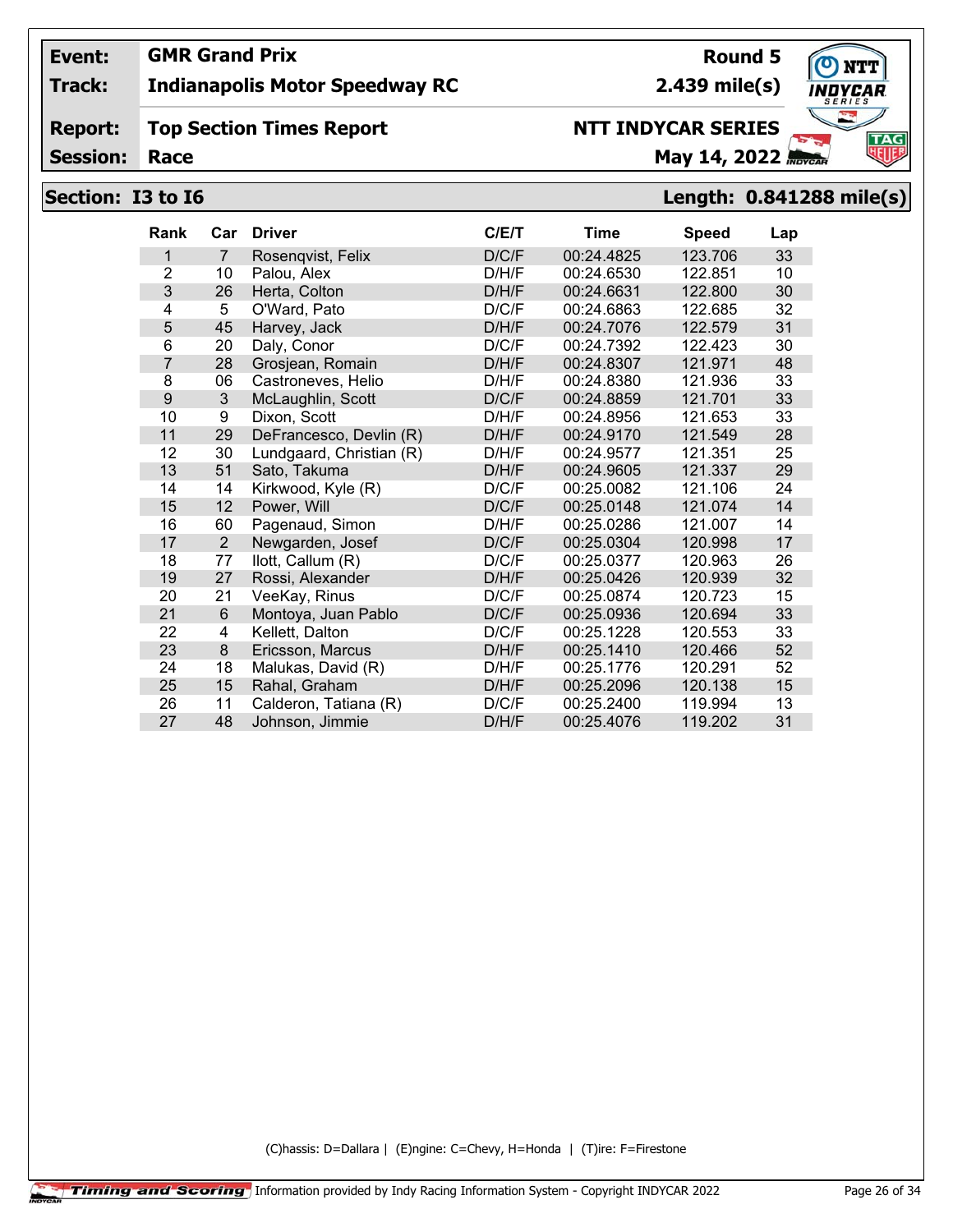## **Track: Indianapolis Motor Speedway RC**

#### **Report: Top Section Times Report**

**Session:**

# **NTT INDYCAR SERIES**

**Race May 14, 2022** *May 14, 2022* 

**2.439 mile(s)**

**Round 5**

## **Section: I6 to SF Length: 0.750000 mile(s)**

| Rank           | Car            | <b>Driver</b>            | C/E/T | Time       | <b>Speed</b> | Lap |
|----------------|----------------|--------------------------|-------|------------|--------------|-----|
| 1              | $\overline{7}$ | Rosenqvist, Felix        | D/C/F | 00:22.2943 | 121.107      | 32  |
| $\overline{2}$ | 45             | Harvey, Jack             | D/H/F | 00:22.3303 | 120.912      | 10  |
| 3              | 26             | Herta, Colton            | D/H/F | 00:22.3415 | 120.851      | 30  |
| 4              | 27             | Rossi, Alexander         | D/H/F | 00:22.3739 | 120.676      | 34  |
| 5              | $\overline{2}$ | Newgarden, Josef         | D/C/F | 00:22.4062 | 120.502      | 17  |
| 6              | 5              | O'Ward, Pato             | D/C/F | 00:22.4182 | 120.438      | 27  |
| $\overline{7}$ | 3              | McLaughlin, Scott        | D/C/F | 00:22.4214 | 120.421      | 32  |
| 8              | 20             | Daly, Conor              | D/C/F | 00:22.4379 | 120.332      | 32  |
| 9              | 14             | Kirkwood, Kyle (R)       | D/C/F | 00:22.4390 | 120.326      | 32  |
| 10             | 29             | DeFrancesco, Devlin (R)  | D/H/F | 00:22.4463 | 120.287      | 28  |
| 11             | 12             | Power, Will              | D/C/F | 00:22.4528 | 120.252      | 34  |
| 12             | 9              | Dixon, Scott             | D/H/F | 00:22.4714 | 120.153      | 33  |
| 13             | 60             | Pagenaud, Simon          | D/H/F | 00:22.5323 | 119.828      | 34  |
| 14             | 21             | VeeKay, Rinus            | D/C/F | 00:22.5457 | 119.757      | 10  |
| 15             | 15             | Rahal, Graham            | D/H/F | 00:22.5525 | 119.721      | 11  |
| 16             | 10             | Palou, Alex              | D/H/F | 00:22.5580 | 119.691      | 8   |
| 17             | 11             | Calderon, Tatiana (R)    | D/C/F | 00:22.5759 | 119.597      | 32  |
| 18             | 51             | Sato, Takuma             | D/H/F | 00:22.5898 | 119.523      | 30  |
| 19             | 8              | Ericsson, Marcus         | D/H/F | 00:22.5918 | 119.512      | 29  |
| 20             | 30             | Lundgaard, Christian (R) | D/H/F | 00:22.5933 | 119.504      | 10  |
| 21             | 28             | Grosjean, Romain         | D/H/F | 00:22.5966 | 119.487      | 29  |
| 22             | 06             | Castroneves, Helio       | D/H/F | 00:22.6005 | 119.466      | 49  |
| 23             | $\overline{4}$ | Kellett, Dalton          | D/C/F | 00:22.6277 | 119.323      | 32  |
| 24             | 18             | Malukas, David (R)       | D/H/F | 00:22.6416 | 119.250      | 24  |
| 25             | 77             | llott, Callum (R)        | D/C/F | 00:22.6512 | 119.199      | 47  |
| 26             | 6              | Montoya, Juan Pablo      | D/C/F | 00:22.7190 | 118.843      | 49  |
| 27             | 48             | Johnson, Jimmie          | D/H/F | 00:22.7290 | 118.791      | 25  |

(C)hassis: D=Dallara | (E)ngine: C=Chevy, H=Honda | (T)ire: F=Firestone

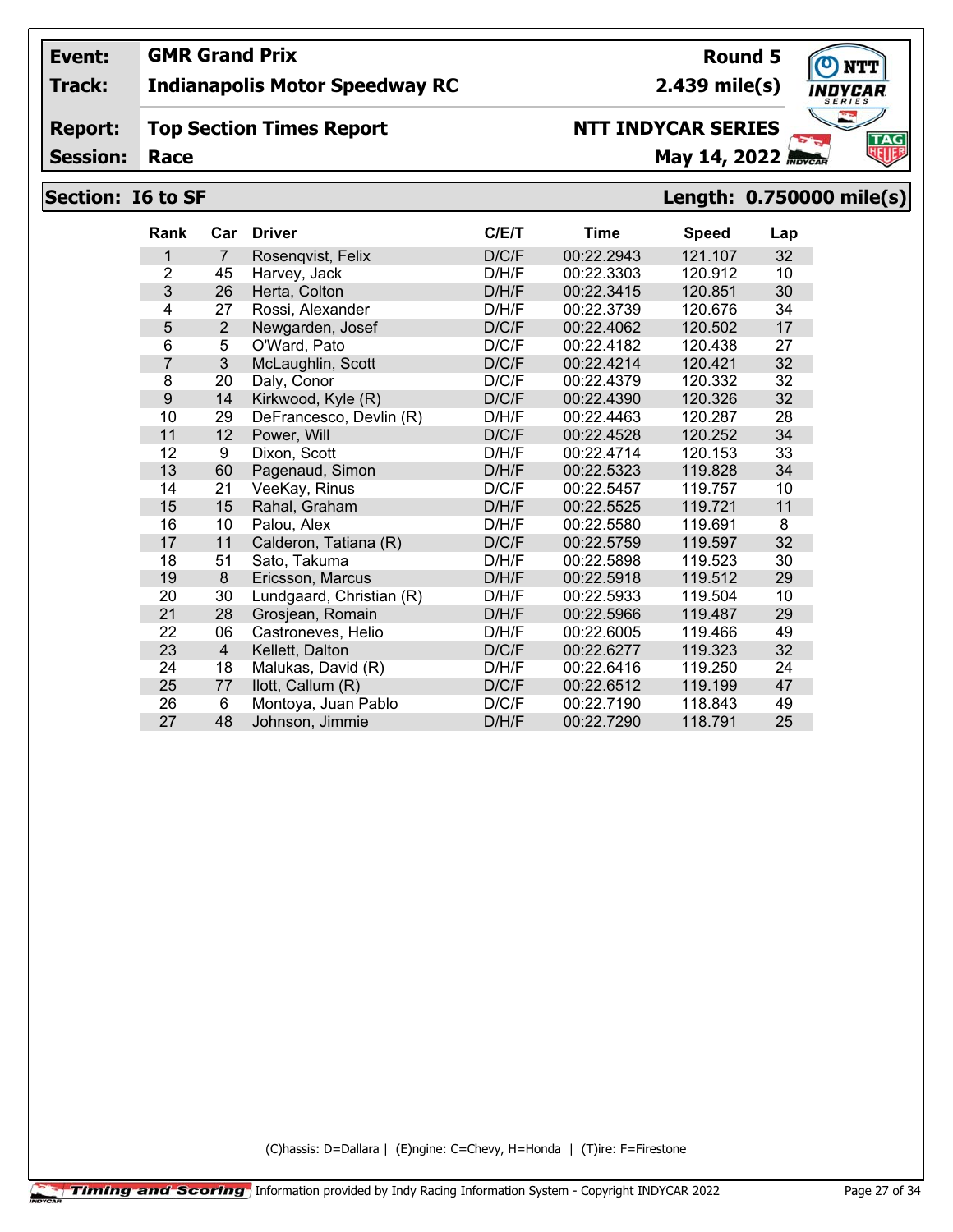## **Track: Indianapolis Motor Speedway RC**

#### **Report: Top Section Times Report**

**Session:**

# **NTT INDYCAR SERIES**

**Race May 14, 2022** *May 14, 2022* 

## **Section: I2 to I3A Length: 0.108523 mile(s)**

| <b>Rank</b> | Car            | <b>Driver</b>            | C/ET  | Time       | <b>Speed</b> | Lap     |
|-------------|----------------|--------------------------|-------|------------|--------------|---------|
| 1           | 27             | Rossi, Alexander         | D/H/F | 00:03.2365 | 120.711      | 24      |
| 2           | 26             | Herta, Colton            | D/H/F | 00:03.2515 | 120.154      | 11      |
| 3           | 14             | Kirkwood, Kyle (R)       | D/C/F | 00:03.2556 | 120.003      | 15      |
| 4           | 45             | Harvey, Jack             | D/H/F | 00:03.2661 | 119.617      | 10      |
| 5           | 5              | O'Ward, Pato             | D/C/F | 00:03.2680 | 119.548      | 46      |
| 6           | 3              | McLaughlin, Scott        | D/C/F | 00:03.2704 | 119.460      | 12      |
| 7           | 10             | Palou, Alex              | D/H/F | 00:03.2720 | 119.402      | $\bf 8$ |
| 8           | 29             | DeFrancesco, Devlin (R)  | D/H/F | 00:03.2743 | 119.318      | 31      |
| 9           | 51             | Sato, Takuma             | D/H/F | 00:03.2768 | 119.227      | 10      |
| 10          | $\overline{7}$ | Rosenqvist, Felix        | D/C/F | 00:03.2772 | 119.212      | 10      |
| 11          | 9              | Dixon, Scott             | D/H/F | 00:03.2782 | 119.176      | 31      |
| 12          | $\overline{2}$ | Newgarden, Josef         | D/C/F | 00:03.2846 | 118.943      | 10      |
| 13          | 06             | Castroneves, Helio       | D/H/F | 00:03.2876 | 118.835      | $9\,$   |
| 14          | 11             | Calderon, Tatiana (R)    | D/C/F | 00:03.2916 | 118.691      | 32      |
| 15          | 60             | Pagenaud, Simon          | D/H/F | 00:03.2945 | 118.586      | 34      |
| 16          | 8              | Ericsson, Marcus         | D/H/F | 00:03.2958 | 118.539      | 53      |
| 17          | 30             | Lundgaard, Christian (R) | D/H/F | 00:03.3003 | 118.378      | 51      |
| 18          | 77             | llott, Callum (R)        | D/C/F | 00:03.3038 | 118.252      | 9       |
| 19          | 4              | Kellett, Dalton          | D/C/F | 00:03.3038 | 118.252      | 10      |
| 20          | 28             | Grosjean, Romain         | D/H/F | 00:03.3041 | 118.242      | 52      |
| 21          | 15             | Rahal, Graham            | D/H/F | 00:03.3069 | 118.141      | 24      |
| 22          | 6              | Montoya, Juan Pablo      | D/C/F | 00:03.3103 | 118.020      | 53      |
| 23          | 12             | Power, Will              | D/C/F | 00:03.3165 | 117.799      | 10      |
| 24          | 48             | Johnson, Jimmie          | D/H/F | 00:03.3240 | 117.534      | 13      |
| 25          | 18             | Malukas, David (R)       | D/H/F | 00:03.3305 | 117.304      | 12      |
| 26          | 20             | Daly, Conor              | D/C/F | 00:03.3324 | 117.237      | 46      |
| 27          | 21             | VeeKay, Rinus            | D/C/F | 00:03.3453 | 116.785      | 14      |

(C)hassis: D=Dallara | (E)ngine: C=Chevy, H=Honda | (T)ire: F=Firestone



**2.439 mile(s)**

**Round 5**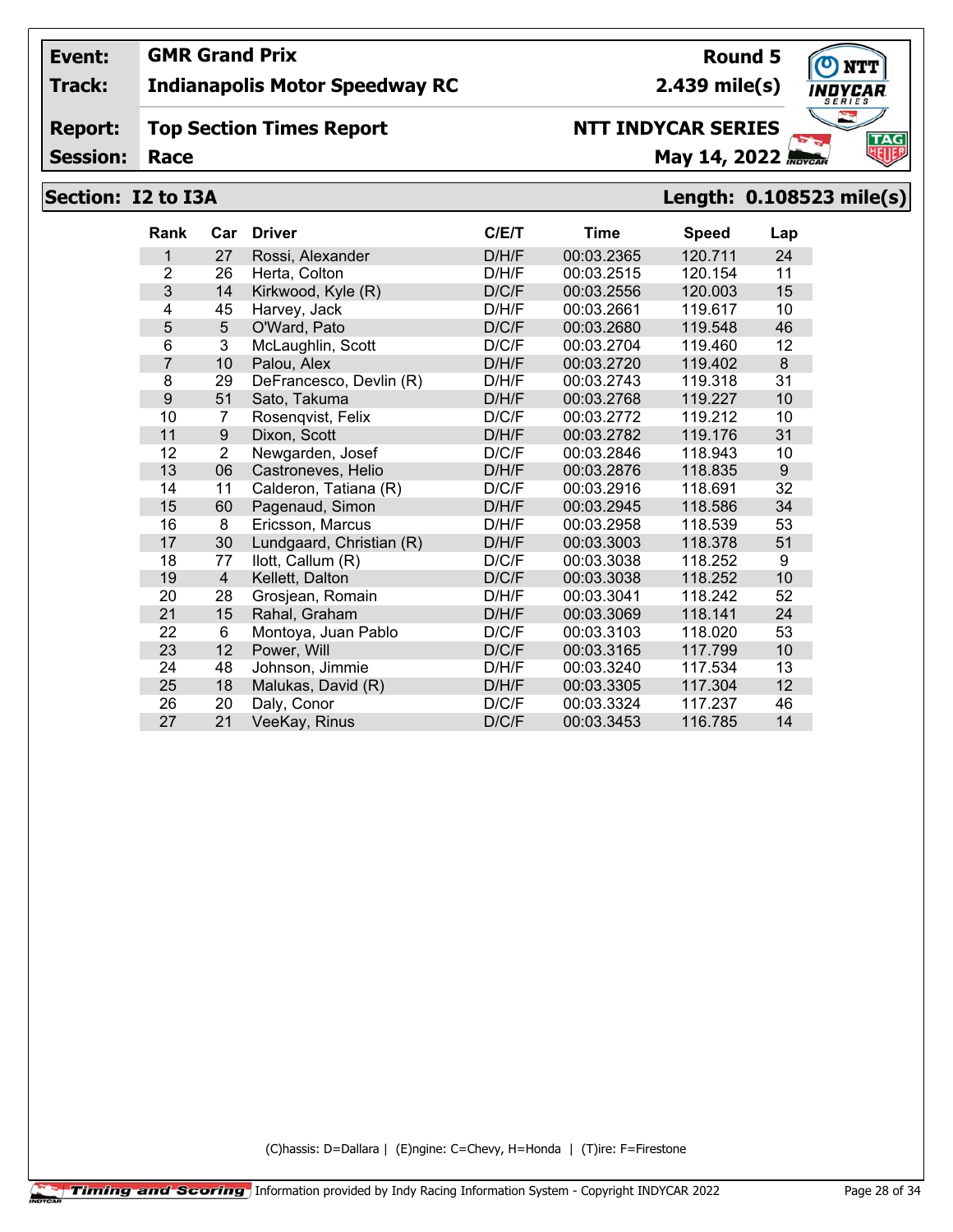## **Track: Indianapolis Motor Speedway RC**

#### **Report: Top Section Times Report**

**Session:**

# **NTT INDYCAR SERIES**

**2.439 mile(s)**

# **Race May 14, 2022** *Race*

**Round 5**

# **Section: I3A to I3 Length: 0.232197 mile(s)**

| Rank           | Car | <b>Driver</b>            | C/E/T | Time       | <b>Speed</b> | Lap |
|----------------|-----|--------------------------|-------|------------|--------------|-----|
| 1              | 2   | Newgarden, Josef         | D/C/F | 00:07.3204 | 114.189      | 17  |
| 2              | 26  | Herta, Colton            | D/H/F | 00:07.3400 | 113.884      | 12  |
| 3              | 12  | Power, Will              | D/C/F | 00:07.3755 | 113.336      | 11  |
| 4              | 27  | Rossi, Alexander         | D/H/F | 00:07.3820 | 113.236      | 35  |
| 5              | 14  | Kirkwood, Kyle (R)       | D/C/F | 00:07.3861 | 113.173      | 15  |
| 6              | 7   | Rosenqvist, Felix        | D/C/F | 00:07.3944 | 113.046      | 12  |
| $\overline{7}$ | 51  | Sato, Takuma             | D/H/F | 00:07.4068 | 112.857      | 11  |
| 8              | 5   | O'Ward, Pato             | D/C/F | 00:07.4075 | 112.846      | 25  |
| 9              | 45  | Harvey, Jack             | D/H/F | 00:07.4247 | 112.585      | 32  |
| 10             | 10  | Palou, Alex              | D/H/F | 00:07.4340 | 112.444      | 10  |
| 11             | 29  | DeFrancesco, Devlin (R)  | D/H/F | 00:07.4345 | 112.436      | 28  |
| 12             | 20  | Daly, Conor              | D/C/F | 00:07.4345 | 112.436      | 30  |
| 13             | 28  | Grosjean, Romain         | D/H/F | 00:07.4434 | 112.302      | 52  |
| 14             | 06  | Castroneves, Helio       | D/H/F | 00:07.4620 | 112.022      | 31  |
| 15             | 8   | Ericsson, Marcus         | D/H/F | 00:07.4733 | 111.853      | 52  |
| 16             | 18  | Malukas, David (R)       | D/H/F | 00:07.4753 | 111.823      | 51  |
| 17             | 3   | McLaughlin, Scott        | D/C/F | 00:07.4808 | 111.741      | 33  |
| 18             | 6   | Montoya, Juan Pablo      | D/C/F | 00:07.4888 | 111.621      | 31  |
| 19             | 9   | Dixon, Scott             | D/H/F | 00:07.4918 | 111.577      | 33  |
| 20             | 30  | Lundgaard, Christian (R) | D/H/F | 00:07.4962 | 111.511      | 9   |
| 21             | 11  | Calderon, Tatiana (R)    | D/C/F | 00:07.5149 | 111.234      | 13  |
| 22             | 60  | Pagenaud, Simon          | D/H/F | 00:07.5231 | 111.112      | 11  |
| 23             | 15  | Rahal, Graham            | D/H/F | 00:07.5240 | 111.099      | 9   |
| 24             | 4   | Kellett, Dalton          | D/C/F | 00:07.5252 | 111.081      | 11  |
| 25             | 48  | Johnson, Jimmie          | D/H/F | 00:07.5410 | 110.849      | 15  |
| 26             | 21  | VeeKay, Rinus            | D/C/F | 00:07.5471 | 110.759      | 11  |
| 27             | 77  | llott, Callum (R)        | D/C/F | 00:07.5683 | 110.449      | 34  |

(C)hassis: D=Dallara | (E)ngine: C=Chevy, H=Honda | (T)ire: F=Firestone

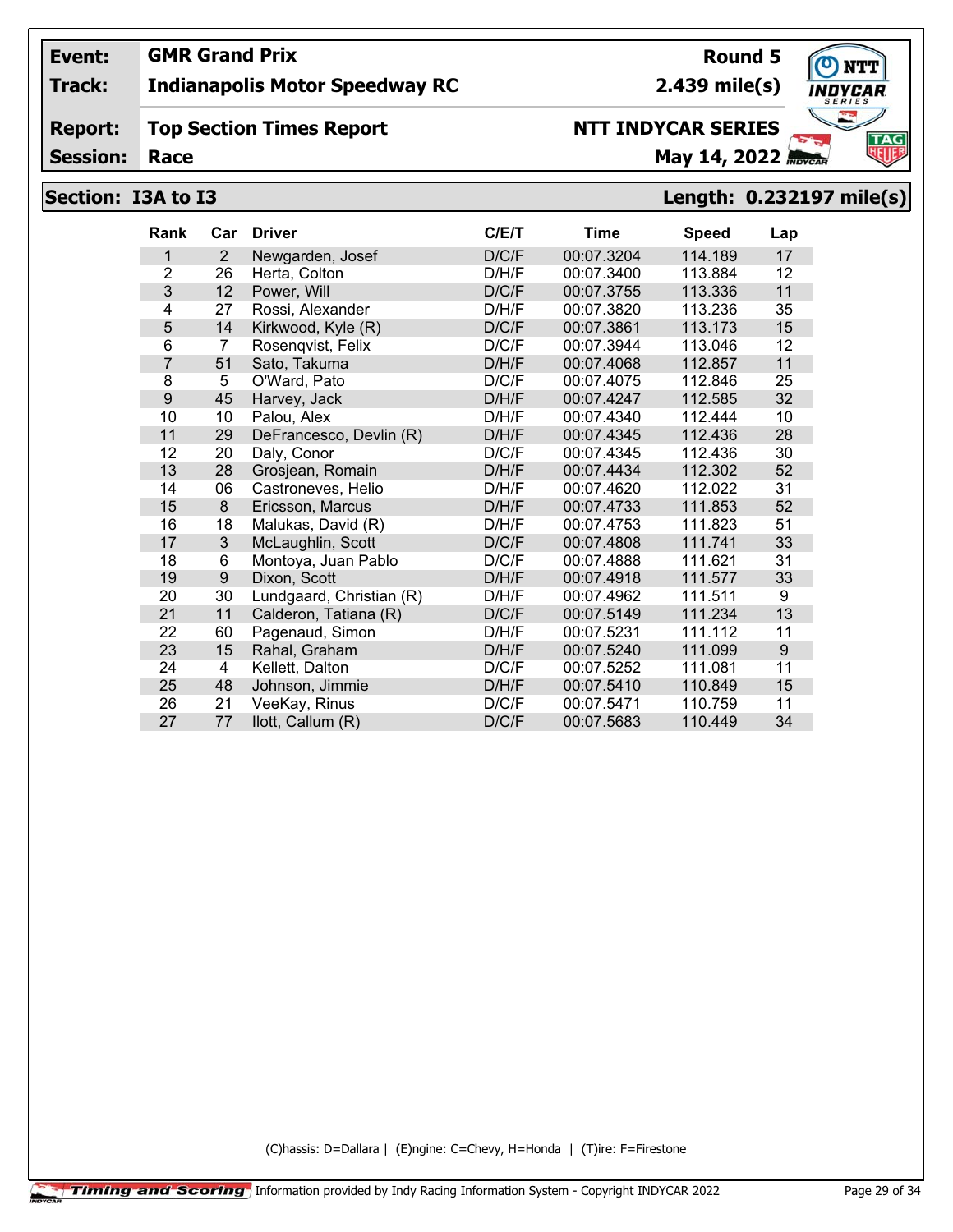## **Track: Indianapolis Motor Speedway RC**

#### **Report: Top Section Times Report**

**Session:**

# **NTT INDYCAR SERIES**

**Race May 14, 2022** *May 14, 2022* 

## **Section: I4 to I5A Length: 0.165720 mile(s)**

| <b>Rank</b>    | Car            | <b>Driver</b>            | C/E/T | <b>Time</b> | <b>Speed</b> | Lap |
|----------------|----------------|--------------------------|-------|-------------|--------------|-----|
| 1              | 7              | Rosengvist, Felix        | D/C/F | 00:05.7294  | 104.128      | 33  |
| $\overline{2}$ | 3              | McLaughlin, Scott        | D/C/F | 00:05.7489  | 103.775      | 33  |
| 3              | 8              | Ericsson, Marcus         | D/H/F | 00:05.7621  | 103.537      | 52  |
| 4              | 20             | Daly, Conor              | D/C/F | 00:05.8077  | 102.724      | 30  |
| 5              | 29             | DeFrancesco, Devlin (R)  | D/H/F | 00:05.8123  | 102.643      | 31  |
| 6              | 45             | Harvey, Jack             | D/H/F | 00:05.8151  | 102.593      | 35  |
| $\overline{7}$ | 10             | Palou, Alex              | D/H/F | 00:05.8178  | 102.546      | 10  |
| 8              | 26             | Herta, Colton            | D/H/F | 00:05.8264  | 102.394      | 35  |
| 9              | 6              | Montoya, Juan Pablo      | D/C/F | 00:05.8340  | 102.261      | 33  |
| 10             | 14             | Kirkwood, Kyle (R)       | D/C/F | 00:05.8380  | 102.191      | 33  |
| 11             | 30             | Lundgaard, Christian (R) | D/H/F | 00:05.8515  | 101.955      | 51  |
| 12             | 28             | Grosjean, Romain         | D/H/F | 00:05.8595  | 101.816      | 48  |
| 13             | 5              | O'Ward, Pato             | D/C/F | 00:05.8609  | 101.792      | 32  |
| 14             | 51             | Sato, Takuma             | D/H/F | 00:05.8660  | 101.703      | 29  |
| 15             | 9              | Dixon, Scott             | D/H/F | 00:05.8758  | 101.534      | 33  |
| 16             | 27             | Rossi, Alexander         | D/H/F | 00:05.8880  | 101.323      | 35  |
| 17             | 4              | Kellett, Dalton          | D/C/F | 00:05.8940  | 101.220      | 33  |
| 18             | 77             | llott, Callum (R)        | D/C/F | 00:05.8955  | 101.194      | 31  |
| 19             | 60             | Pagenaud, Simon          | D/H/F | 00:05.8993  | 101.129      | 48  |
| 20             | 15             | Rahal, Graham            | D/H/F | 00:05.9020  | 101.083      | 33  |
| 21             | 06             | Castroneves, Helio       | D/H/F | 00:05.9372  | 100.484      | 33  |
| 22             | 12             | Power, Will              | D/C/F | 00:05.9412  | 100.416      | 35  |
| 23             | 18             | Malukas, David (R)       | D/H/F | 00:05.9519  | 100.235      | 51  |
| 24             | 48             | Johnson, Jimmie          | D/H/F | 00:05.9597  | 100.104      | 32  |
| 25             | $\overline{2}$ | Newgarden, Josef         | D/C/F | 00:05.9676  | 99.972       | 18  |
| 26             | 11             | Calderon, Tatiana (R)    | D/C/F | 00:06.0030  | 99.382       | 33  |
| 27             | 21             | VeeKay, Rinus            | D/C/F | 00:06.0329  | 98.890       | 14  |

(C)hassis: D=Dallara | (E)ngine: C=Chevy, H=Honda | (T)ire: F=Firestone



**Round 5**

**2.439 mile(s)**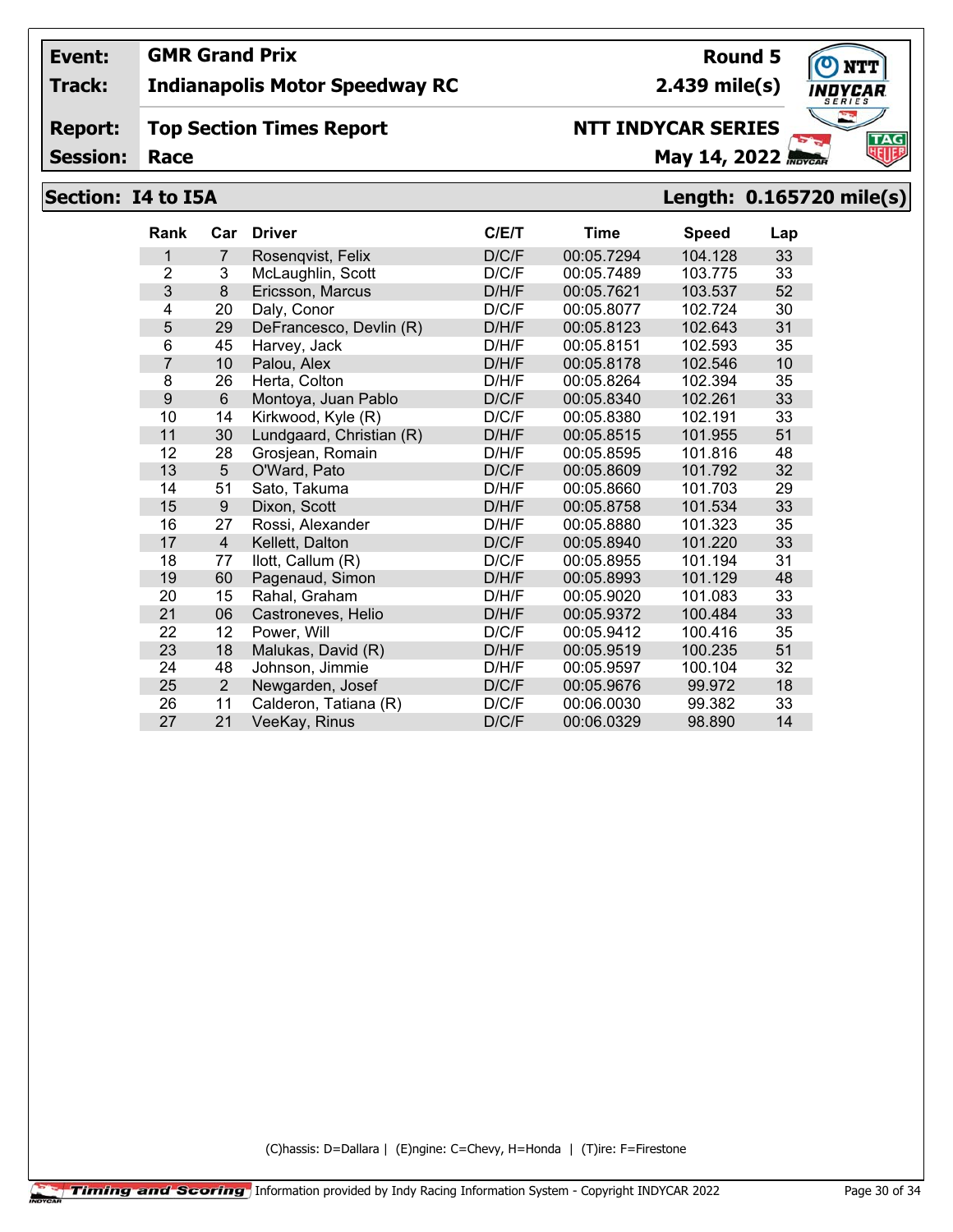## **Track: Indianapolis Motor Speedway RC**

#### **Report: Top Section Times Report**

**Session:**

# **NTT INDYCAR SERIES**

**Race May 14, 2022** *Race* 

**2.439 mile(s)**

**Round 5**

## **Section: I5A to I5 Length: 0.129167 mile(s)**

| <b>Rank</b>    | Car             | <b>Driver</b>            | C/E/T | <b>Time</b> | <b>Speed</b> | Lap |
|----------------|-----------------|--------------------------|-------|-------------|--------------|-----|
| 1              | 26              | Herta, Colton            | D/H/F | 00:04.5672  | 101.813      | 30  |
| $\overline{2}$ | 10              | Palou, Alex              | D/H/F | 00:04.6115  | 100.835      | 11  |
| 3              | $5\phantom{.0}$ | O'Ward, Pato             | D/C/F | 00:04.6305  | 100.421      | 14  |
| 4              | 12              | Power, Will              | D/C/F | 00:04.6358  | 100.306      | 12  |
| 5              | $\overline{7}$  | Rosengvist, Felix        | D/C/F | 00:04.6452  | 100.103      | 28  |
| 6              | 45              | Harvey, Jack             | D/H/F | 00:04.6510  | 99.978       | 31  |
| 7              | 27              | Rossi, Alexander         | D/H/F | 00:04.6609  | 99.766       | 52  |
| 8              | 20              | Daly, Conor              | D/C/F | 00:04.6950  | 99.042       | 29  |
| 9              | 14              | Kirkwood, Kyle (R)       | D/C/F | 00:04.7086  | 98.755       | 26  |
| 10             | 51              | Sato, Takuma             | D/H/F | 00:04.7176  | 98.567       | 28  |
| 11             | 28              | Grosjean, Romain         | D/H/F | 00:04.7234  | 98.446       | 30  |
| 12             | 29              | DeFrancesco, Devlin (R)  | D/H/F | 00:04.7286  | 98.338       | 28  |
| 13             | 3               | McLaughlin, Scott        | D/C/F | 00:04.7299  | 98.311       | 33  |
| 14             | 06              | Castroneves, Helio       | D/H/F | 00:04.7541  | 97.810       | 28  |
| 15             | $\overline{2}$  | Newgarden, Josef         | D/C/F | 00:04.7542  | 97.808       | 14  |
| 16             | 77              | llott, Callum (R)        | D/C/F | 00:04.7824  | 97.232       | 10  |
| 17             | 21              | VeeKay, Rinus            | D/C/F | 00:04.7828  | 97.223       | 15  |
| 18             | 4               | Kellett, Dalton          | D/C/F | 00:04.7902  | 97.073       | 33  |
| 19             | 9               | Dixon, Scott             | D/H/F | 00:04.8004  | 96.867       | 15  |
| 20             | 8               | Ericsson, Marcus         | D/H/F | 00:04.8080  | 96.714       | 29  |
| 21             | 60              | Pagenaud, Simon          | D/H/F | 00:04.8096  | 96.682       | 29  |
| 22             | 30              | Lundgaard, Christian (R) | D/H/F | 00:04.8134  | 96.605       | 52  |
| 23             | 11              | Calderon, Tatiana (R)    | D/C/F | 00:04.8172  | 96.529       | 13  |
| 24             | 18              | Malukas, David (R)       | D/H/F | 00:04.8233  | 96.407       | 52  |
| 25             | 6               | Montoya, Juan Pablo      | D/C/F | 00:04.8239  | 96.395       | 31  |
| 26             | 15              | Rahal, Graham            | D/H/F | 00:04.8410  | 96.055       | 11  |
| 27             | 48              | Johnson, Jimmie          | D/H/F | 00:04.9549  | 93.846       | 11  |

(C)hassis: D=Dallara | (E)ngine: C=Chevy, H=Honda | (T)ire: F=Firestone

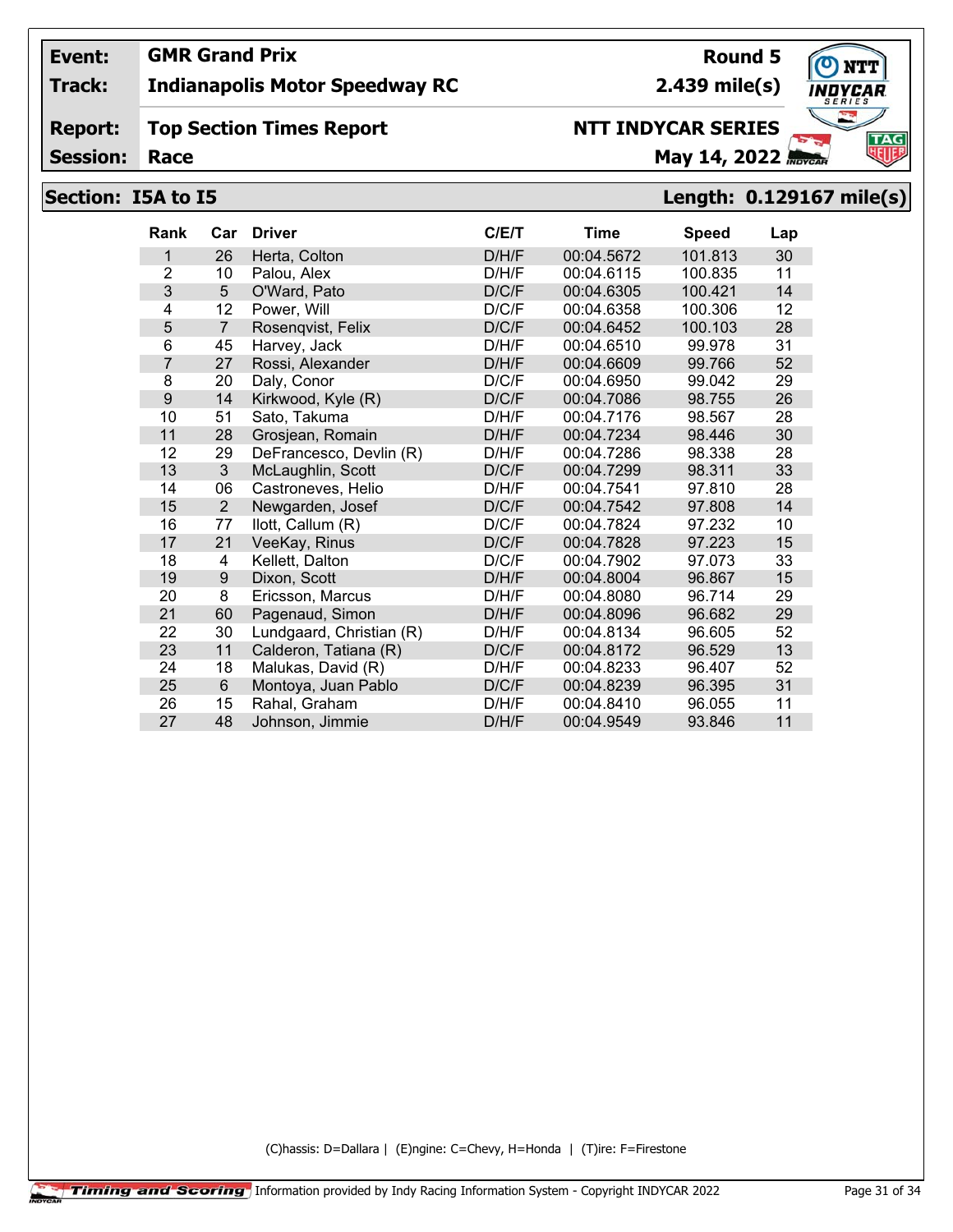## **Track: Indianapolis Motor Speedway RC**

#### **Report: Top Section Times Report**

**Session:**

# **NTT INDYCAR SERIES**

**Race May 14, 2022** *May 14, 2022* 

## **Section: I6T to I6 Length: 0.020455 mile(s)**

| <b>Rank</b>     | Car            | <b>Driver</b>            | C/E/T | <b>Time</b> | <b>Speed</b> | Lap |
|-----------------|----------------|--------------------------|-------|-------------|--------------|-----|
| 1               | 27             | Rossi, Alexander         | D/H/F | 00:00.4794  | 153.601      | 31  |
| $\overline{2}$  | 21             | VeeKay, Rinus            | D/C/F | 00:00.4808  | 153.154      | 11  |
| 3               | 10             | Palou, Alex              | D/H/F | 00:00.4811  | 153.058      | 14  |
| 4               | 10             | Palou, Alex              | D/H/F | 00:00.4811  | 153.058      | 12  |
| 5               | 28             | Grosjean, Romain         | D/H/F | 00:00.4821  | 152.741      | 28  |
| $6\phantom{1}6$ | 26             | Herta, Colton            | D/H/F | 00:00.4829  | 152.488      | 31  |
| $\overline{7}$  | 6              | Montoya, Juan Pablo      | D/C/F | 00:00.4833  | 152.362      | 48  |
| 8               | 5              | O'Ward, Pato             | D/C/F | 00:00.4841  | 152.110      | 26  |
| 9               | 14             | Kirkwood, Kyle (R)       | D/C/F | 00:00.4855  | 151.671      | 13  |
| 10              | 60             | Pagenaud, Simon          | D/H/F | 00:00.4856  | 151.640      | 28  |
| 11              | 11             | Calderon, Tatiana (R)    | D/C/F | 00:00.4861  | 151.484      | 11  |
| 12              | 15             | Rahal, Graham            | D/H/F | 00:00.4871  | 151.173      | 25  |
| 13              | 45             | Harvey, Jack             | D/H/F | 00:00.4873  | 151.111      | 10  |
| 14              | 9              | Dixon, Scott             | D/H/F | 00:00.4874  | 151.080      | 34  |
| 15              | 51             | Sato, Takuma             | D/H/F | 00:00.4883  | 150.801      | 25  |
| 16              | 4              | Kellett, Dalton          | D/C/F | 00:00.4884  | 150.771      | 25  |
| 17              | 7              | Rosenqvist, Felix        | D/C/F | 00:00.4893  | 150.493      | 33  |
| 18              | 20             | Daly, Conor              | D/C/F | 00:00.4897  | 150.370      | 31  |
| 19              | 8              | Ericsson, Marcus         | D/H/F | 00:00.4898  | 150.340      | 46  |
| 20              | 77             | llott, Callum (R)        | D/C/F | 00:00.4903  | 150.186      | 15  |
| 21              | 06             | Castroneves, Helio       | D/H/F | 00:00.4906  | 150.095      | 33  |
| 22              | 12             | Power, Will              | D/C/F | 00:00.4923  | 149.576      | 45  |
| 23              | 3              | McLaughlin, Scott        | D/C/F | 00:00.4926  | 149.485      | 49  |
| 24              | $\overline{2}$ | Newgarden, Josef         | D/C/F | 00:00.4927  | 149.455      | 12  |
| 25              | 48             | Johnson, Jimmie          | D/H/F | 00:00.4948  | 148.820      | 26  |
| 26              | 18             | Malukas, David (R)       | D/H/F | 00:00.4949  | 148.790      | 13  |
| 27              | 29             | DeFrancesco, Devlin (R)  | D/H/F | 00:00.4954  | 148.640      | 33  |
| 28              | 30             | Lundgaard, Christian (R) | D/H/F | 00:00.4958  | 148.520      | 13  |

(C)hassis: D=Dallara | (E)ngine: C=Chevy, H=Honda | (T)ire: F=Firestone



**Round 5**

**2.439 mile(s)**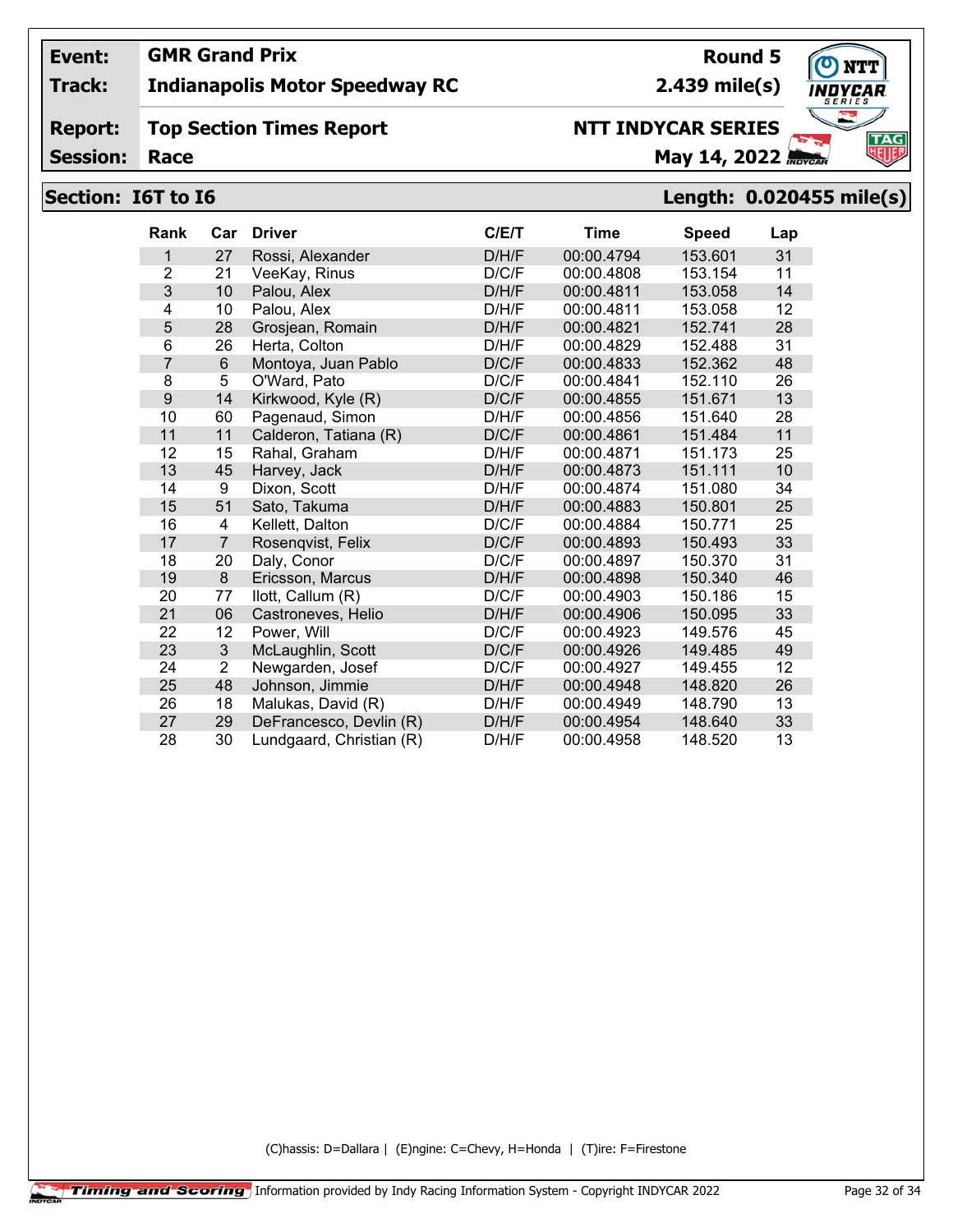## **Track: Indianapolis Motor Speedway RC**

#### **Report: Top Section Times Report**

**Session:**

# **NTT INDYCAR SERIES**

**Race May 14, 2022** *May 14, 2022* 

# **Section: POB to POC Length: 0.166288 mile(s)**

| <b>Rank</b>    | Car            | <b>Driver</b>            | C/ET  | Time       | <b>Speed</b> | Lap            |
|----------------|----------------|--------------------------|-------|------------|--------------|----------------|
| 1              | 3              | McLaughlin, Scott        | D/C/F | 00:06.4467 | 92.859       | 32             |
| $\overline{2}$ | 7              | Rosenqvist, Felix        | D/C/F | 00:06.5116 | 91.934       | 34             |
| 3              | 28             | Grosjean, Romain         | D/H/F | 00:06.5478 | 91.426       | 33             |
| 4              | 21             | VeeKay, Rinus            | D/C/F | 00:06.5675 | 91.151       | 25             |
| 5              | 5              | O'Ward, Pato             | D/C/F | 00:06.6345 | 90.231       | 33             |
| 6              | 6              | Montoya, Juan Pablo      | D/C/F | 00:06.6531 | 89.979       | 34             |
| 7              | 20             | Daly, Conor              | D/C/F | 00:06.6696 | 89.756       | 28             |
| 8              | 18             | Malukas, David (R)       | D/H/F | 00:06.6996 | 89.354       | 34             |
| 9              | 15             | Rahal, Graham            | D/H/F | 00:06.7406 | 88.811       | 34             |
| 10             | 45             | Harvey, Jack             | D/H/F | 00:06.7431 | 88.778       | 34             |
| 11             | 77             | llott, Callum (R)        | D/C/F | 00:06.7596 | 88.561       | 33             |
| 12             | 14             | Kirkwood, Kyle (R)       | D/C/F | 00:06.7715 | 88.405       | 23             |
| 13             | 12             | Power, Will              | D/C/F | 00:06.7781 | 88.319       | 33             |
| 14             | 8              | Ericsson, Marcus         | D/H/F | 00:06.8403 | 87.516       | 18             |
| 15             | 51             | Sato, Takuma             | D/H/F | 00:06.8570 | 87.303       | 32             |
| 16             | 30             | Lundgaard, Christian (R) | D/H/F | 00:06.8757 | 87.066       | 8              |
| 17             | 06             | Castroneves, Helio       | D/H/F | 00:06.8807 | 87.002       | 34             |
| 18             | 26             | Herta, Colton            | D/H/F | 00:06.9263 | 86.429       | 32             |
| 19             | 60             | Pagenaud, Simon          | D/H/F | 00:06.9518 | 86.112       | 33             |
| 20             | 48             | Johnson, Jimmie          | D/H/F | 00:06.9658 | 85.939       | 34             |
| 21             | 4              | Kellett, Dalton          | D/C/F | 00:06.9662 | 85.934       | 31             |
| 22             | 27             | Rossi, Alexander         | D/H/F | 00:06.9749 | 85.827       | 33             |
| 23             | 10             | Palou, Alex              | D/H/F | 00:06.9802 | 85.762       | $\overline{7}$ |
| 24             | 9              | Dixon, Scott             | D/H/F | 00:07.0780 | 84.577       | 35             |
| 25             | $\overline{2}$ | Newgarden, Josef         | D/C/F | 00:07.1179 | 84.103       | 3              |
| 26             | 11             | Calderon, Tatiana (R)    | D/C/F | 00:07.3304 | 81.665       | 8              |
| 27             | 29             | DeFrancesco, Devlin (R)  | D/H/F | 00:07.5309 | 79.491       | 23             |

(C)hassis: D=Dallara | (E)ngine: C=Chevy, H=Honda | (T)ire: F=Firestone